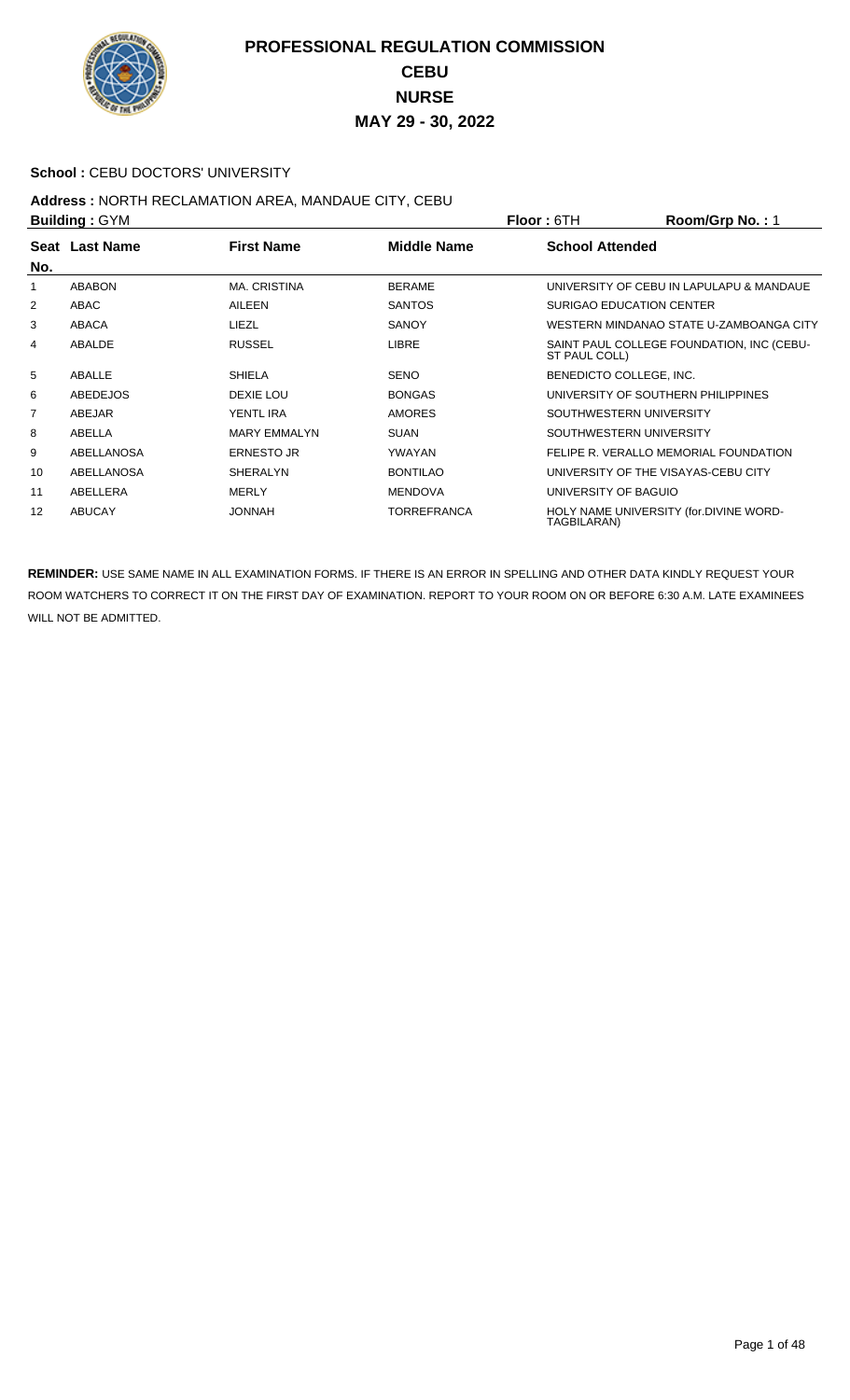

#### **School : CEBU DOCTORS' UNIVERSITY**

#### **Address :** NORTH RECLAMATION AREA, MANDAUE CITY, CEBU **Building :** GYM **Floor :** 6TH **Room/Grp No. :** 2

|                | P              |                       |                     | 1 IUU 1 UU 1<br>11001110111101.2                                    |
|----------------|----------------|-----------------------|---------------------|---------------------------------------------------------------------|
| No.            | Seat Last Name | <b>First Name</b>     | <b>Middle Name</b>  | <b>School Attended</b>                                              |
| 1              | ACA-AC         | <b>NEIL FRANCIS</b>   | <b>LIGAD</b>        | SOUTHWESTERN UNIVERSITY                                             |
| 2              | <b>ACAIN</b>   | <b>JAN FRANK</b>      | <b>BAGUIO</b>       | UNIVERSITY OF SAN CARLOS                                            |
| 3              | <b>ACAS</b>    | <b>JAYDEE YANCY</b>   | TIMTIM              | SAINT PAUL UNIVERSITY-DUMAGUETE                                     |
| 4              | <b>ACERON</b>  | <b>MA. LOUREBEL</b>   | <b>BERSANO</b>      | SALAZAR INSTITUTE OF TECHNOLOGY-CEBU<br><b>CITY</b>                 |
| 5              | <b>ACUSAR</b>  | <b>IZA MARIE</b>      | <b>PEPITO</b>       | UNIVERSITY OF SAN CARLOS                                            |
| 6              | <b>ADALA</b>   | <b>RHOJEN</b>         | <b>CHAVEZ</b>       | SOUTHWESTERN UNIVERSITY                                             |
| $\overline{7}$ | <b>ADLAWAN</b> | <b>MITCHIE</b>        | YAP                 | SAINT PAUL COLLEGE FOUNDATION, INC (CEBU-<br>ST PAUL COLL)          |
| 8              | AGANG          | <b>JENNETH</b>        | <b>DUHAYLUNGSOD</b> | <b>WEST NEGROS COLLEGE</b>                                          |
| 9              | <b>AGNAS</b>   | <b>IVRONE RIAN</b>    | <b>HERMOSISIMA</b>  | UNIVERSITY OF SAN CARLOS                                            |
| 10             | <b>AGUINOD</b> | <b>LADY LAINE</b>     | <b>PANCHO</b>       | UNIVERSITY OF THE VISAYAS-CEBU CITY                                 |
| 11             | <b>AGUIRRE</b> | <b>PAULINE MAY</b>    | <b>PALMA</b>        | RIVERSIDE COLLEGE                                                   |
| 12             | <b>AGUSTIN</b> | <b>EUGENE VINCENT</b> | <b>DURAN</b>        | DMC COLLEGE FOUNDATION INC. (FOR DIPOLOG<br>MED CTR COLL.FOUND INC) |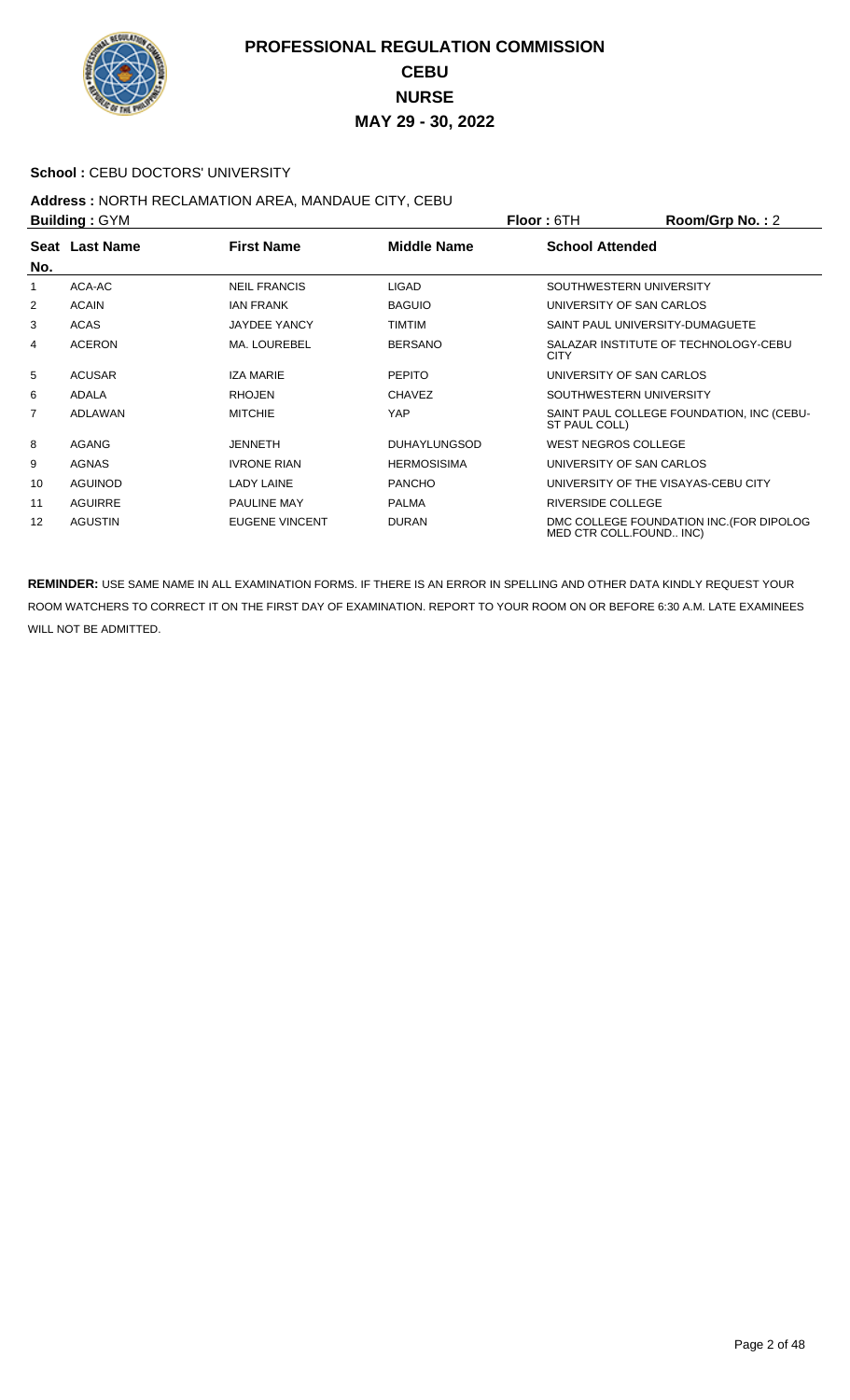

#### School : CEBU DOCTORS' UNIVERSITY

#### **Address :** NORTH RECLAMATION AREA, MANDAUE CITY, CEBU **Building :** GYM **Floor :** 6TH **Room/Grp No. :** 3

|                | P                |                      |                    | <u>IIUUI.UIII</u><br>N                                              |
|----------------|------------------|----------------------|--------------------|---------------------------------------------------------------------|
|                | Seat Last Name   | <b>First Name</b>    | <b>Middle Name</b> | <b>School Attended</b>                                              |
| No.            |                  |                      |                    |                                                                     |
| 1              | <b>AGUSTINES</b> | <b>MARJORIE</b>      | <b>MENDREZ</b>     | SALAZAR INSTITUTE OF TECHNOLOGY-CEBU<br><b>CITY</b>                 |
| 2              | AJERO            | JANE                 | CAPUL              | COLEGIO DE SAN ANTONIO DE PADUA                                     |
| 3              | ALEGRE           | <b>JENNIFER ANNE</b> | <b>ALIBANGO</b>    | UNIVERSITY OF SAN CARLOS                                            |
| 4              | <b>ALEGRE</b>    | <b>ZEARLYN KATE</b>  | <b>NAVALES</b>     | NEGROS ORIENTAL STATE UNIVERSITY (CVPC)-<br><b>DUMAGUETE</b>        |
| 5              | <b>ALFORQUE</b>  | <b>NIMIEROSE</b>     | <b>CANAPE</b>      | SAINT PAUL COLLEGE FOUNDATION, INC (CEBU-<br>ST PAUL COLL)          |
| 6              | ALILIN           | <b>WOYEN</b>         | ANTIGUA            | UNIVERSITY OF CEBU-BANILAD                                          |
| $\overline{7}$ | <b>ALMIS</b>     | <b>JUNILOU</b>       | <b>FLORIA</b>      | UNIVERSITY OF PERPETUAL HELP SYSTEM-GMA                             |
| 8              | <b>ALMONIA</b>   | <b>LORETO</b>        | <b>TAYAB</b>       | NORTHERN NEGROS STATE COLLEGE OF<br><b>SCIENCE &amp; TECHNOLOGY</b> |
| 9              | <b>ALOBA</b>     | <b>CRESLIN</b>       | <b>CODERA</b>      | UNIVERSITY OF THE VISAYAS-CEBU CITY                                 |
| 10             | <b>ALONZO</b>    | ANNA NOREEN          | <b>MERCADAL</b>    | SOUTHWESTERN UNIVERSITY                                             |
| 11             | <b>ALVARADO</b>  | <b>GEMMA</b>         | <b>SESTOSO</b>     | SAINT PAUL COLLEGE FOUNDATION, INC (CEBU-<br>ST PAUL COLL)          |
| 12             | <b>ALVARICO</b>  | <b>RONAN</b>         | CARORO             | MISAMIS UNIVERSITY-OZAMIS CITY                                      |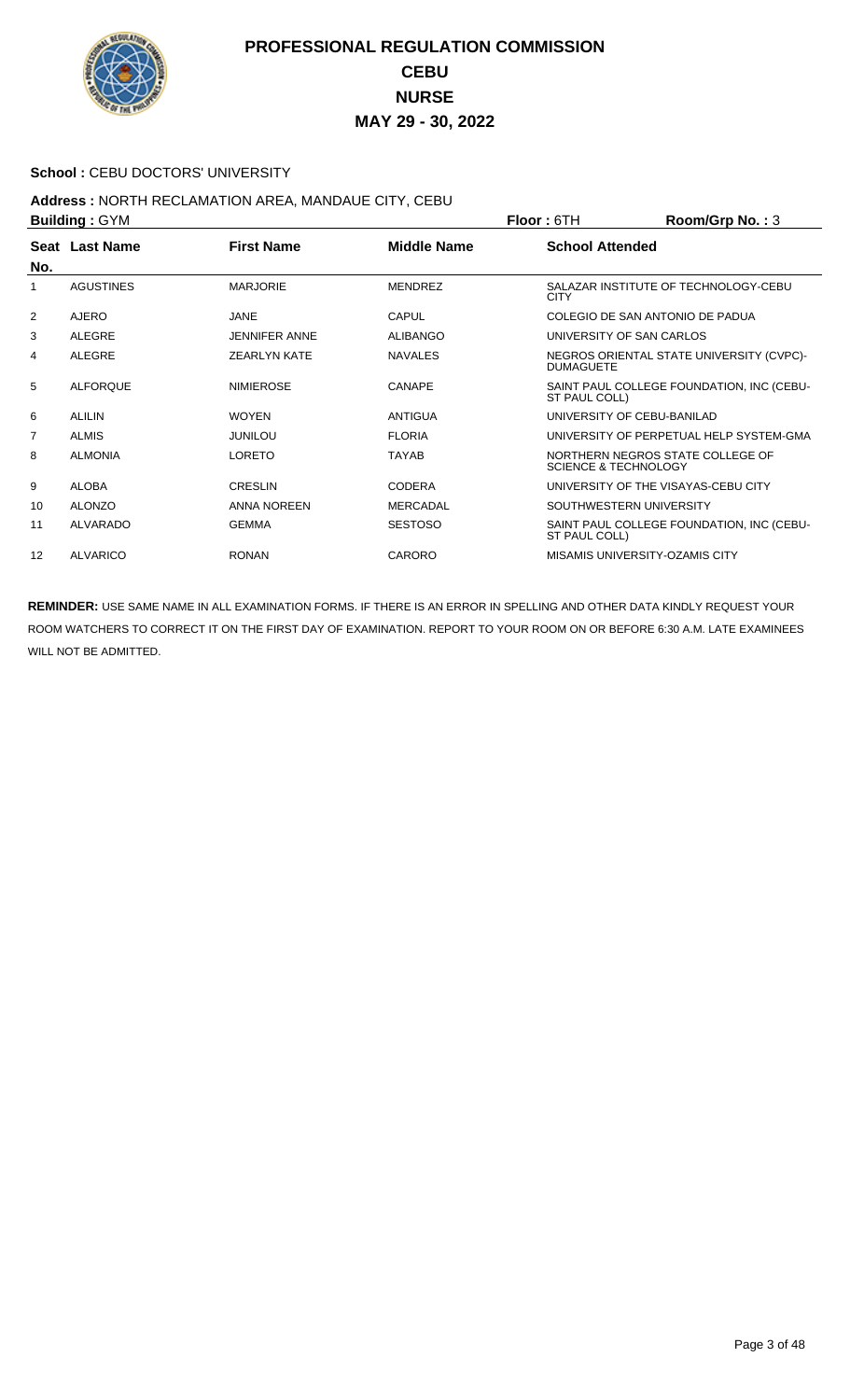

#### School : CEBU DOCTORS' UNIVERSITY

#### **Address :** NORTH RECLAMATION AREA, MANDAUE CITY, CEBU **Building :** GYM **Floor :** 6TH **Room/Grp No. :** 4

| <b>DUILUILLY . OT IVE</b> |                |                        |                    | FIUUL. UIII<br><b>NUUIIIUI U IVU.</b> . 4 |
|---------------------------|----------------|------------------------|--------------------|-------------------------------------------|
| No.                       | Seat Last Name | <b>First Name</b>      | <b>Middle Name</b> | <b>School Attended</b>                    |
| 1                         | <b>AMATONG</b> | <b>MARIA FRANCISCA</b> | <b>BASTIDA</b>     | SOUTHWESTERN UNIVERSITY                   |
| 2                         | AMBO           | PILITA                 | <b>OLMIDO</b>      | SAINT PAUL UNIVERSITY-DUMAGUETE           |
| 3                         | <b>AMBOS</b>   | ANNALEE                | <b>VILLALON</b>    | <b>FOUNDATION UNIVERSITY</b>              |
| 4                         | AMIL           | <b>HAZEL JOY</b>       | <b>RAGAY</b>       | CENTRAL PHILIPPINE ADVENTIST COLLEGE      |
| 5                         | <b>AMORIO</b>  | <b>XENIA</b>           | <b>GADOR</b>       | SAINT PAUL UNIVERSITY-DUMAGUETE           |
| 6                         | <b>ANCIS</b>   | <b>KEN ELNORE</b>      | <b>SEBIAL</b>      | UNIVERSITY OF THE VISAYAS-CEBU CITY       |
| 7                         | <b>ANDO</b>    | <b>JOYCE FILIPINAS</b> | <b>REQUIERME</b>   | UNIVERSITY OF BOHOL                       |
| 8                         | <b>ANDOY</b>   | <b>MARY GRACE</b>      | <b>ENGHUG</b>      | UNIVERSITY OF THE VISAYAS-MANDAUE CITY    |
| 9                         | <b>ANDOY</b>   | <b>RUBY ANN</b>        | <b>DAWAL</b>       | SOUTHWESTERN UNIVERSITY                   |
| 10                        | <b>ANIBAN</b>  | ANNA LIZA              | DELA PEÑA          | FELIPE R. VERALLO MEMORIAL FOUNDATION     |
| 11                        | <b>ANOBA</b>   | AIZA                   | <b>GANZO</b>       | UNIVERSITY OF BOHOL                       |
| 12                        | <b>ANTIGUA</b> | <b>SULLA JANE</b>      | LAGARE             | UNIVERSITY OF SAN CARLOS                  |
|                           |                |                        |                    |                                           |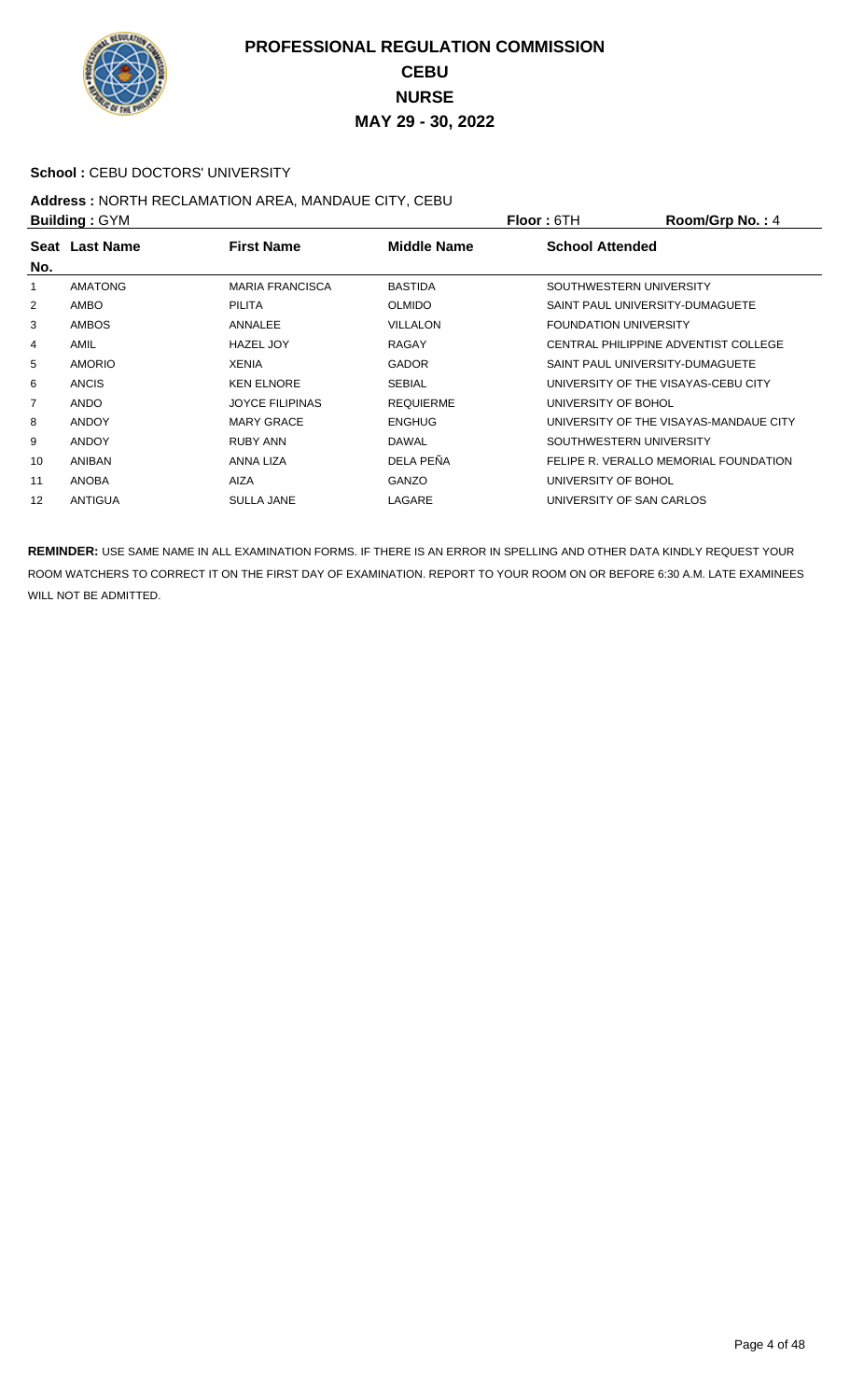

#### School : CEBU DOCTORS' UNIVERSITY

# **Address :** NORTH RECLAMATION AREA, MANDAUE CITY, CEBU

| <b>Building: GYM</b> |                  |                        |                    | <b>Floor: 6TH</b>                   | Room/Grp No.: $5$                         |
|----------------------|------------------|------------------------|--------------------|-------------------------------------|-------------------------------------------|
| No.                  | Seat Last Name   | <b>First Name</b>      | <b>Middle Name</b> | <b>School Attended</b>              |                                           |
| 1                    | <b>APURADO</b>   | AXLEH                  | <b>RUSEL</b>       | <b>CITY</b>                         | SALAZAR INSTITUTE OF TECHNOLOGY-CEBU      |
| $\overline{2}$       | <b>AQUINO</b>    | <b>MARY GRACE</b>      | <b>BABIERA</b>     |                                     | CEBU INSTITUTE OF TECHNOLOGY - UNIVERSITY |
| 3                    | ARAO ARAO        | <b>JULIUS RAY</b>      | <b>CANAPE</b>      |                                     | UNIVERSITY OF THE VISAYAS-MANDAUE CITY    |
| 4                    | <b>ARCES</b>     | <b>MARDIE</b>          | <b>MANONGSONG</b>  | <b>DUMAGUETE</b>                    | NEGROS ORIENTAL STATE UNIVERSITY (CVPC)-  |
| 5                    | <b>ARCOY</b>     | <b>ARCHIE</b>          | <b>ELUMBA</b>      | <b>DAPITAN</b>                      | JOSE RIZAL MEMORIAL STATE UNIVERSITY-     |
| 6                    | ARGOMIDO         | <b>EVELYN</b>          | <b>UMALI</b>       | UNIVERSITY OF THE VISAYAS-CEBU CITY |                                           |
| 7                    | ARGOMIDO         | <b>MICHELLE</b>        | <b>TEPAIT</b>      | BENEDICTO COLLEGE, INC.             |                                           |
| 8                    | ASTILLERO        | <b>JUDITH</b>          | <b>ANTONIO</b>     | MISAMIS UNIVERSITY-OZAMIS CITY      |                                           |
| 9                    | <b>ASTRONOMO</b> | LYNITH                 | <b>SUA</b>         | SAINT PAUL UNIVERSITY-SURIGAO       |                                           |
| 10                   | <b>ATILLO</b>    | <b>NICHOLEE</b>        | <b>MAMALIAS</b>    |                                     | CEBU INSTITUTE OF TECHNOLOGY - UNIVERSITY |
| 11                   | <b>ATON</b>      | <b>FARRAH GRACE</b>    | <b>PISCOS</b>      | SOUTHWESTERN UNIVERSITY             |                                           |
| 12                   | <b>AYOMA</b>     | <b>KRISTIANE CARLO</b> | <b>MAQUINTA</b>    |                                     | NORTH CENTRAL MINDANAO COLLEGES (CMTI)    |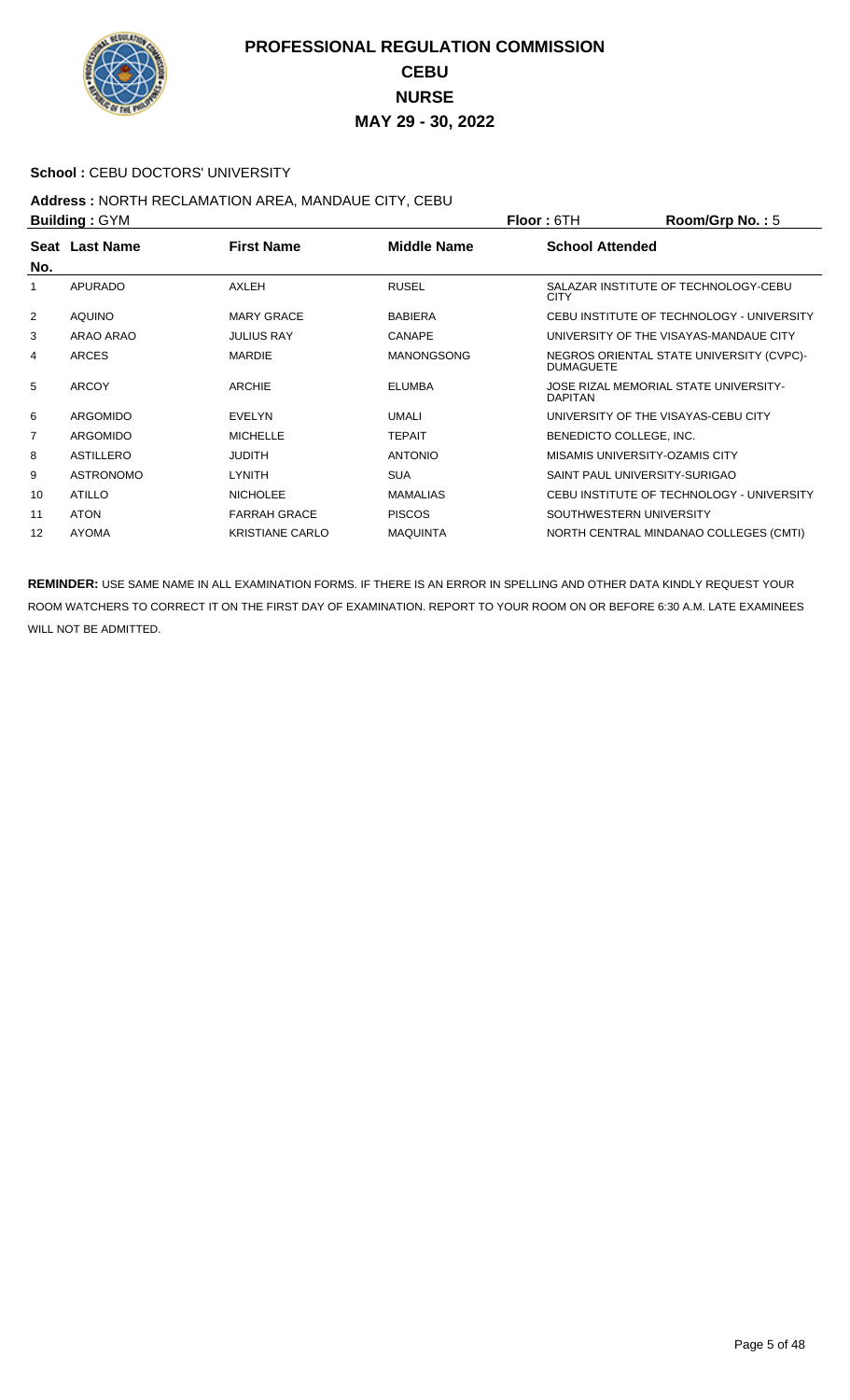

#### School : CEBU DOCTORS' UNIVERSITY

# **Address :** NORTH RECLAMATION AREA, MANDAUE CITY, CEBU

| <b>Building: GYM</b> |                  |                     |                    | <b>Floor: 6TH</b>                  | Room/Grp No.: $6$                         |
|----------------------|------------------|---------------------|--------------------|------------------------------------|-------------------------------------------|
| No.                  | Seat Last Name   | <b>First Name</b>   | <b>Middle Name</b> | <b>School Attended</b>             |                                           |
| 1                    | <b>AZOTE</b>     | <b>PHILLIVANIES</b> | <b>BENIGAY</b>     | LICEO DE CAGAYAN UNIVERSITY        |                                           |
| 2                    | <b>BACOLCOL</b>  | <b>WENDILYN</b>     | <b>ABSIN</b>       | MED CTR COLL.FOUND INC)            | DMC COLLEGE FOUNDATION INC. (FOR DIPOLOG  |
| 3                    | <b>BACOLOD</b>   | <b>NOLAIZA KATE</b> | <b>LIM</b>         | <b>CITY</b>                        | SALAZAR INSTITUTE OF TECHNOLOGY-CEBU      |
| 4                    | <b>BACUS</b>     | <b>IRAH DJASTIN</b> | <b>GALVEZ</b>      | UNIVERSITY OF CEBU-BANILAD         |                                           |
| 5                    | <b>BAGUIO</b>    | LIZIEL              | <b>CABIJE</b>      | UNIVERSITY OF CEBU-BANILAD         |                                           |
| 6                    | <b>BALACUIT</b>  | <b>MAE</b>          | <b>ESCAÑO</b>      | LARMEN DE GUIA MEMORIAL COLLEGE    |                                           |
| 7                    | <b>BALAJADIA</b> | <b>JOAN</b>         | <b>JIMENEZ</b>     | <b>RIVERSIDE COLLEGE</b>           |                                           |
| 8                    | <b>BALQUIN</b>   | SHINLY THERESE      | JAO                | SOUTHWESTERN UNIVERSITY            |                                           |
| 9                    | <b>BANGKAL</b>   | <b>HANALIN</b>      | <b>PARTOSA</b>     | <b>CITY</b>                        | BRENT HOSPITAL & COLLEGES, INC.-ZAMBOANGA |
| 10                   | <b>BARBANTE</b>  | <b>GINNEL</b>       | <b>TAN</b>         | UNIVERSITY OF CEBU-BANILAD         |                                           |
| 11                   | <b>BARDILAS</b>  | <b>MICCO JANREE</b> | <b>MAÑACAP</b>     | SOUTHWESTERN UNIVERSITY            |                                           |
| 12                   | <b>BARING</b>    | ANGIELE             | <b>ENRIQUEZ</b>    | UNIVERSITY OF SOUTHERN PHILIPPINES |                                           |
|                      |                  |                     |                    |                                    |                                           |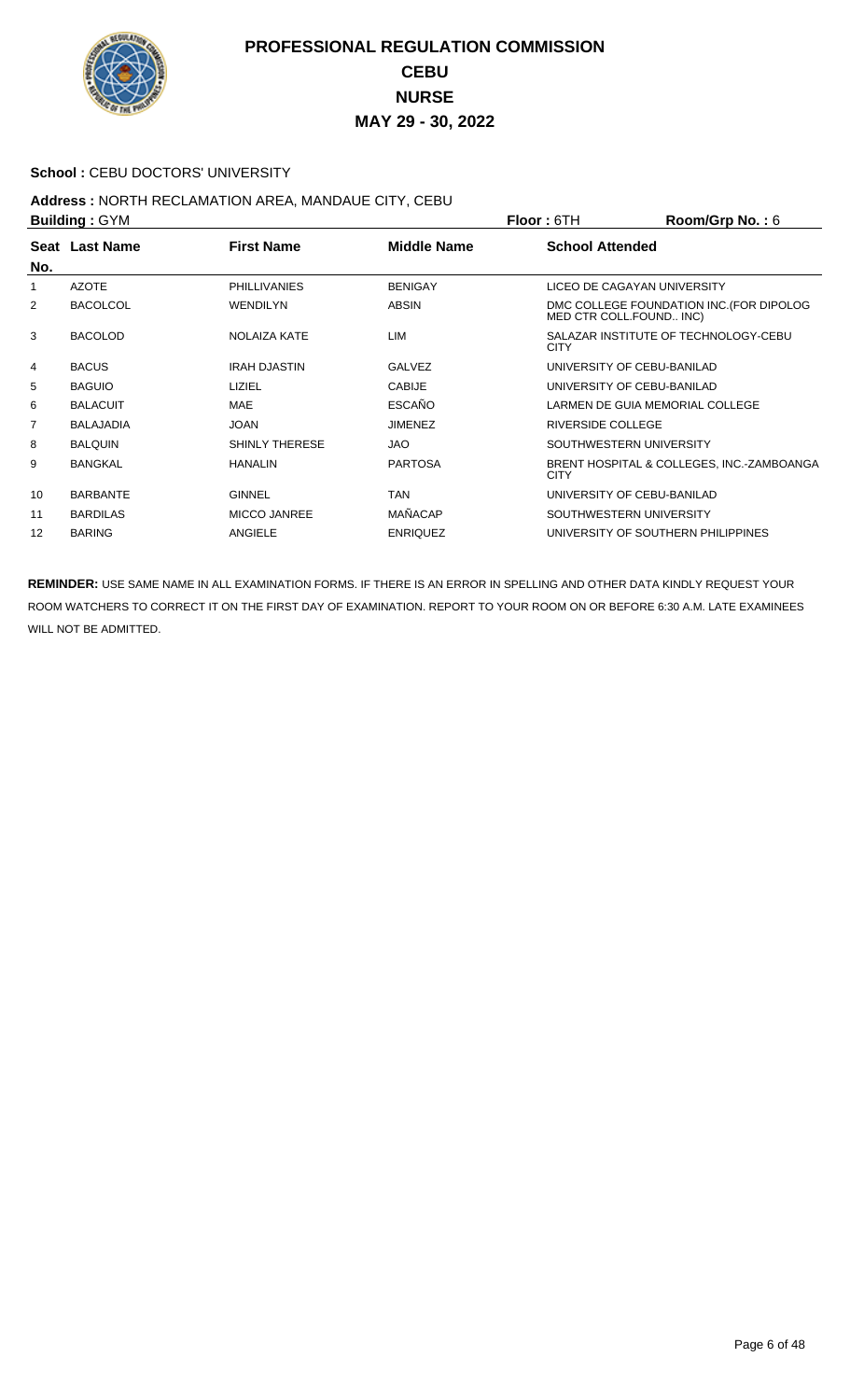

#### School : CEBU DOCTORS' UNIVERSITY

# **Address :** NORTH RECLAMATION AREA, MANDAUE CITY, CEBU

| <b>Building: GYM</b> |                 |                          |                    | <b>Floor: 6TH</b>                   | Room/Grp No.: 7                          |
|----------------------|-----------------|--------------------------|--------------------|-------------------------------------|------------------------------------------|
| No.                  | Seat Last Name  | <b>First Name</b>        | <b>Middle Name</b> | <b>School Attended</b>              |                                          |
| 1                    | <b>BATUCAN</b>  | <b>MARLON JAYKE</b>      | <b>SONGCAL</b>     | UNIVERSITY OF CEBU-BANILAD          |                                          |
| 2                    | <b>BAYAWA</b>   | <b>CHELSIE ROSE</b>      | ARANGUIN           | <b>DUMAGUETE</b>                    | NEGROS ORIENTAL STATE UNIVERSITY (CVPC)- |
| 3                    | <b>BAYLON</b>   | <b>KRISTINA CRISELDA</b> | <b>LOPEZ</b>       | UNIVERSITY OF CEBU-BANILAD          |                                          |
| 4                    | <b>BAYNO</b>    | <b>JASTINE</b>           | <b>DUMAGPI</b>     |                                     | CEBU CITY MEDICAL CENTER (CC GEN HOSP)   |
| 5                    | <b>BENSI</b>    | <b>EMMA</b>              | <b>BAGUIO</b>      |                                     | UNIVERSITY OF CEBU IN LAPULAPU & MANDAUE |
| 6                    | <b>BENSIG</b>   | <b>WILMA</b>             | <b>BACON</b>       | SOUTHWESTERN UNIVERSITY             |                                          |
| 7                    | <b>BESAS</b>    | <b>ARIEL CARLO</b>       |                    | SAINT FRANCIS OF ASSISI COLLEGE     |                                          |
| 8                    | <b>BINGA-AN</b> | CHIARRA GAETANA          | <b>OMALE</b>       | <b>DUMAGUETE</b>                    | NEGROS ORIENTAL STATE UNIVERSITY (CVPC)- |
| 9                    | <b>BOLO</b>     | <b>ELIZABETH</b>         | <b>MASAYON</b>     | <b>RIVERSIDE COLLEGE</b>            |                                          |
| 10                   | <b>BOLTRON</b>  | <b>KENNETH</b>           | <b>DAVIS</b>       | UNIVERSITY OF THE VISAYAS-CEBU CITY |                                          |
| 11                   | <b>BONGOYAN</b> | <b>JEAN AUREA</b>        | <b>MACALISANG</b>  | DR. CARLOS S. LANTING COLLEGE-O. C. |                                          |
| 12                   | <b>BOOC</b>     | <b>MARRIANNE</b>         | <b>VILLAFLORES</b> | COLL)                               | FATHER SATURNINO URIOS UNIVERSITY (URIOS |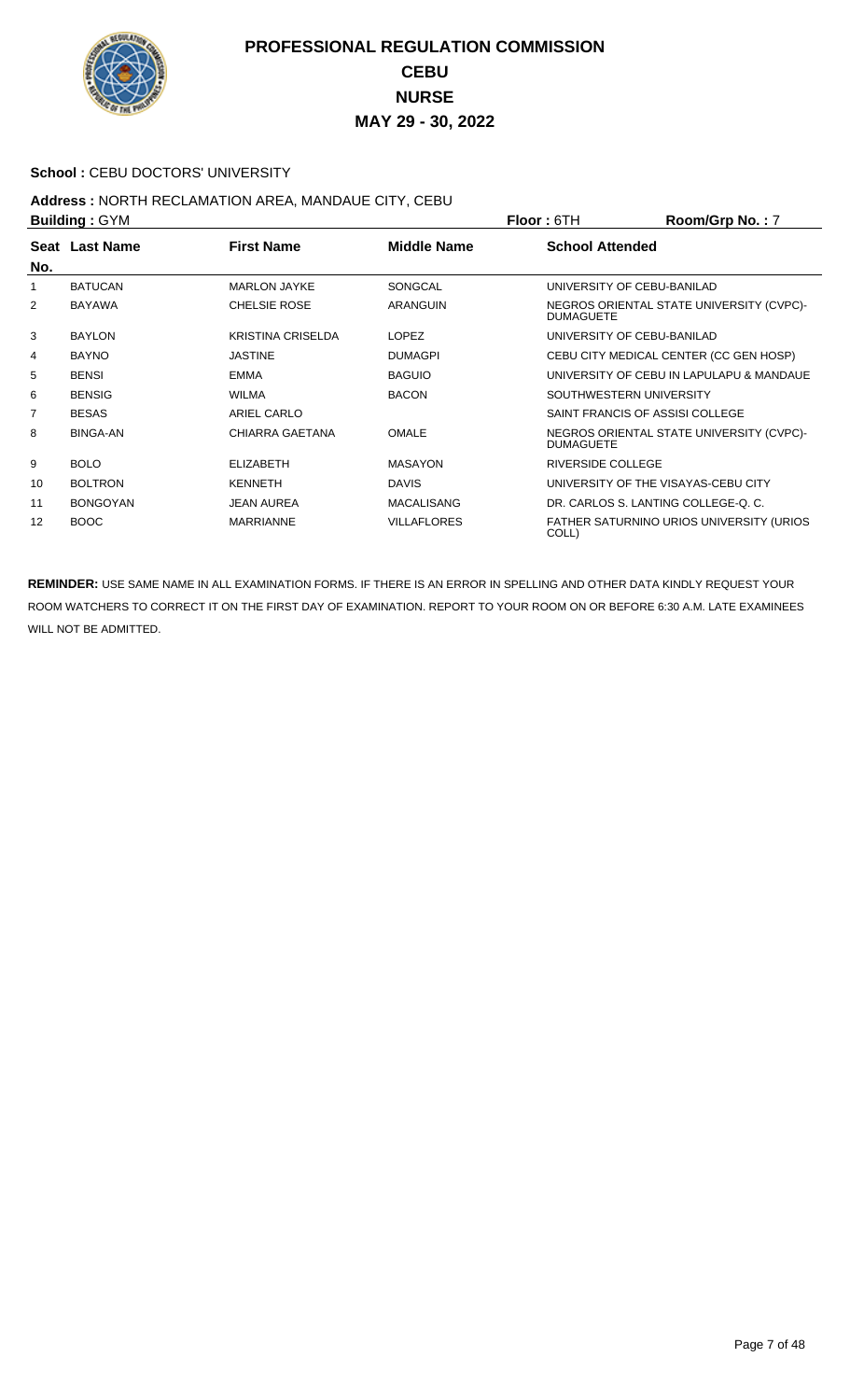

#### **School : CEBU DOCTORS' UNIVERSITY**

#### **Address :** NORTH RECLAMATION AREA, MANDAUE CITY, CEBU **Building :** GYM **Floor :** 6TH **Room/Grp No. :** 8

| <b>DUILUILLY . OT IVE</b> |                   |                       | FIUUL. UIII        | <b>NUUIIIUI U IVU.</b> . 0   |                                           |
|---------------------------|-------------------|-----------------------|--------------------|------------------------------|-------------------------------------------|
| No.                       | Seat Last Name    | <b>First Name</b>     | <b>Middle Name</b> | <b>School Attended</b>       |                                           |
| 1                         | <b>BORJA</b>      | RICHELLE THERESE      | <b>MORENO</b>      | BENEDICTO COLLEGE, INC.      |                                           |
| 2                         | <b>BORRES</b>     | <b>FE CHARMAINE</b>   | <b>ESTILLORE</b>   |                              | UNIVERSITY OF THE VISAYAS-CEBU CITY       |
| 3                         | <b>BOYONAS</b>    | <b>CRIZA</b>          | <b>GUNTING</b>     | TAGBILARAN)                  | HOLY NAME UNIVERSITY (for.DIVINE WORD-    |
| 4                         | <b>BUENAVISTA</b> | <b>JESSICA</b>        | <b>MILLAN</b>      | <b>CITY</b>                  | SALAZAR INSTITUTE OF TECHNOLOGY-CEBU      |
| 5                         | <b>BUENO</b>      | <b>JAMIE LEE ANNE</b> | <b>ALAOAN</b>      | <b>FOUNDATION UNIVERSITY</b> |                                           |
| 6                         | <b>BUHIA</b>      | EUVIAL JEW            | <b>ALMOSARA</b>    | SOUTHWESTERN UNIVERSITY      |                                           |
| $\overline{7}$            | <b>BULAYBULAY</b> | <b>CHARIZ</b>         |                    | <b>DUMAGUETE</b>             | NEGROS ORIENTAL STATE UNIVERSITY (CVPC)-  |
| 8                         | <b>BURATO</b>     | <b>CHARLYN</b>        | <b>DAYO</b>        | <b>MOUNTAIN VIEW COLLEGE</b> |                                           |
| 9                         | <b>BURGOS</b>     | <b>JOUMENEIL</b>      | <b>CANALES</b>     | ST PAUL COLL)                | SAINT PAUL COLLEGE FOUNDATION, INC (CEBU- |
| 10                        | <b>BUSTAMANTE</b> | <b>JEANETH</b>        | <b>TITO</b>        |                              | UNIVERSITY OF THE VISAYAS-MANDAUE CITY    |
| 11                        | <b>BUTRON</b>     | <b>RIOGEN</b>         | <b>PACA</b>        | SOUTHWESTERN UNIVERSITY      |                                           |
| 12                        | <b>CABAHUG</b>    | LYNNJAE               |                    | SOUTHWESTERN UNIVERSITY      |                                           |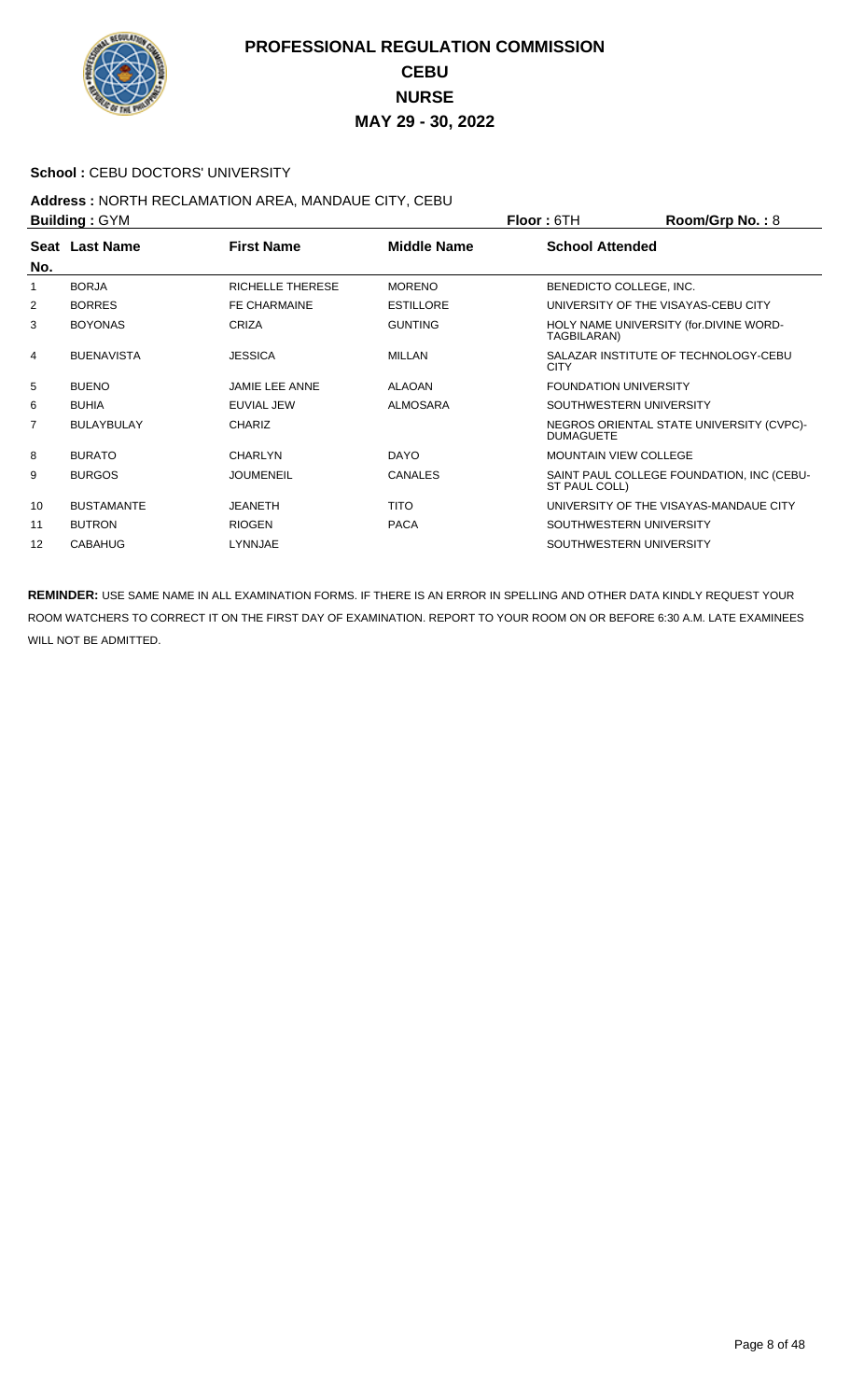

#### School : CEBU DOCTORS' UNIVERSITY

#### **Address :** NORTH RECLAMATION AREA, MANDAUE CITY, CEBU **Building :** GYM **Floor :** 6TH **Room/Grp No. :** 9

| P   |                  |                         |                    | <u>IIUU . UIII</u><br>או עוטוועטווועס $\mathbf{u}$ . $\mathbf{v}$ |
|-----|------------------|-------------------------|--------------------|-------------------------------------------------------------------|
|     | Seat Last Name   | <b>First Name</b>       | <b>Middle Name</b> | <b>School Attended</b>                                            |
| No. |                  |                         |                    |                                                                   |
| 1   | CABALUNA         | MICHAEL ANDRIE          | <b>CORTEZ</b>      | UNIVERSITY OF SAN JOSE-RECOLETOS                                  |
| 2   | <b>CABARDO</b>   | <b>GAY MARIE</b>        | <b>SABALLA</b>     | SOUTHWESTERN UNIVERSITY                                           |
| 3   | CABATBAT         | <b>MARIELLE PAULINE</b> | <b>PADURA</b>      | <b>FOUNDATION UNIVERSITY</b>                                      |
| 4   | CABELLON         | JOHN BRIAN              | TUJAN              | UNIVERSITY OF SAN CARLOS                                          |
| 5   | <b>CABRERA</b>   | PAMELA JOY              | <b>AGUHA</b>       | COTABATO MEDICAL FOUNDATION COLLEGE                               |
| 6   | CADIZ            | <b>MICHAEL</b>          | <b>MANATAD</b>     | UNIVERSAL COLLEGES OF PARAÑAQUE                                   |
| 7   | CAGALAWAN        | SHERRY MAY              | LAGAT              | HOLY NAME UNIVERSITY (for.DIVINE WORD-<br>TAGBILARAN)             |
| 8   | <b>CAGAMPANG</b> | <b>JANETH</b>           | <b>BRIONES</b>     | SAINT PAUL UNIVERSITY-SURIGAO                                     |
| 9   | CAING            | <b>ANTONIO</b>          | <b>MAYAO</b>       | UNIVERSITY OF THE VISAYAS-MANDAUE CITY                            |
| 10  | <b>CAINGLET</b>  | ALBERT                  | <b>CILOS</b>       | UNIVERSITY OF BOHOL                                               |
| 11  | <b>CAJES</b>     | <b>JOANNAH KAYE</b>     | <b>OMALE</b>       | SAINT PAUL UNIVERSITY-DUMAGUETE                                   |
| 12  | <b>CALAGOS</b>   | LAILANE                 | <b>REBATO</b>      | SOUTHWESTERN UNIVERSITY                                           |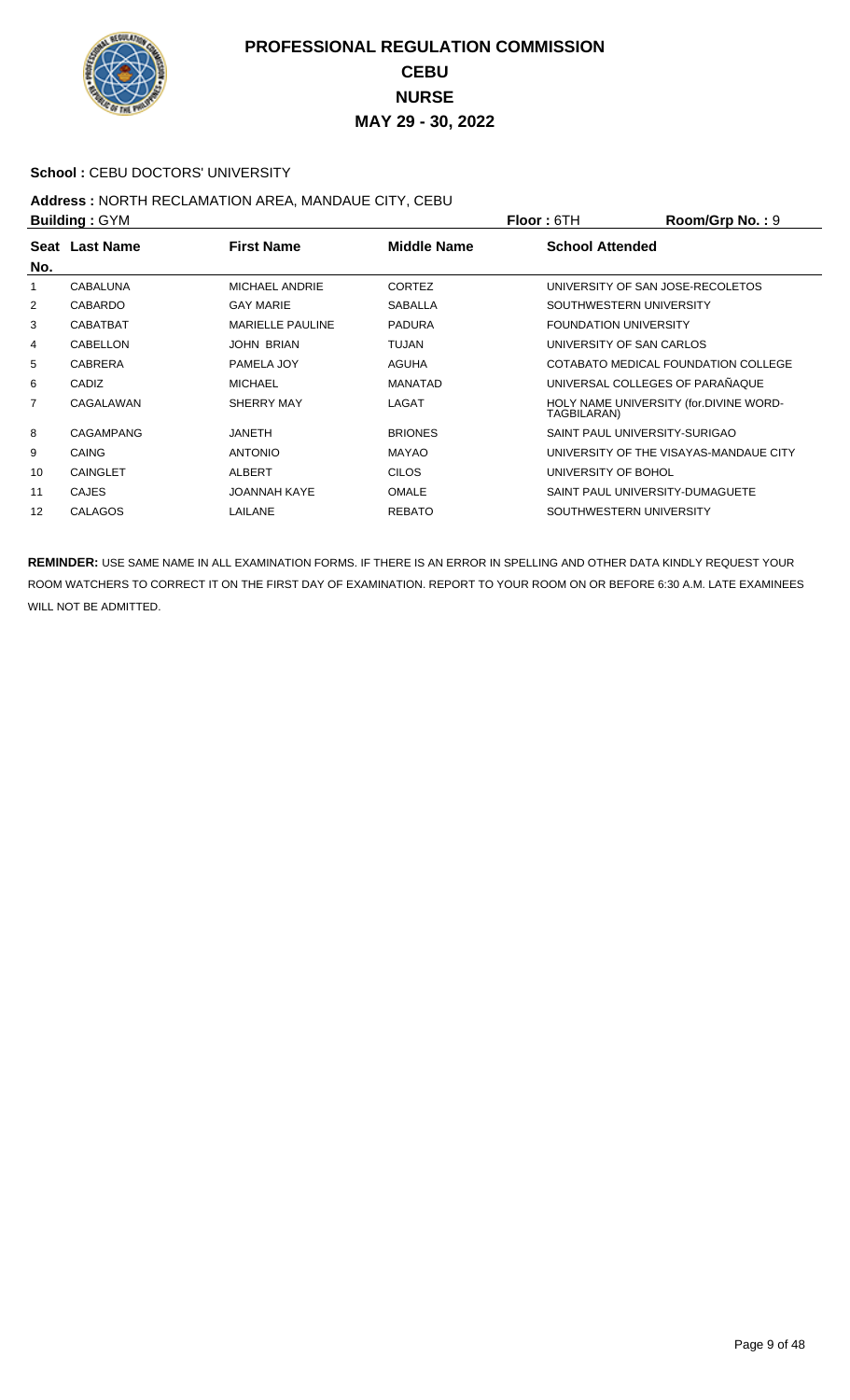

#### School : CEBU DOCTORS' UNIVERSITY

# **Address :** NORTH RECLAMATION AREA, MANDAUE CITY, CEBU

| <b>Building: GYM</b> |                 |                         |                  | <b>Floor: 6TH</b>                   | Room/Grp No.: 10                          |
|----------------------|-----------------|-------------------------|------------------|-------------------------------------|-------------------------------------------|
| No.                  | Seat Last Name  | <b>First Name</b>       | Middle Name      | <b>School Attended</b>              |                                           |
| 1                    | <b>CALALIN</b>  | SHENNA MAE              | <b>LINDO</b>     | UNIVERSITY OF BOHOL                 |                                           |
| 2                    | CALDERON        | ANGELICA                | <b>SOLATORIO</b> |                                     | UNIVERSITY OF THE VISAYAS-MANDAUE CITY    |
| 3                    | <b>CALIMPON</b> | <b>JESSICA CHRISTIE</b> | <b>FLORES</b>    | UNIVERSITY OF THE VISAYAS-CEBU CITY |                                           |
| 4                    | CALVO           | <b>JESSREY</b>          | <b>CASTRO</b>    | COLEGIO DE SAN ANTONIO DE PADUA     |                                           |
| 5                    | <b>CAMORO</b>   | VANIZA                  | <b>CLARIN</b>    | LARMEN DE GUIA MEMORIAL COLLEGE     |                                           |
| 6                    | <b>CAMPOS</b>   | <b>MARR ANTHONY</b>     | MATABALAN        | UNIVERSITY OF CEBU-BANILAD          |                                           |
| $\overline{7}$       | CANE            | <b>JAYPRIL</b>          | <b>MATBAGON</b>  | UNIVERSITY OF CEBU-BANILAD          |                                           |
| 8                    | <b>CAÑETE</b>   | <b>JOY</b>              | <b>CANALES</b>   | PAMANTASAN NG CABUYAO               |                                           |
| 9                    | CAÑO            | ALEXANDER JR            | <b>MASONG</b>    | UNIVERSITY OF SAN CARLOS            |                                           |
| 10                   | <b>CANONO</b>   | SHERYL JANE             | <b>GERALDIZO</b> |                                     | CEBU INSTITUTE OF TECHNOLOGY - UNIVERSITY |
| 11                   | CARIÑO          | <b>REGINE JOY</b>       |                  | SAINT PAUL UNIVERSITY-DUMAGUETE     |                                           |
| 12                   | <b>CARONA</b>   | ANGELIE                 | <b>DISTOR</b>    | <b>FOUNDATION UNIVERSITY</b>        |                                           |
|                      |                 |                         |                  |                                     |                                           |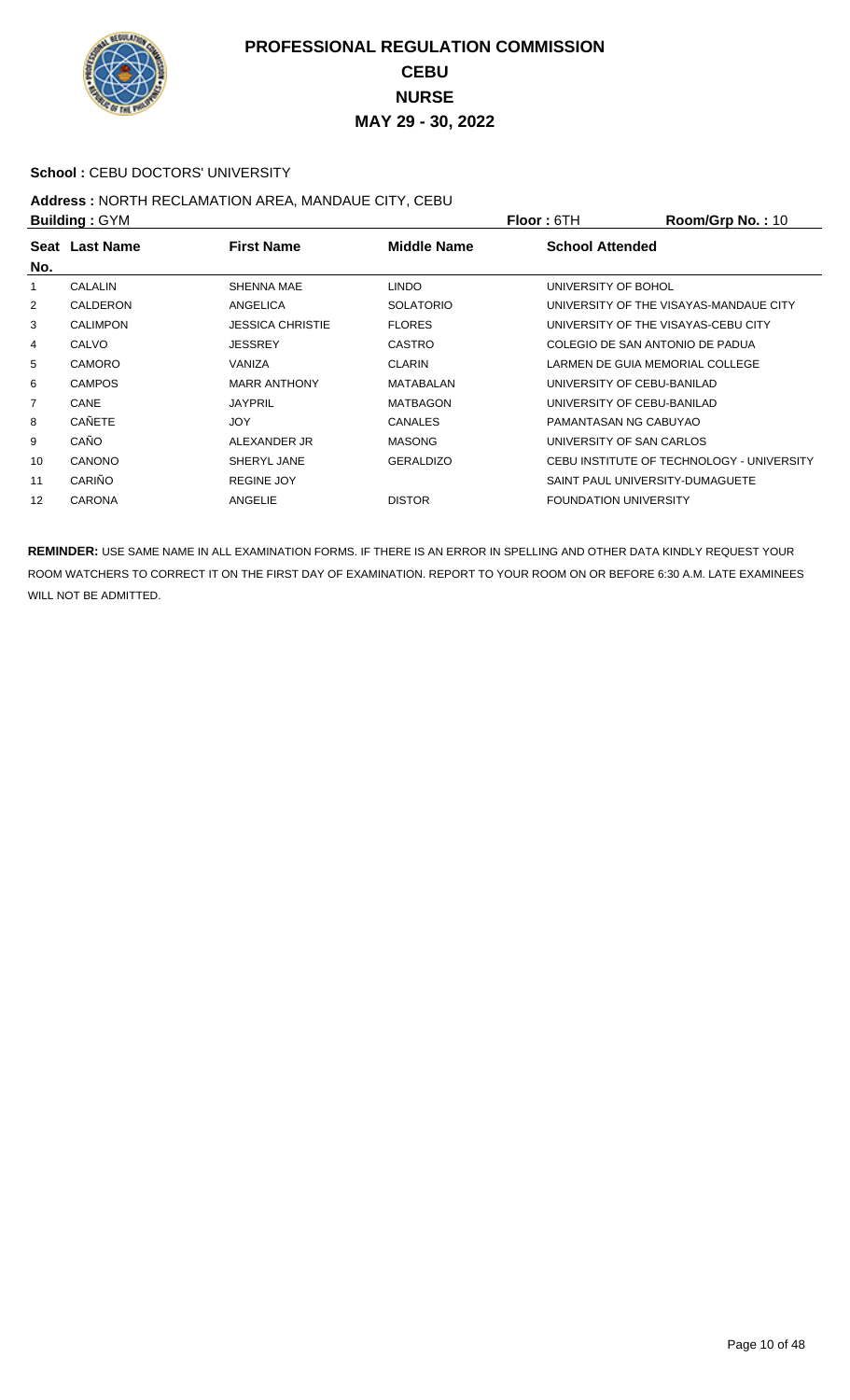

#### School : CEBU DOCTORS' UNIVERSITY

## **Address :** NORTH RECLAMATION AREA, MANDAUE CITY, CEBU

| <b>Building: GYM</b> |                        |                     |                   | <b>Floor: 6TH</b>          | Room/Grp No.: 11                         |
|----------------------|------------------------|---------------------|-------------------|----------------------------|------------------------------------------|
| No.                  | Seat Last Name         | <b>First Name</b>   | Middle Name       | <b>School Attended</b>     |                                          |
| 1                    | CARRILLO               | GRESITA             | <b>GEROMO</b>     |                            | UNIVERSITY OF CEBU IN LAPULAPU & MANDAUE |
| 2                    | <b>CASAS</b>           | <b>JONEL</b>        | <b>PONPON</b>     | <b>MASBATE COLLEGES</b>    |                                          |
| 3                    | CASTAÑO                | <b>ROSE</b>         | <b>FERNANDEZ</b>  | UNIVERSITY OF CEBU-BANILAD |                                          |
| 4                    | <b>CASTULO</b>         | <b>GLENN MARY</b>   | <b>BERSE</b>      | UNIVERSITY OF BOHOL        |                                          |
| 5                    | CAUMERAN               | MELLANIE            | <b>CANENCIA</b>   | SOUTHWESTERN UNIVERSITY    |                                          |
| 6                    | CHIU                   | <b>JEAN MARIE</b>   | <b>SALIG</b>      |                            | UNIVERSITY OF SOUTHERN PHILIPPINES       |
| $\overline{7}$       | <b>CHOKANAROTEWONG</b> | AHNA ELIZABETH      | <b>LOPEZ</b>      | <b>CITY</b>                | SALAZAR INSTITUTE OF TECHNOLOGY-CEBU     |
| 8                    | <b>CIMAFRANCA</b>      | HANNALYN            | <b>TEQUIL</b>     | <b>DUMAGUETE</b>           | NEGROS ORIENTAL STATE UNIVERSITY (CVPC)- |
| 9                    | <b>COCALON</b>         | <b>GRACE</b>        | <b>BARICUATRO</b> |                            | UNIVERSITY OF SOUTHERN PHILIPPINES       |
| 10                   | <b>CODILLA</b>         | <b>ACHIMI GRACE</b> | <b>NORO</b>       | UNIVERSITY OF CEBU-BANILAD |                                          |
| 11                   | COGOLIO                | SHERYL MAE          | <b>RIVAS</b>      | SURIGAO EDUCATION CENTER   |                                          |
| 12                   | <b>COLINDONG</b>       | <b>JOSEFINA</b>     | <b>POBE</b>       | SOUTHWESTERN UNIVERSITY    |                                          |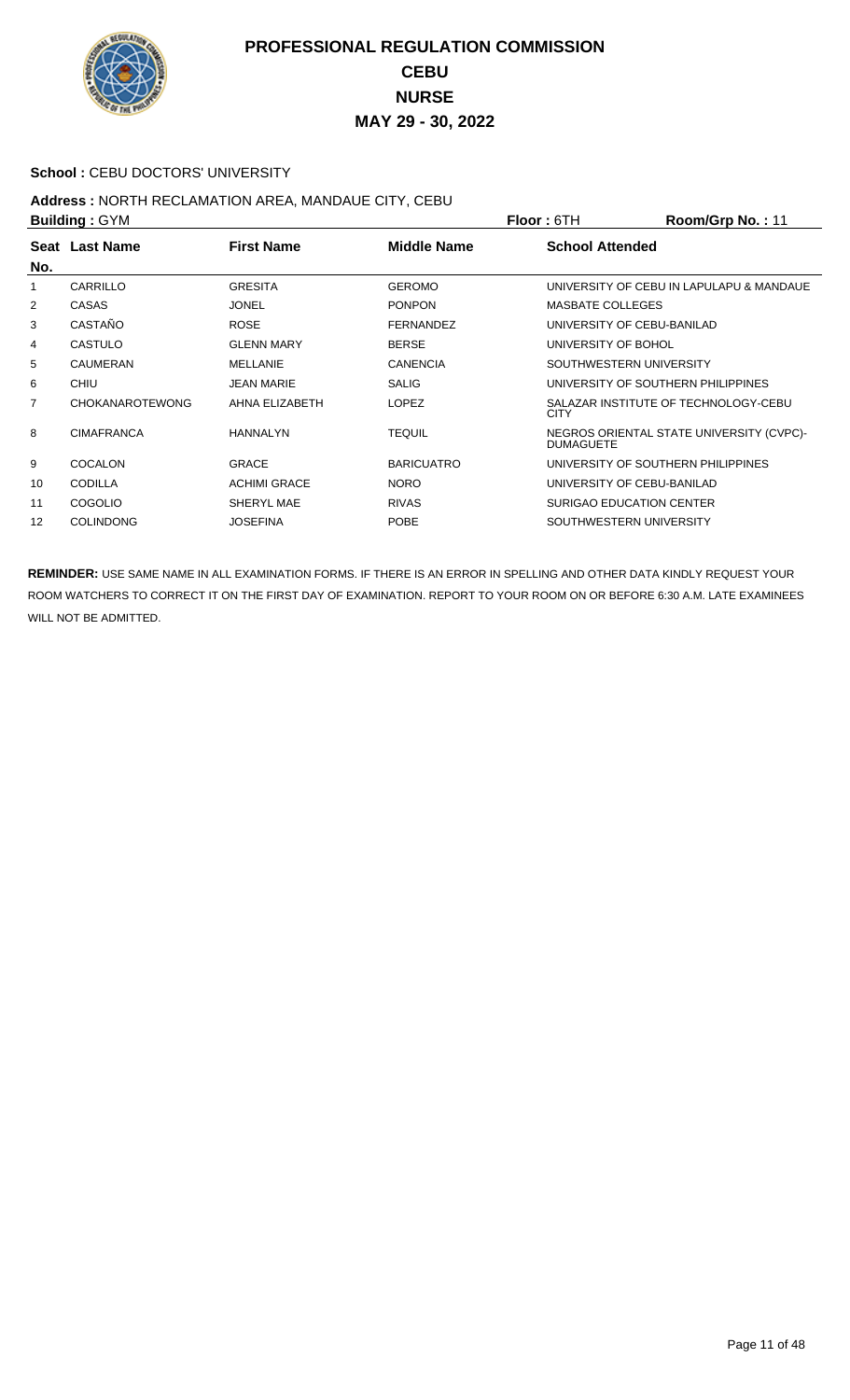

#### School : CEBU DOCTORS' UNIVERSITY

## **Address :** NORTH RECLAMATION AREA, MANDAUE CITY, CEBU

| <b>Building: GYM</b> |                 |                      |                    | <b>Floor: 6TH</b>                                  | Room/Grp No.: 12                       |
|----------------------|-----------------|----------------------|--------------------|----------------------------------------------------|----------------------------------------|
|                      | Seat Last Name  | <b>First Name</b>    | <b>Middle Name</b> | <b>School Attended</b>                             |                                        |
| No.                  |                 |                      |                    |                                                    |                                        |
| 1                    | <b>CONDE</b>    | <b>JINGIN</b>        | <b>REPOLLO</b>     | REMEDIOS T. ROMUALDEZ MEDICAL<br><b>FOUNDATION</b> |                                        |
| 2                    | <b>COPINO</b>   | <b>AUBREY LYNN</b>   | <b>YSULAN</b>      | <b>CEBU DOCTORS UNIVERSITY</b>                     |                                        |
| 3                    | <b>CORDOVA</b>  | <b>MARIVIC</b>       | <b>ALCOMENDRAS</b> | PINES CITY COLLEGE (PCEC)                          |                                        |
| 4                    | <b>CORNELIO</b> | <b>RICWARREN</b>     | <b>ARANTE</b>      | LARMEN DE GUIA MEMORIAL COLLEGE                    |                                        |
| 5                    | <b>CORTES</b>   | MINAMI               | <b>OGO</b>         | CEBU DOCTORS UNIVERSITY                            |                                        |
| 6                    | COSE            | ARFEL                | ARELLANO           | UNIVERSITY OF THE VISAYAS-CEBU CITY                |                                        |
| 7                    | CREDO           | <b>ANITA</b>         | <b>TROPEZADO</b>   | <b>FOUNDATION UNIVERSITY</b>                       |                                        |
| 8                    | <b>CREO</b>     | <b>JERALDINE</b>     | <b>GOLTIANO</b>    | SOUTHWESTERN UNIVERSITY                            |                                        |
| 9                    | CRUZ            | <b>GEMMA</b>         | <b>QUITON</b>      | OUR LADY OF FATIMA UNIVERSITY-QC                   |                                        |
| 10                   | <b>CUAJAO</b>   | <b>NICANORA</b>      | <b>BAGONGON</b>    | JOSE RIZAL UNIVERSITY (for.JRC)                    |                                        |
| 11                   | <b>CUANSO</b>   | <b>RITCHIE</b>       | <b>NILMEDA</b>     |                                                    | CEBU CITY MEDICAL CENTER (CC GEN HOSP) |
| 12                   | <b>CUESTAS</b>  | <b>MARIA GESSELE</b> | LAZO               | UNIVERSITY OF SAN JOSE-RECOLETOS                   |                                        |
|                      |                 |                      |                    |                                                    |                                        |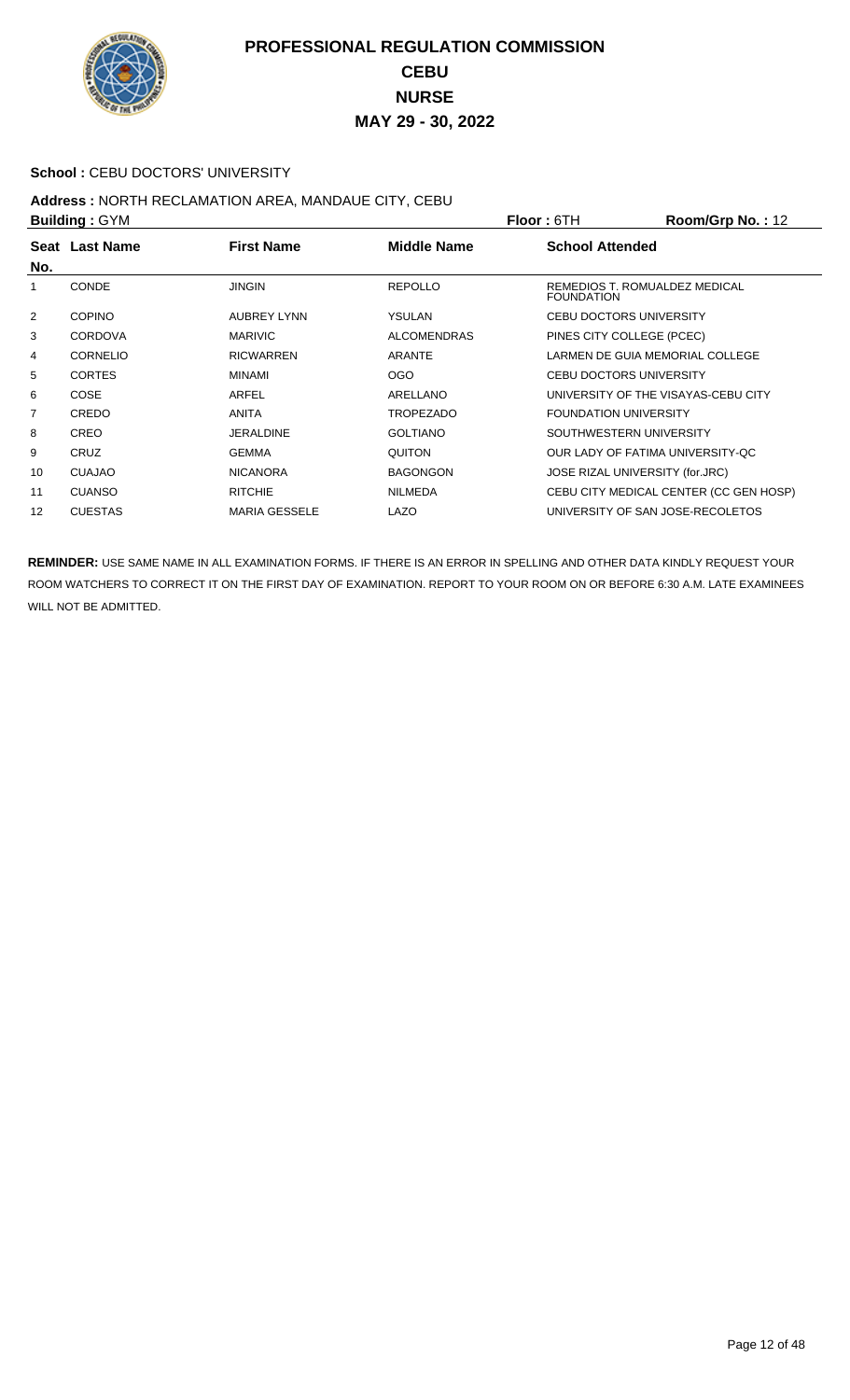

#### School : CEBU DOCTORS' UNIVERSITY

## **Address :** NORTH RECLAMATION AREA, MANDAUE CITY, CEBU

| <b>Building: GYM</b> |                  |                        |                    | <b>Floor: 6TH</b>            | Room/Grp No.: 13                       |
|----------------------|------------------|------------------------|--------------------|------------------------------|----------------------------------------|
| No.                  | Seat Last Name   | <b>First Name</b>      | <b>Middle Name</b> | <b>School Attended</b>       |                                        |
| 1                    | <b>CUSTODIO</b>  | <b>IRISH</b>           | LINAGA             |                              | SURIGAO EDUCATION CENTER               |
| $\overline{2}$       | <b>CUYACOT</b>   | <b>FREDELIZ</b>        | SUPLA-AG           |                              | MEDINA COLLEGE-OZAMIS CITY             |
| 3                    | <b>DACALOS</b>   | <b>VIL ANTHONY</b>     | <b>BAJO</b>        |                              | SOUTHWESTERN UNIVERSITY                |
| 4                    | <b>DACORON</b>   | FIL GAB                | <b>MACASERO</b>    |                              | UNIVERSITY OF CEBU-BANILAD             |
| 5                    | <b>DACUA</b>     | VANESSA                | <b>PARAN</b>       |                              | UNIVERSITY OF SOUTHERN PHILIPPINES     |
| 6                    | <b>DADO</b>      | <b>MARYDELL CLAIRE</b> | <b>BACOLOD</b>     |                              | SAINT PAUL UNIVERSITY-SURIGAO          |
| 7                    | DAEL             | <b>SYRAH</b>           | <b>TIGRIS</b>      | <b>FOUNDATION UNIVERSITY</b> |                                        |
| 8                    | <b>DAGATAN</b>   | LOREME                 | <b>CANENCIA</b>    |                              | COLEGIO DE SAN ANTONIO DE PADUA        |
| 9                    | <b>DAGAYLOAN</b> | <b>LUWEFE</b>          | <b>ACOPIO</b>      |                              | ANDRES BONIFACIO COLLEGE               |
| 10                   | <b>DALAUTA</b>   | <b>JESUS JR</b>        | <b>ELIZALDE</b>    |                              | UNIVERSITY OF SAN CARLOS               |
| 11                   | <b>DAÑO</b>      | <b>CANDIDA</b>         | <b>LIMPANGUG</b>   |                              | UNIVERSITY OF THE VISAYAS-MANDAUE CITY |
| 12                   | <b>DATO</b>      | NATHALIE MAY           | <b>GONZALES</b>    | <b>CITY</b>                  | SALAZAR INSTITUTE OF TECHNOLOGY-CEBU   |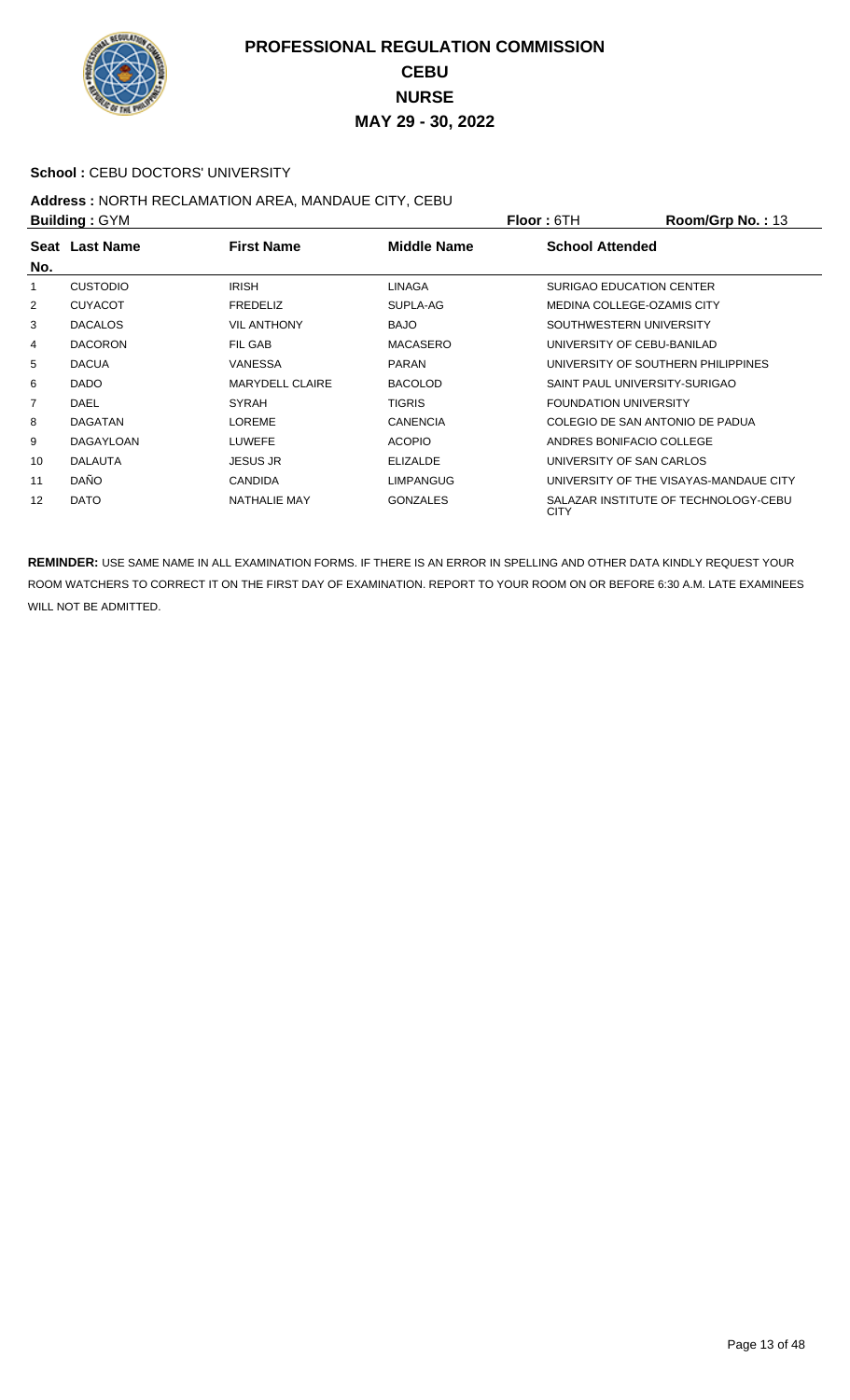

#### School : CEBU DOCTORS' UNIVERSITY

#### **Address :** NORTH RECLAMATION AREA, MANDAUE CITY, CEBU **Building :** GYM **Floor :** 6TH **Room/Grp No. :** 14

| <b>DUILUILLY . OT IVE</b> |                    |                             |                    | FIUUL. UIII              | <b>NUUIII/UI µ IVU.</b> . 14           |
|---------------------------|--------------------|-----------------------------|--------------------|--------------------------|----------------------------------------|
|                           | Seat Last Name     | <b>First Name</b>           | <b>Middle Name</b> | <b>School Attended</b>   |                                        |
| No.                       |                    |                             |                    |                          |                                        |
| 1                         | <b>DAUSIN</b>      | <b>VIERNA LIZA</b>          | <b>POLOGON</b>     |                          | UNIVERSITY OF CEBU-BANILAD             |
| 2                         | <b>DAYANAN</b>     | <b>CHERYMIE</b>             | <b>MORENO</b>      | <b>RECOLETOS</b>         | UNIVERSITY OF NEGROS OCCIDENTAL-       |
| 3                         | DE JESUS           | AMIEL JOHN                  | <b>GAMOS</b>       |                          | UNIVERSITY OF CEBU-BANILAD             |
| 4                         | DE LA TORRE        | <b>ANN VERGIE</b>           | <b>CHAVEZ</b>      | SOUTHWESTERN UNIVERSITY  |                                        |
| 5                         | DE VERA            | <b>MARLON MARBIN</b>        | <b>INFERIDO</b>    | (for.CSCST)              | CEBU TECHNOLOGICAL UNIVERSITY-MAIN     |
| 6                         | <b>DEGUERRO</b>    | <b>MARIA JUCEL</b>          | OLING              | UNIVERSITY OF SAN CARLOS |                                        |
| 7                         | <b>DEHING</b>      | <b>VAL FLORENTE</b>         |                    | TAGBILARAN)              | HOLY NAME UNIVERSITY (for.DIVINE WORD- |
| 8                         | <b>DELA CERNA</b>  | <b>MARJURIE</b>             | <b>SARUCAM</b>     | BENEDICTO COLLEGE, INC.  |                                        |
| 9                         | <b>DELOS REYES</b> | <b>JEAN MARIE ANTONETTE</b> | <b>PATAJO</b>      | <b>RIVERSIDE COLLEGE</b> |                                        |
| 10                        | <b>DELOSO</b>      | <b>ARLYN</b>                | <b>POSTANES</b>    |                          | FELIPE R. VERALLO MEMORIAL FOUNDATION  |
| 11                        | <b>DENSING</b>     | <b>VANDER WEYDEN</b>        | PADAYAO            |                          | UNIVERSITY OF THE VISAYAS-CEBU CITY    |
| 12                        | <b>DENZO</b>       | SABRINAH ANN                | <b>CAÑETE</b>      |                          | UNIVERSITY OF THE VISAYAS-CEBU CITY    |
|                           |                    |                             |                    |                          |                                        |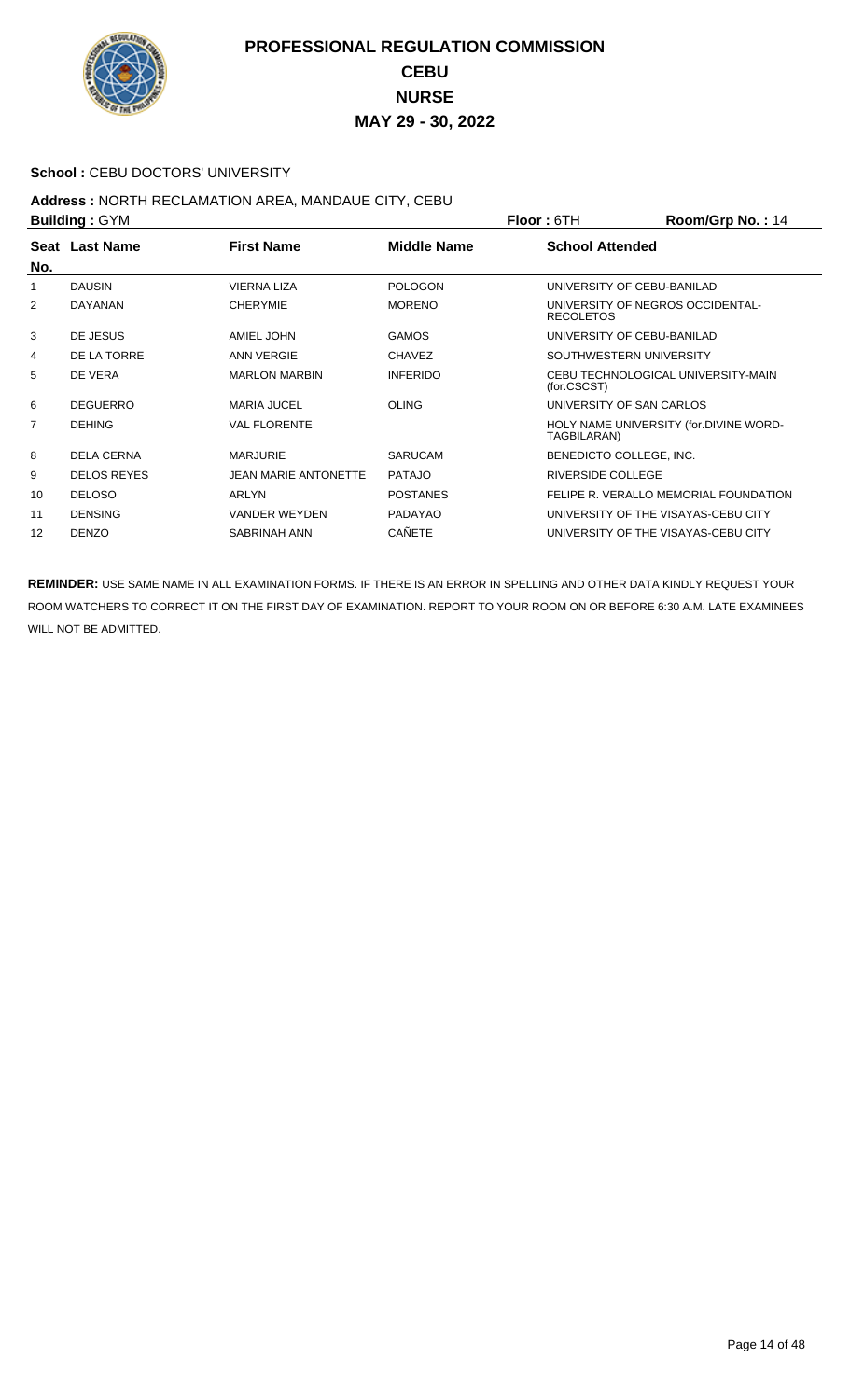

#### School : CEBU DOCTORS' UNIVERSITY

#### **Address :** NORTH RECLAMATION AREA, MANDAUE CITY, CEBU **Building :** GYM **Floor :** 6TH **Room/Grp No. :** 15

| <b>DUILUILLY . OT IVE</b> |                  |                        |                  | FIUUI.UII<br><b>NUUIII/UI DI NU.</b> . IU |
|---------------------------|------------------|------------------------|------------------|-------------------------------------------|
| No.                       | Seat Last Name   | <b>First Name</b>      | Middle Name      | <b>School Attended</b>                    |
| 1                         | <b>DERRAMAS</b>  | <b>MARIA KRISTIANA</b> | <b>DADIA</b>     | LARMEN DE GUIA MEMORIAL COLLEGE           |
| $\overline{2}$            | <b>DESUCATAN</b> | <b>GRACELDA</b>        | <b>SAPILAN</b>   | SOUTHWESTERN UNIVERSITY                   |
| 3                         | <b>DIANO</b>     | LYNNE MAE              | <b>ERES</b>      | COLEGIO SAN AGUSTIN-BACOLOD CITY          |
| 4                         | <b>DIAZ</b>      | <b>MA LOURDES</b>      | <b>ADVINCULA</b> | UNIVERSITY OF THE VISAYAS-MANDAUE CITY    |
| 5                         | <b>DIAZ</b>      | <b>MAY ROSE</b>        | <b>DUGHO</b>     | UNIVERSITY OF CEBU IN LAPULAPU & MANDAUE  |
| 6                         | <b>DICO</b>      | <b>CYNTHIA MAE</b>     | <b>GERONGCO</b>  | UNIVERSITY OF THE VISAYAS-MANDAUE CITY    |
| $\overline{7}$            | <b>DIGNOS</b>    | <b>JOHN PAUL</b>       | <b>CATAQUEZ</b>  | CEBU INSTITUTE OF TECHNOLOGY - UNIVERSITY |
| 8                         | <b>DINGCONG</b>  | <b>OLIVER</b>          | <b>JUMOAD</b>    | UNIVERSITY OF THE VISAYAS-CEBU CITY       |
| 9                         | <b>DIZON</b>     | <b>RUEL</b>            | CASTILLO         | SULTAN KUDARAT EDUCATIONAL INSTITUTION    |
| 10                        | <b>DOYON</b>     | <b>MARIA SHEILA</b>    | <b>VELARDE</b>   | UNIVERSITY OF SOUTHERN PHILIPPINES        |
| 11                        | <b>DUBLIN</b>    | <b>NANCY</b>           | <b>BESAÑEZ</b>   | SOUTHWESTERN UNIVERSITY                   |
| 12                        | <b>DUBLUIS</b>   | ZAIRA MAE              | <b>REYES</b>     | CEBU SACRED HEART COLLEGE                 |
|                           |                  |                        |                  |                                           |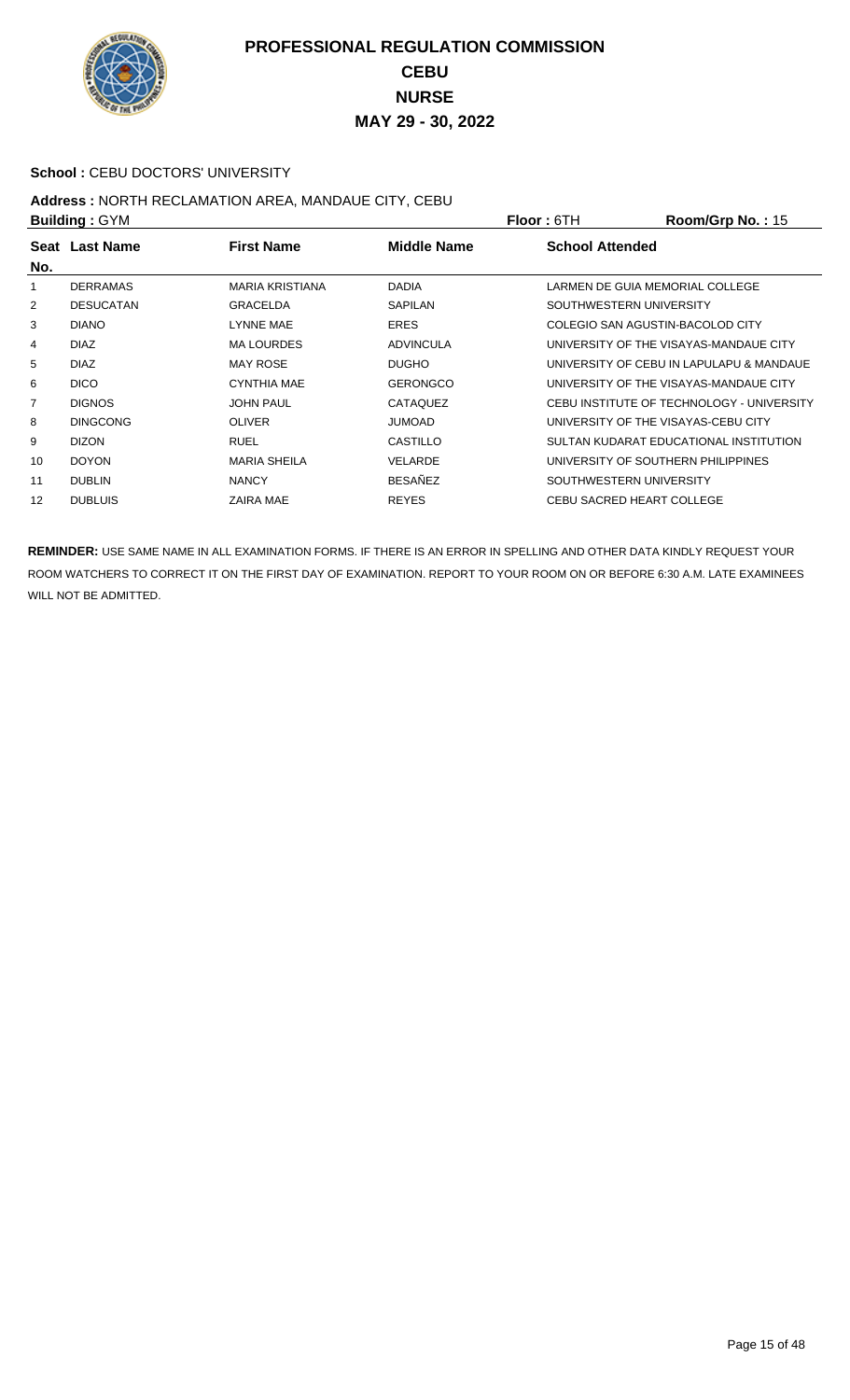

#### School : CEBU DOCTORS' UNIVERSITY

#### **Address :** NORTH RECLAMATION AREA, MANDAUE CITY, CEBU **Building :** GYM **Floor :** 6TH **Room/Grp No. :** 16

|     | P                |                        |                    | <u>IIUUI.UIII</u><br><b>NUVILIUS DI NU.</b> . TU             |
|-----|------------------|------------------------|--------------------|--------------------------------------------------------------|
|     | Seat Last Name   | <b>First Name</b>      | <b>Middle Name</b> | <b>School Attended</b>                                       |
| No. |                  |                        |                    |                                                              |
| 1   | <b>DUCAY</b>     | <b>MARICEL</b>         | <b>COMPUESTO</b>   | UNIVERSITY OF SOUTHERN PHILIPPINES                           |
| 2   | <b>DURAN</b>     | <b>WENISA</b>          | <b>CHENG</b>       | NEGROS ORIENTAL STATE UNIVERSITY (CVPC)-<br><b>DUMAGUETE</b> |
| 3   | <b>DY</b>        | <b>KRISTINA AVENER</b> | <b>DIMAYUGA</b>    | BUTUAN DOCTORS COLLEGE (BUTUAN DR. HSP.<br>SCH. OF NRSNG.)   |
| 4   | <b>EBARLE</b>    | <b>CHRISTINE MARIE</b> | <b>MONTEBON</b>    | SOUTHWESTERN UNIVERSITY                                      |
| 5   | <b>EBRADO</b>    | <b>CRISTIAN</b>        | <b>PABALAN</b>     | SAINT PAUL COLLEGE FOUNDATION, INC (CEBU-<br>ST PAUL COLL)   |
| 6   | <b>EDO</b>       | <b>GIECELLE</b>        | <b>CUTOR</b>       | UNIVERSITY OF BOHOL                                          |
| 7   | <b>EGAR</b>      | SHIERA YUEN            | <b>BIWANG</b>      | BUTUAN DOCTORS COLLEGE (BUTUAN DR. HSP.<br>SCH. OF NRSNG.)   |
| 8   | <b>EGBALIC</b>   | <b>RENNEL JEHAN</b>    | <b>BANGAY</b>      | SAINT PAUL UNIVERSITY-DUMAGUETE                              |
| 9   | <b>EMPACIS</b>   | <b>HANNAH MAE</b>      |                    | UNIVERSITY OF SOUTHERN PHILIPPINES                           |
| 10  | <b>ENRIQUEZ</b>  | NIñONA DAWN ROSAR      | <b>BANATE</b>      | SALAZAR INSTITUTE OF TECHNOLOGY-CEBU<br><b>CITY</b>          |
| 11  | <b>ENSOMO</b>    | <b>NEL MARISON</b>     | <b>FERNANDEZ</b>   | SURIGAO EDUCATION CENTER                                     |
| 12  | <b>EPONDULAN</b> | <b>ROCEL</b>           | <b>GONZAGA</b>     | SOUTHWESTERN UNIVERSITY                                      |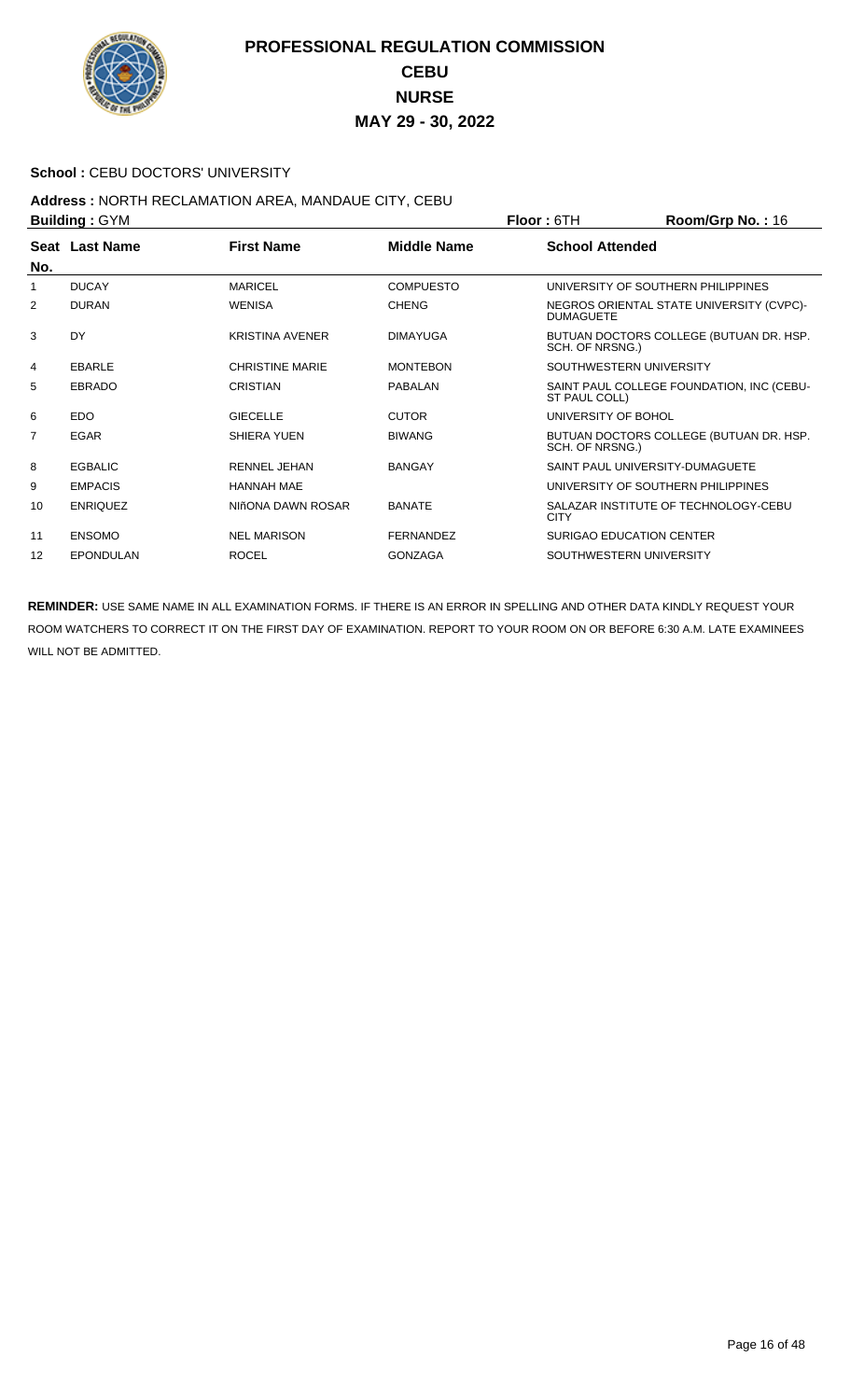

#### **School : CEBU DOCTORS' UNIVERSITY**

#### **Address :** NORTH RECLAMATION AREA, MANDAUE CITY, CEBU **Building :** GYM **Floor :** 6TH **Room/Grp No. :** 17

| <b>DUILUILLY .</b> OTIVE |                   |                         |                    | <u>IIUU . UIII</u>                                    | 1.0011101111011111 |
|--------------------------|-------------------|-------------------------|--------------------|-------------------------------------------------------|--------------------|
| No.                      | Seat Last Name    | <b>First Name</b>       | <b>Middle Name</b> | <b>School Attended</b>                                |                    |
| 1                        | <b>ESCABILLAS</b> | <b>BORIS ANTHONY</b>    |                    | HOLY NAME UNIVERSITY (for.DIVINE WORD-<br>TAGBILARAN) |                    |
| 2                        | <b>ESCOBAR</b>    | <b>HELEN JR</b>         | <b>DE GRACIA</b>   | UNIVERSITY OF THE VISAYAS-MANDAUE CITY                |                    |
| 3                        | <b>ESPALDON</b>   | <b>CHERRYME</b>         | <b>GUIMARY</b>     | SOUTHWESTERN UNIVERSITY                               |                    |
| 4                        | <b>ESPANOL</b>    | <b>EUGENE</b>           | <b>PRESILDA</b>    | UNIVERSITY OF SAN JOSE-RECOLETOS                      |                    |
| 5                        | <b>ESPINA</b>     | <b>JEENAM ALYSSA</b>    | <b>MAESTRADO</b>   | UNIVERSITY OF CEBU IN LAPULAPU & MANDAUE              |                    |
| 6                        | <b>ESPOLON</b>    | <b>EREN EVE JUNCEL</b>  | <b>PINO</b>        | SOUTHWESTERN UNIVERSITY                               |                    |
| $\overline{7}$           | <b>ESTELLA</b>    | RALPH JASON             | <b>MONROID</b>     | UNIVERSITY OF SAN JOSE-RECOLETOS                      |                    |
| 8                        | <b>ESTRADA</b>    | <b>FITZGERALD</b>       | <b>ESCRUPOLO</b>   | SAINT PAUL UNIVERSITY-SURIGAO                         |                    |
| 9                        | <b>ESTRELLA</b>   | <b>MAJESTEL ALLISON</b> | <b>PALOMA</b>      | CEBU INSTITUTE OF TECHNOLOGY - UNIVERSITY             |                    |
| 10                       | <b>ESTRELLES</b>  | <b>ANNA MARIE</b>       | <b>SIANGKO</b>     | ASIAN COLLEGE OF TECHNOLOGY                           |                    |
| 11                       | <b>ESTRERA</b>    | <b>JOHNA MAE</b>        | <b>ARINAS</b>      | UNIVERSITY OF CEBU-BANILAD                            |                    |
| 12                       | <b>ETANG</b>      | <b>KAREN</b>            | <b>REYES</b>       | UNIVERSITY OF SOUTHERN PHILIPPINES                    |                    |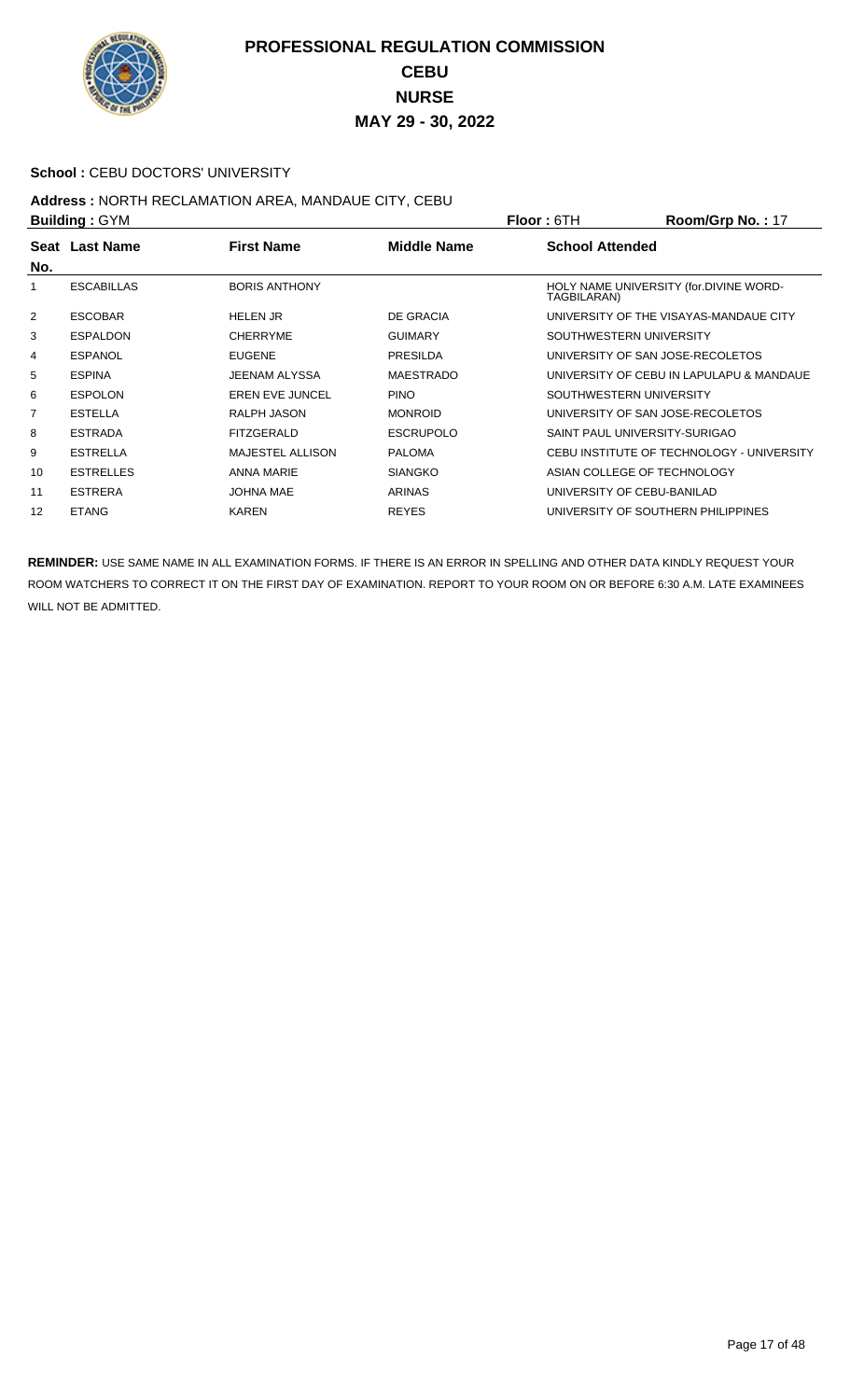

#### School : CEBU DOCTORS' UNIVERSITY

# **Address :** NORTH RECLAMATION AREA, MANDAUE CITY, CEBU

| <b>Building: GYM</b> |                    |                       |                     | Room/Grp No.: 18<br><b>Floor: 6TH</b>                      |  |
|----------------------|--------------------|-----------------------|---------------------|------------------------------------------------------------|--|
|                      | Seat Last Name     | <b>First Name</b>     | Middle Name         | <b>School Attended</b>                                     |  |
| No.                  |                    |                       |                     |                                                            |  |
| 1                    | <b>EVANGELISTA</b> | <b>ALEXES</b>         | <b>DAUTIL</b>       | UNIVERSITY OF BOHOL                                        |  |
| 2                    | <b>EVANGELISTA</b> | <b>MARIA CRISTINA</b> | <b>PAROGINOG</b>    | OLIVAREZ COLLEGE-PARAÑAQUE                                 |  |
| 3                    | <b>EWAY</b>        | <b>AUBREY MARIEL</b>  | <b>DAGANATO</b>     | WESTERN LEYTE COLLEGE-ORMOC                                |  |
| 4                    | <b>EYAS</b>        | <b>JERRY</b>          | <b>DIVINAGRACIA</b> | UNIVERSITY OF BOHOL                                        |  |
| 5                    | <b>FABULA</b>      | <b>JAMIE BOY</b>      | <b>SALAMIDA</b>     | UNIVERSITY OF SAN CARLOS                                   |  |
| 6                    | <b>FAINA</b>       | <b>CHERRY LEE</b>     | <b>HERMOSA</b>      | UNIVERSITY OF CEBU-BANILAD                                 |  |
| 7                    | <b>FERNANDEZ</b>   | <b>GRACELIE</b>       | <b>HUNIOG</b>       | SURIGAO EDUCATION CENTER                                   |  |
| 8                    | <b>FERNANDEZ</b>   | <b>HANNA LOUISSE</b>  |                     | CEBU CITY MEDICAL CENTER (CC GEN HOSP)                     |  |
| 9                    | <b>FEROLINO</b>    | ALLAN                 | <b>CAMPOREDONDO</b> | SAINT PAUL COLLEGE FOUNDATION, INC (CEBU-<br>ST PAUL COLL) |  |
| 10                   | <b>FERRER</b>      | <b>SHENNA SHEEN</b>   | <b>PARBA</b>        | SURIGAO EDUCATION CENTER                                   |  |
| 11                   | <b>FLORES</b>      | <b>HAIDY</b>          | <b>MABINI</b>       | CEBU CITY MEDICAL CENTER (CC GEN HOSP)                     |  |
| 12                   | <b>FLORES</b>      | <b>JEFFERSON</b>      | <b>TOLENTINO</b>    | <b>SURIGAO EDUCATION CENTER</b>                            |  |
|                      |                    |                       |                     |                                                            |  |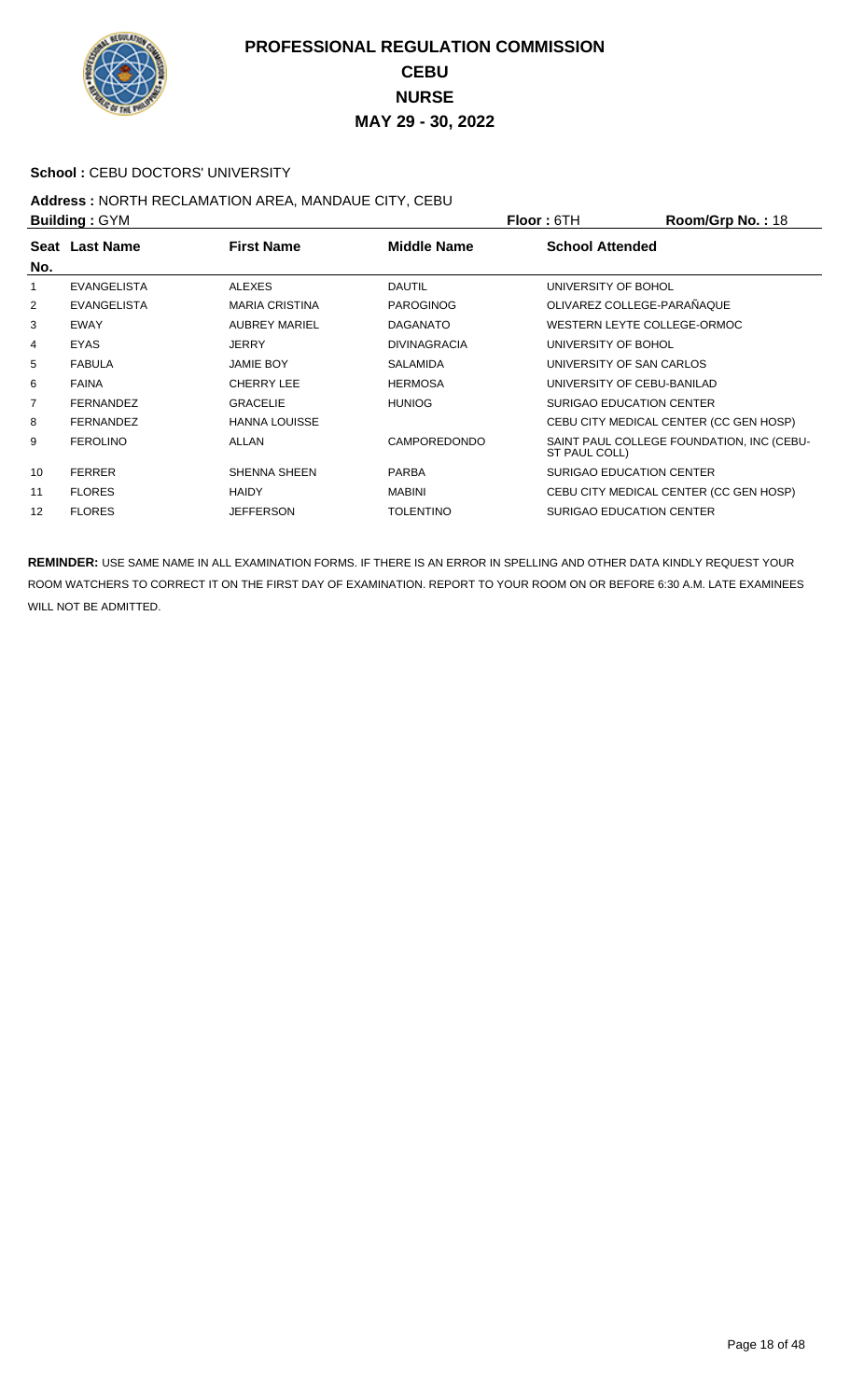

#### School : CEBU DOCTORS' UNIVERSITY

#### **Address :** NORTH RECLAMATION AREA, MANDAUE CITY, CEBU **Building :** GYM **Floor :** 6TH **Room/Grp No. :** 19

| P   |                   |                        |                    | <u>IIUUI.UIII</u>                     | <b>ישון עוטיוויטטא</b>                    |
|-----|-------------------|------------------------|--------------------|---------------------------------------|-------------------------------------------|
| No. | Seat Last Name    | <b>First Name</b>      | <b>Middle Name</b> | <b>School Attended</b>                |                                           |
| 1   | <b>FLORES</b>     | <b>LOTES ANGELIE</b>   | <b>PANER</b>       |                                       | UNIVERSITY OF CEBU IN LAPULAPU & MANDAUE  |
| 2   | <b>FLORES</b>     | <b>ROWENA</b>          | <b>GORRE</b>       | UNIVERSITY OF SOUTHERN PHILIPPINES    |                                           |
| 3   | <b>FONTANILLA</b> | <b>FROILAN DENNIS</b>  | <b>LICARDO</b>     | SAINT PAUL UNIVERSITY-DUMAGUETE       |                                           |
| 4   | <b>FORONES</b>    | <b>CHELSEA</b>         | <b>OMANDAM</b>     | CHRIST THE KING COLLEGE OF CALBAYOG   |                                           |
| 5   | <b>FRANCISCO</b>  | JESSA CLYDE            | <b>OMPAD</b>       |                                       | UNIVERSITY OF CEBU IN LAPULAPU & MANDAUE  |
| 6   | <b>FUENTES</b>    | <b>DUSTIN</b>          | QUIJANO            |                                       | CEBU INSTITUTE OF TECHNOLOGY - UNIVERSITY |
| 7   | <b>FUENTES</b>    | <b>MARY ROVELYN</b>    | <b>RANEZ</b>       | <b>MEDINA COLLEGE-OZAMIS CITY</b>     |                                           |
| 8   | FUJIKI            | JOUANNA ELAINE         | <b>AMISOLA</b>     | SOUTHWESTERN UNIVERSITY               |                                           |
| 9   | <b>GABIETA</b>    | NARCISO JR             | <b>NUÑEZ</b>       | COLEGIO DE SANTA MONICA, INC.         |                                           |
| 10  | <b>GAJELOMO</b>   | <b>KATHLEEN PEARL</b>  | <b>BRIONES</b>     | <b>DUMAGUETE</b>                      | NEGROS ORIENTAL STATE UNIVERSITY (CVPC)-  |
| 11  | <b>GAJUDO</b>     | <b>KATHRYN KRISTEL</b> | <b>ALCUIZAR</b>    | LARMEN DE GUIA MEMORIAL COLLEGE       |                                           |
| 12  | <b>GALANO</b>     | <b>GERALD</b>          | <b>MAGDADARO</b>   | FELIPE R. VERALLO MEMORIAL FOUNDATION |                                           |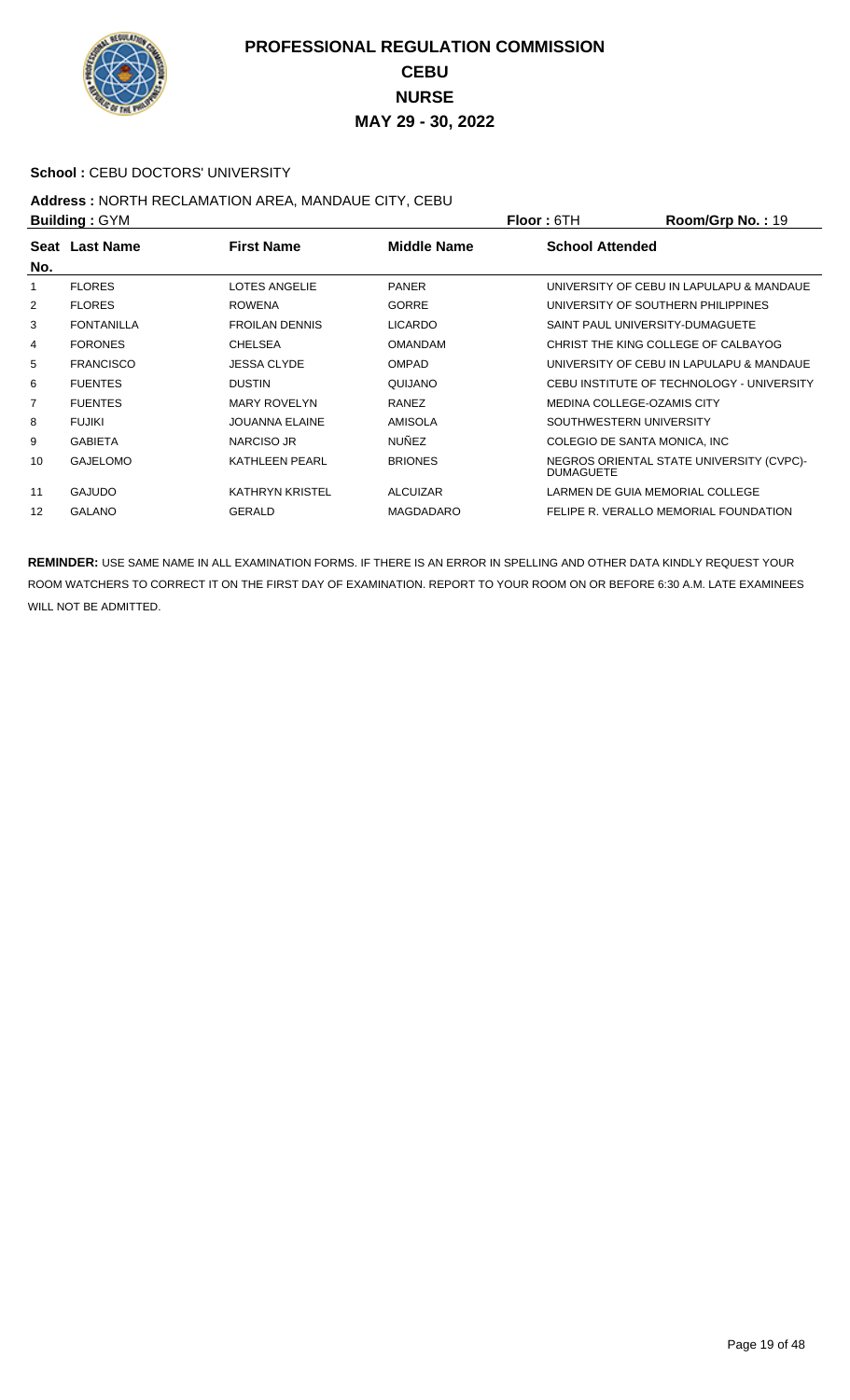

#### School : CEBU DOCTORS' UNIVERSITY

#### **Address :** NORTH RECLAMATION AREA, MANDAUE CITY, CEBU **Building :** GYM **Floor :** 6TH **Room/Grp No. :** 20

| <b>DUILUILLY . OT IVE</b> |                 |                    | FIUUI.UII       | <b>NUUIIIUUI U INU.</b> . ZU |                                          |
|---------------------------|-----------------|--------------------|-----------------|------------------------------|------------------------------------------|
|                           | Seat Last Name  | <b>First Name</b>  | Middle Name     | <b>School Attended</b>       |                                          |
| No.                       |                 |                    |                 |                              |                                          |
| 1                         | <b>GALEON</b>   | <b>BIEN BRYAN</b>  | DE ERIO         |                              | SURIGAO EDUCATION CENTER                 |
| 2                         | <b>GALES</b>    | <b>ANECITA</b>     | <b>OCLARIT</b>  | UNIVERSITY OF BOHOL          |                                          |
| 3                         | GALLARDE        | <b>EUNICE</b>      | <b>CASTRO</b>   |                              | SOUTHWESTERN UNIVERSITY                  |
| 4                         | <b>GALVEZ</b>   | <b>IRUNN</b>       | <b>ALMERINO</b> |                              | SOUTHWESTERN UNIVERSITY                  |
| 5                         | <b>GANADOS</b>  | <b>JONA</b>        | <b>JAMITO</b>   |                              | UNIVERSITY OF SAN JOSE-RECOLETOS         |
| 6                         | <b>GANTO</b>    | <b>MONA GRACE</b>  | <b>MENIL</b>    |                              | HOLY CHILD COLLEGE OF BUTUAN             |
| $\overline{7}$            | GARAY           | MOCHA MAE          | <b>UNGUI</b>    |                              | UNIVERSITY OF THE VISAYAS-MANDAUE CITY   |
| 8                         | <b>GARCIA</b>   | FELIX III          | <b>DAYANAN</b>  |                              | SOUTHWESTERN UNIVERSITY                  |
| 9                         | <b>GARCIA</b>   | <b>HAZEL FAITH</b> | <b>JUMAMOY</b>  | TAGBILARAN)                  | HOLY NAME UNIVERSITY (for.DIVINE WORD-   |
| 10                        | <b>GARCIA</b>   | <b>JAY ARNEL</b>   | <b>GAHOB</b>    |                              | UNIVERSITY OF THE VISAYAS-CEBU CITY      |
| 11                        | <b>GARCIANO</b> | APPLE MAE          | <b>SOSMEÑA</b>  | <b>DUMAGUETE</b>             | NEGROS ORIENTAL STATE UNIVERSITY (CVPC)- |
| 12                        | <b>GARCIANO</b> | <b>CHERYL</b>      | <b>CASTRO</b>   |                              | UNIVERSITY OF CEBU-BANILAD               |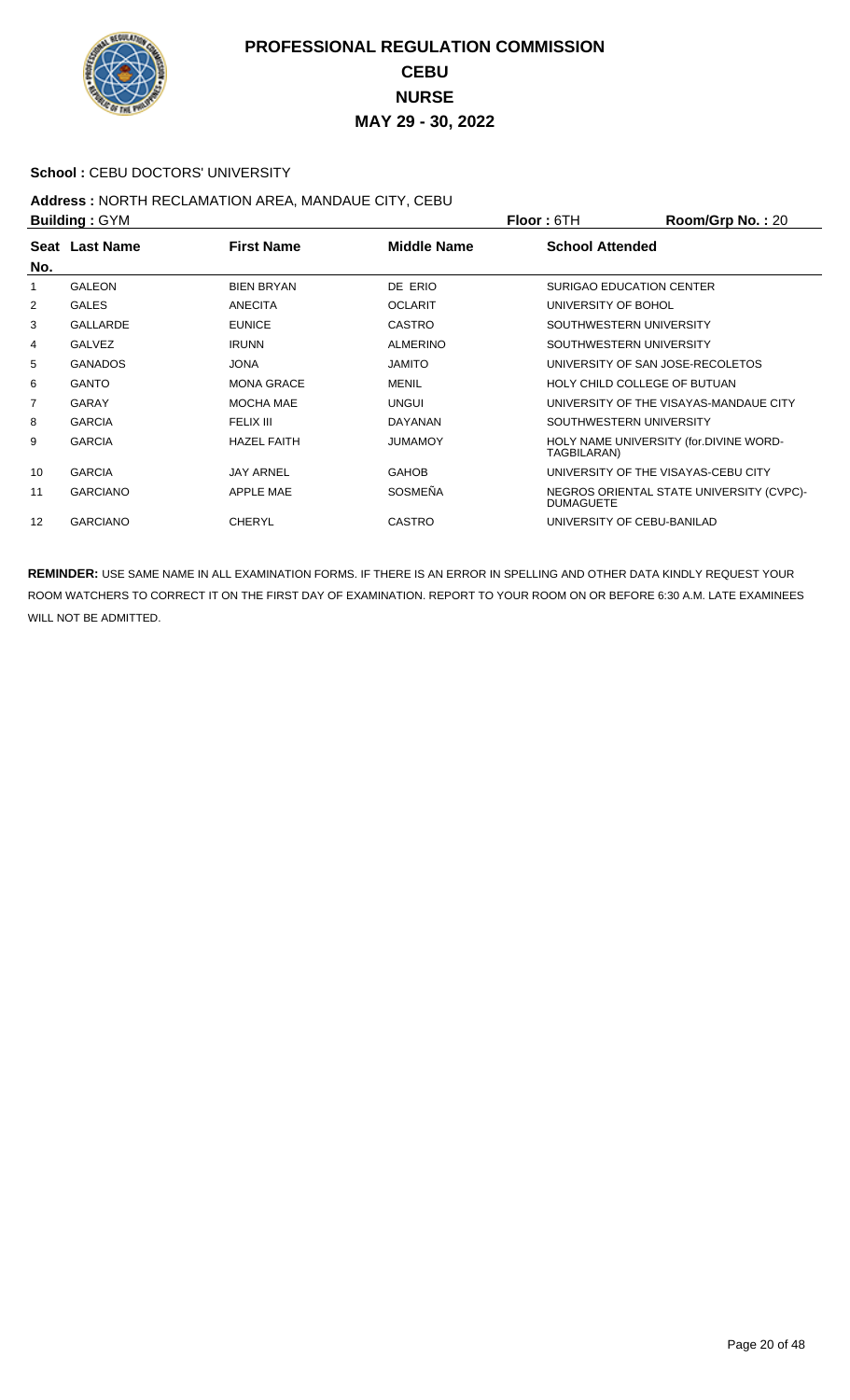

#### School : CEBU DOCTORS' UNIVERSITY

# **Address :** NORTH RECLAMATION AREA, MANDAUE CITY, CEBU

| <b>Building: GYM</b> |                 |                      |                  | <b>Floor:</b> 6TH      | Room/Grp No.: 21                          |
|----------------------|-----------------|----------------------|------------------|------------------------|-------------------------------------------|
| No.                  | Seat Last Name  | <b>First Name</b>    | Middle Name      | <b>School Attended</b> |                                           |
| 1                    | <b>GARCIANO</b> | <b>IRISH</b>         | <b>OTERO</b>     |                        | LICEO DE CAGAYAN UNIVERSITY               |
| 2                    | <b>GARGANZA</b> | RONA LEAH            | <b>ALICAYA</b>   | ST PAUL COLL)          | SAINT PAUL COLLEGE FOUNDATION, INC (CEBU- |
| 3                    | <b>GARGAR</b>   | <b>MARY ROSE</b>     | <b>SILVA</b>     |                        | SAINT PAUL UNIVERSITY-DUMAGUETE           |
| 4                    | <b>GARMA</b>    | <b>GIDEON JR</b>     | <b>BALAO-AS</b>  |                        | MINDANAO MEDICAL FOUNDATION COLLEGE       |
| 5                    | <b>GASES</b>    | PREMO JR             | LANUGON          |                        | <b>SURIGAO EDUCATION CENTER</b>           |
| 6                    | <b>GAVAS</b>    | <b>MONA CHRISTEL</b> | <b>DOCTORA</b>   |                        | SOUTHWESTERN UNIVERSITY                   |
| 7                    | <b>GEHLAN</b>   | ANGELICA             | <b>PALMITOS</b>  |                        | UNIVERSITY OF CEBU-BANILAD                |
| 8                    | <b>GENITA</b>   | <b>DAISY</b>         | <b>MANTE</b>     | UNIVERSITY OF BOHOL    |                                           |
| 9                    | <b>GEÑOSO</b>   | <b>GLAIZE</b>        | <b>GARSUTA</b>   |                        | SOUTHWESTERN UNIVERSITY                   |
| 10                   | <b>GEORPE</b>   | <b>DENNIS ALFRED</b> | <b>ESCRIBANO</b> |                        | UNIVERSITY OF SAN CARLOS                  |
| 11                   | <b>GEROLAGA</b> | <b>QUEENIE</b>       | <b>COROMPIDO</b> |                        | BROKENSHIRE COLLEGE-SOCSKSARGEN, INC      |
| 12                   | <b>GIACO</b>    | <b>MARISSA</b>       | <b>GARUCHO</b>   | ST PAUL COLL)          | SAINT PAUL COLLEGE FOUNDATION, INC (CEBU- |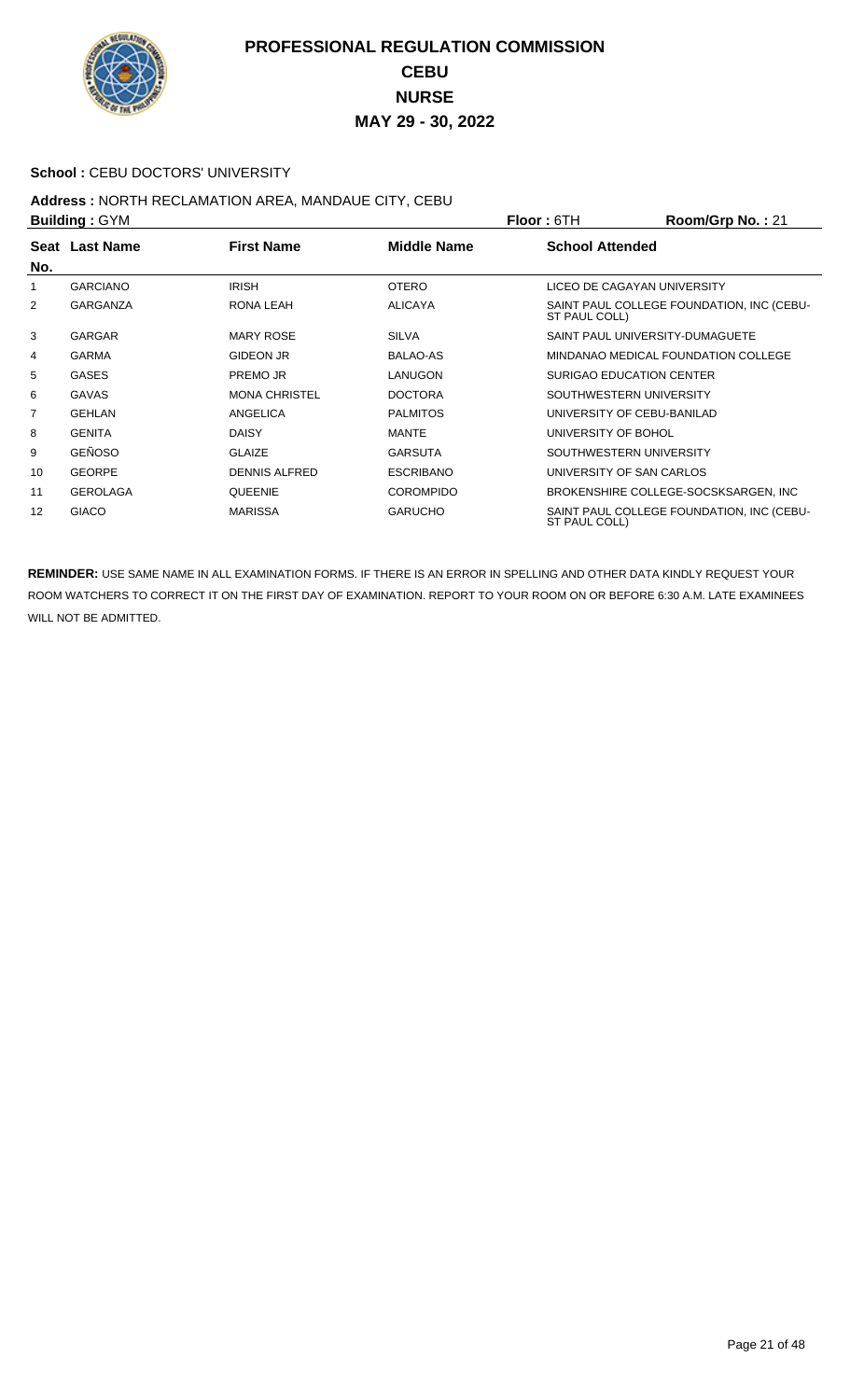

#### School : CEBU DOCTORS' UNIVERSITY

## **Address :** NORTH RECLAMATION AREA, MANDAUE CITY, CEBU

| <b>Building: GYM</b> |                    |                   |                 | <b>Floor: 6TH</b>       | Room/Grp No.: 22                          |
|----------------------|--------------------|-------------------|-----------------|-------------------------|-------------------------------------------|
|                      | Seat Last Name     | <b>First Name</b> | Middle Name     | <b>School Attended</b>  |                                           |
| No.                  |                    |                   |                 |                         |                                           |
| 1                    | <b>GIANGAN</b>     | <b>ARVI KHAE</b>  | <b>SABAS</b>    |                         | UNIVERSITY OF SAN JOSE-RECOLETOS          |
| 2                    | <b>GICALE</b>      | <b>RAISSA</b>     | <b>ALCOVER</b>  |                         | UNIVERSITY OF SAN JOSE-RECOLETOS          |
| 3                    | <b>GIMENA</b>      | MA. GERDA         | <b>ESTENZO</b>  |                         | UNIVERSITY OF CEBU-BANILAD                |
| 4                    | <b>GIPATALAGAN</b> | <b>FATHEMA</b>    | <b>PAÑARES</b>  |                         | UNIVERSITY OF THE VISAYAS-MANDAUE CITY    |
| 5                    | GO                 | <b>MARIENELLE</b> | <b>MACAJIG</b>  |                         | SURIGAO EDUCATION CENTER                  |
| 6                    | GOC-ONG            | <b>CELESTE</b>    | <b>GESTOPA</b>  | BENEDICTO COLLEGE, INC. |                                           |
| 7                    | <b>GOCOTANO</b>    | JEAN LEE          | <b>BENDOLO</b>  |                         | UNIVERSITY OF CEBU-BANILAD                |
| 8                    | <b>GOLOSO</b>      | <b>ROSALINDA</b>  | <b>PEROCHO</b>  |                         | UNIVERSITY OF SAN CARLOS                  |
| 9                    | <b>GOMES</b>       | AIRA LIZA         | <b>DAGUMAN</b>  |                         | MEDINA COLLEGE-OZAMIS CITY                |
| 10                   | <b>GONZAGA</b>     | <b>JANICE</b>     | LIGAN           | ST PAUL COLL)           | SAINT PAUL COLLEGE FOUNDATION, INC (CEBU- |
| 11                   | <b>GONZALES</b>    | ANJEFLOR          | <b>CABREROS</b> |                         | UNIVERSITY OF CEBU-BANILAD                |
| 12                   | <b>GRAMATICA</b>   | <b>CLINT JOHN</b> | <b>ANIÑON</b>   | <b>DUMAGUETE</b>        | NEGROS ORIENTAL STATE UNIVERSITY (CVPC)-  |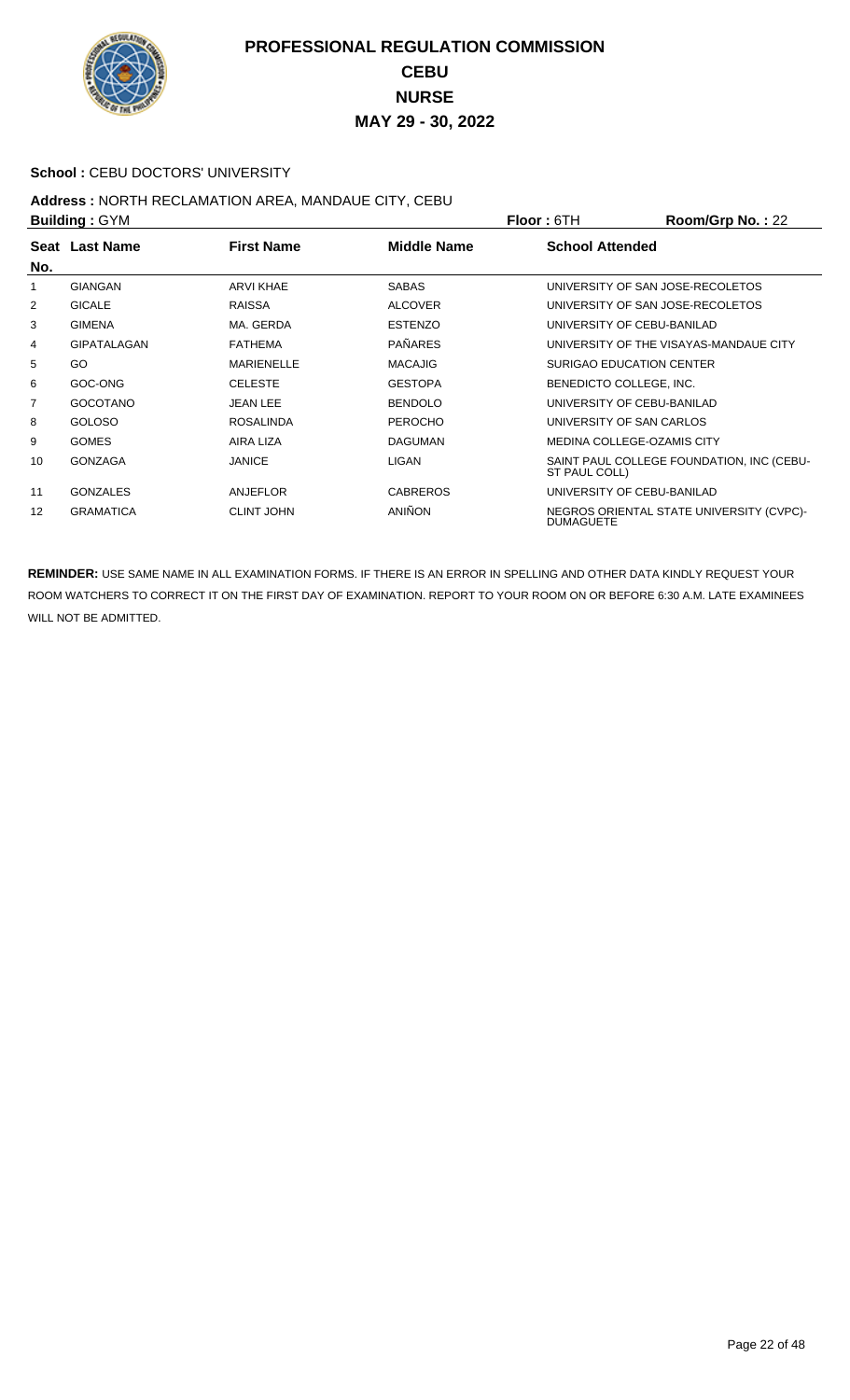

#### School : CEBU DOCTORS' UNIVERSITY

# **Address :** NORTH RECLAMATION AREA, MANDAUE CITY, CEBU

| <b>Building: GYM</b> |                  |                            |                    | <b>Floor: 6TH</b>               | Room/Grp No.: 23                          |
|----------------------|------------------|----------------------------|--------------------|---------------------------------|-------------------------------------------|
| No.                  | Seat Last Name   | <b>First Name</b>          | <b>Middle Name</b> | <b>School Attended</b>          |                                           |
| 1                    | <b>GUANTERO</b>  | LEIZYL                     | QUILONGQUILONG     |                                 | CEBU INSTITUTE OF TECHNOLOGY - UNIVERSITY |
| 2                    | <b>GUIAMAN</b>   | GIZA                       | <b>GIDUCOS</b>     | UNIVERSITY OF CEBU-BANILAD      |                                           |
| 3                    | <b>GUIAO</b>     | <b>JOUCEL</b>              | <b>OTERO</b>       | UNIVERSITY OF CEBU-BANILAD      |                                           |
| 4                    | <b>GULILAT</b>   | <b>GRACE ELAINE</b>        | <b>MENIANO</b>     | UNIVERSITY OF BOHOL             |                                           |
| 5                    | <b>GULMATICO</b> | <b>CHRISTOPHER MICHAEL</b> | <b>BRASILEÑO</b>   | WEST NEGROS COLLEGE             |                                           |
| 6                    | <b>GUMA</b>      | QUEENNIE JAY               | <b>REYES</b>       | TAGBILARAN)                     | HOLY NAME UNIVERSITY (for.DIVINE WORD-    |
| 7                    | <b>HAMLAG</b>    | <b>GADESS</b>              | <b>MAGALLONES</b>  | UNIVERSITY OF BOHOL             |                                           |
| 8                    | <b>HEPOWIT</b>   | <b>JUNE REY</b>            | LANTACA            | MEDINA COLLEGE-OZAMIS CITY      |                                           |
| 9                    | <b>HERMOSO</b>   | <b>JESUS ANDREW</b>        | <b>ALMENDRAS</b>   | COLEGIO DE SAN ANTONIO DE PADUA |                                           |
| 10                   | HOLE             | ANALYN                     | <b>ARIOLA</b>      |                                 | CEBU INSTITUTE OF TECHNOLOGY - UNIVERSITY |
| 11                   | <b>HONORIDEZ</b> | <b>RHEY MARIE</b>          | YU                 | UNIVERSITY OF SAN CARLOS        |                                           |
| 12                   | <b>IBASCO</b>    | <b>JOCELYN</b>             | <b>CUBAR</b>       | SOUTHWESTERN UNIVERSITY         |                                           |
|                      |                  |                            |                    |                                 |                                           |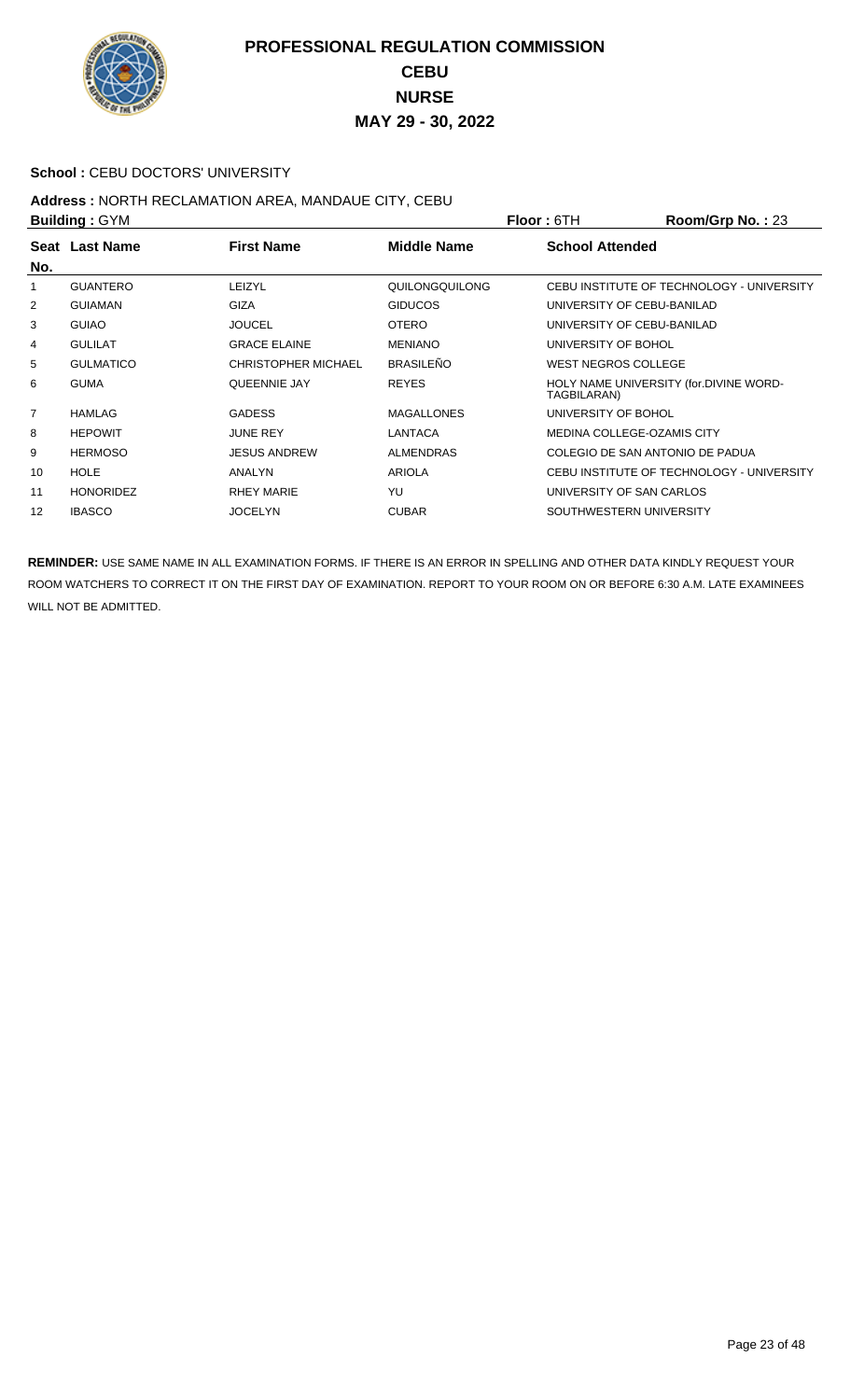

#### School : CEBU DOCTORS' UNIVERSITY

#### **Address :** NORTH RECLAMATION AREA, MANDAUE CITY, CEBU **Building :** GYM **Floor :** 6TH **Room/Grp No. :** 24

| P              |                 |                      |                    | <u>IIUU . UIII</u><br><b>INVUILIULU INV.</b> . $24$        |
|----------------|-----------------|----------------------|--------------------|------------------------------------------------------------|
| No.            | Seat Last Name  | <b>First Name</b>    | <b>Middle Name</b> | <b>School Attended</b>                                     |
| 1              | <b>IGAO</b>     | <b>MARIA JOLIE</b>   | <b>PANSAON</b>     | FELIPE R. VERALLO MEMORIAL FOUNDATION                      |
| 2              | <b>IGLAMO</b>   | <b>GENELYN</b>       | <b>ALQUISOLA</b>   | CEBU SACRED HEART COLLEGE                                  |
| 3              | <b>IHARA</b>    | <b>MARY CHRIS</b>    | <b>PEPITO</b>      | UNIVERSITY OF CEBU-BANILAD                                 |
| 4              | <b>INVENTOR</b> | YORADYL              | <b>LIMBAGA</b>     | SOUTHWESTERN UNIVERSITY                                    |
| 5              | <b>IRIZARI</b>  | JEROLD MA, COUP      | <b>GUEVARRA</b>    | UNIVERSITY OF SAN CARLOS                                   |
| 6              | JABALON         | <b>ROWELL</b>        | <b>BUGAWAN</b>     | MEDINA COLLEGE-PAGADIAN (for.ST.JOHN GEN.<br>HOSP.& COLL.) |
| $\overline{7}$ | <b>JAIME</b>    | <b>ROENSON IAN</b>   | <b>TUGAHAN</b>     | UNIVERSITY OF THE VISAYAS-MANDAUE CITY                     |
| 8              | <b>JARIOL</b>   | <b>SHARMAINE</b>     | <b>LAO SINGUAN</b> | CEBU SACRED HEART COLLEGE                                  |
| 9              | <b>JATA</b>     | <b>SHARIEF EDSEL</b> | <b>CANETE</b>      | JOSE RIZAL MEMORIAL STATE UNIVERSITY-<br><b>DAPITAN</b>    |
| 10             | JAYLALAPIT      | <b>REMMY JR</b>      | <b>BOLANDO</b>     | JOSE RIZAL MEMORIAL STATE UNIVERSITY-<br><b>DAPITAN</b>    |
| 11             | JAYME           | <b>GLADYS</b>        | PAYLAGA            | SOUTHWESTERN UNIVERSITY                                    |
| 12             | <b>JUDAL</b>    | <b>JIKE</b>          | <b>MONTANA</b>     | UNIVERSITY OF SOUTHERN PHILIPPINES                         |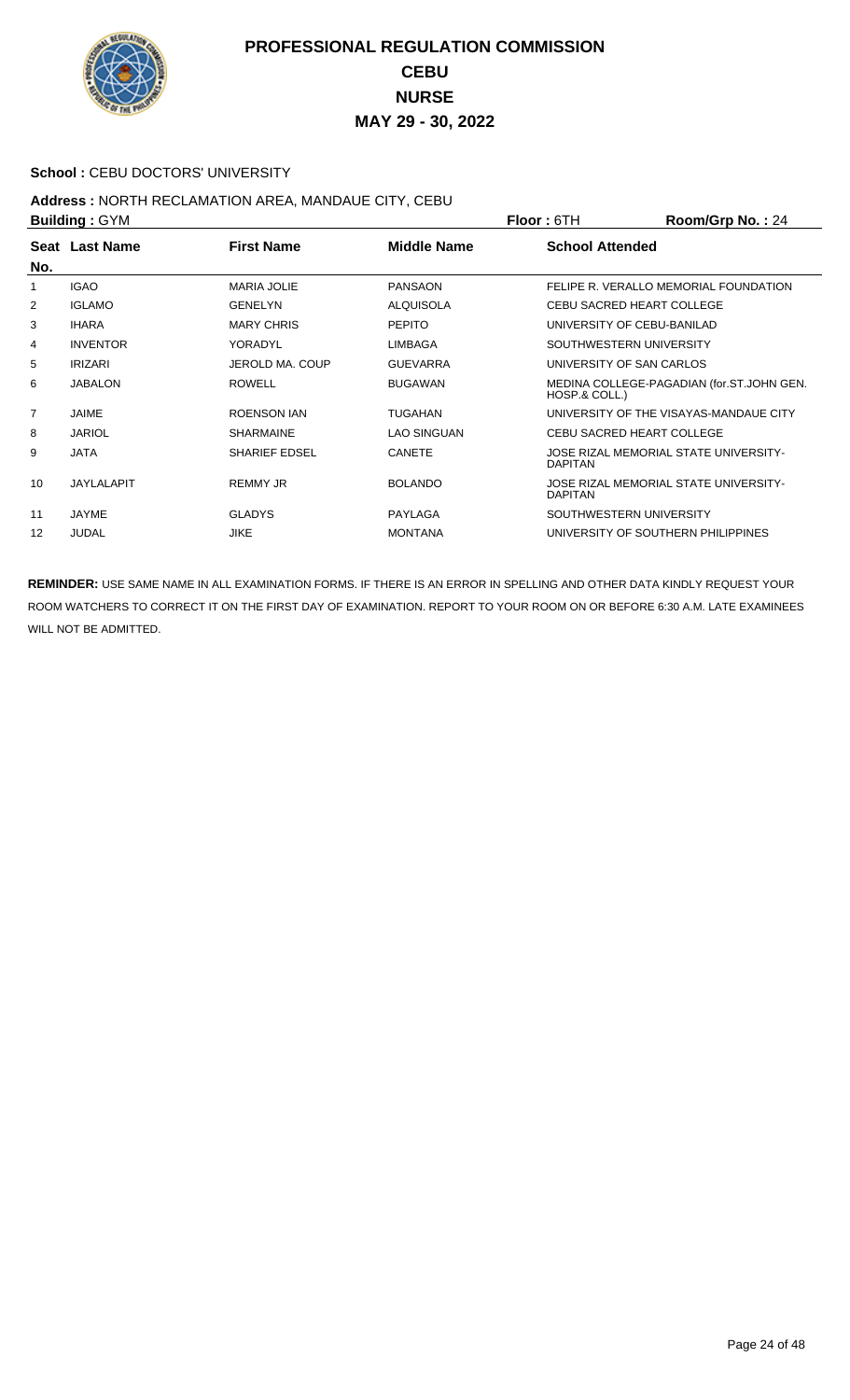

#### **School : CEBU DOCTORS' UNIVERSITY**

#### **Address :** NORTH RECLAMATION AREA, MANDAUE CITY, CEBU **Building :** GYM **Floor :** 6TH **Room/Grp No. :** 25

| <b>DUILUILLY . OT IVE</b><br>FIUUL.UIT |                 |                     | <b>NUUIII/UI DI NU.</b> . ZU |                              |                                           |
|----------------------------------------|-----------------|---------------------|------------------------------|------------------------------|-------------------------------------------|
|                                        | Seat Last Name  | <b>First Name</b>   | Middle Name                  | <b>School Attended</b>       |                                           |
| No.                                    |                 |                     |                              |                              |                                           |
| 1                                      | <b>JUGAN</b>    | LUISITO JR          | <b>BIHAG</b>                 |                              | UNIVERSITY OF THE VISAYAS-MANDAUE CITY    |
| 2                                      | <b>JUMAWAN</b>  | <b>BRAND LLOYD</b>  | <b>EVIOTA</b>                |                              | SAINT PAUL UNIVERSITY-SURIGAO             |
| 3                                      | <b>JUNTILLA</b> | <b>VIVIAN</b>       | <b>CASAS</b>                 |                              | COLEGIO DE SAN ANTONIO DE PADUA           |
| 4                                      | <b>KIAMKO</b>   | <b>ROY</b>          | QUIMCO                       |                              | UNIVERSITY OF THE VISAYAS-CEBU CITY       |
| 5                                      | <b>KNAPP</b>    | <b>NEYLA</b>        | <b>DELA CRUZ</b>             | <b>FOUNDATION UNIVERSITY</b> |                                           |
| 6                                      | LABAY           | <b>MONALIZA</b>     | <b>TORNIADO</b>              |                              | JAMIATU MARAWI AL-ISLAMIA FOUNDATION      |
| $\overline{7}$                         | <b>LABOS</b>    | <b>IVY</b>          | <b>ARRIESGADO</b>            |                              | UNIVERSITY OF SOUTHERN PHILIPPINES        |
| 8                                      | <b>LABRADOR</b> | ROSSIE ANN          | <b>ORIG</b>                  | ST PAUL COLL)                | SAINT PAUL COLLEGE FOUNDATION, INC (CEBU- |
| 9                                      | <b>LABUGA</b>   | ALEBELLE            | <b>PEDROZA</b>               |                              | CEBU INSTITUTE OF TECHNOLOGY - UNIVERSITY |
| 10                                     | LADAÑO          | <b>MARIA TERESA</b> | <b>ESTILLORE</b>             |                              | MEDINA COLLEGE-OZAMIS CITY                |
| 11                                     | LADAO           | <b>MARITEZ</b>      | <b>PABATAO</b>               | COLL.)                       | CAPITOL UNIVERSITY (for.CAGAYAN CAPITOL   |
| 12                                     | LAHILUDEN       | <b>BHOJANALYN</b>   | LAÑOJAN                      |                              | LARMEN DE GUIA MEMORIAL COLLEGE           |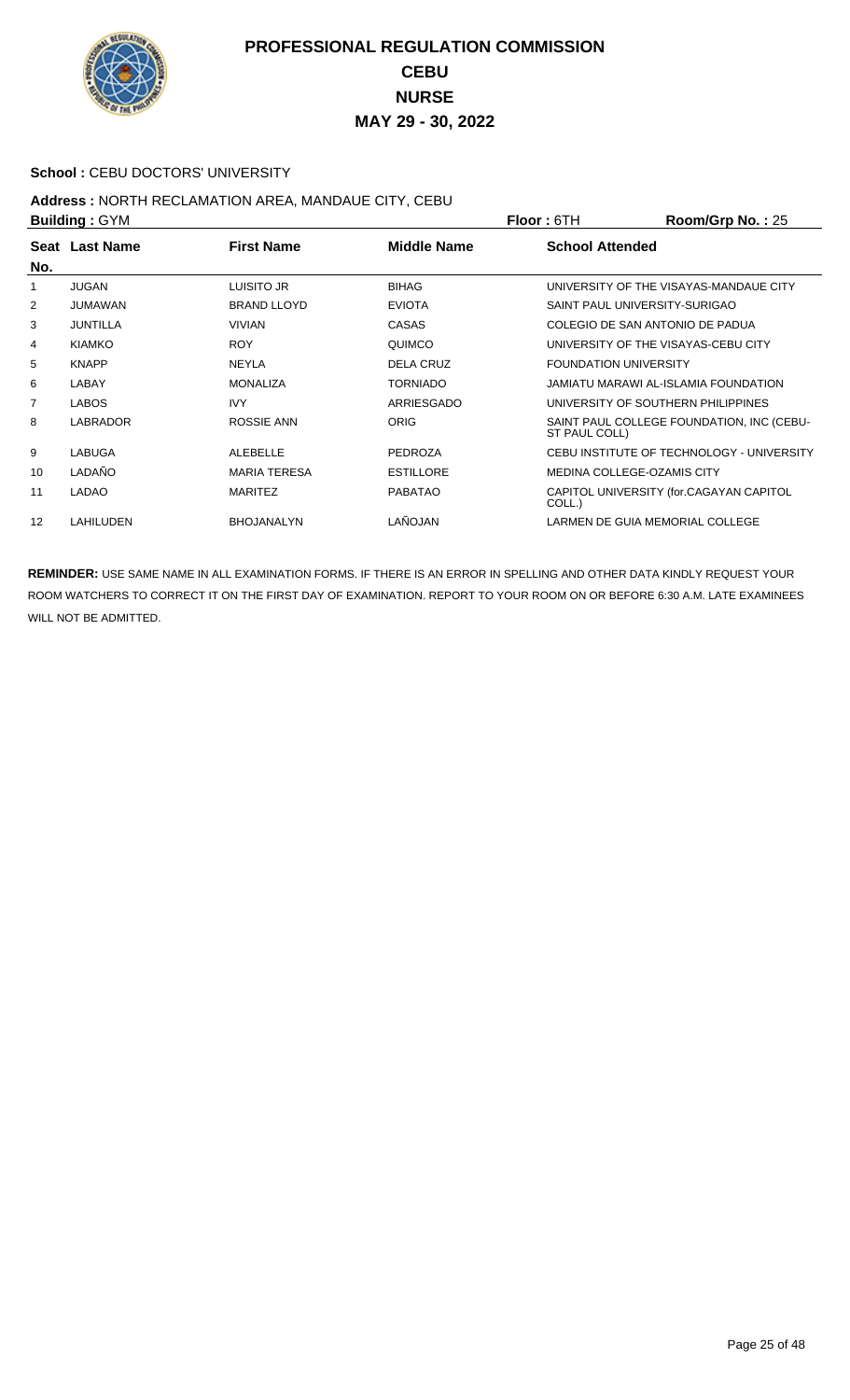

#### School : CEBU DOCTORS' UNIVERSITY

## **Address :** NORTH RECLAMATION AREA, MANDAUE CITY, CEBU

| <b>Building: GYM</b> |                 |                       |                    | <b>Floor: 6TH</b>            | Room/Grp No.: 26                          |
|----------------------|-----------------|-----------------------|--------------------|------------------------------|-------------------------------------------|
| No.                  | Seat Last Name  | <b>First Name</b>     | <b>Middle Name</b> | <b>School Attended</b>       |                                           |
| 1                    | LANGAM          | <b>ANDYBIRD</b>       | <b>AGIR</b>        | <b>DUMAGUETE</b>             | NEGROS ORIENTAL STATE UNIVERSITY (CVPC)-  |
| 2                    | LANGE           | <b>CELESTE</b>        | <b>TECSON</b>      | <b>FOUNDATION UNIVERSITY</b> |                                           |
| 3                    | LAPAY           | <b>GWENDOLYN</b>      | <b>ALICABO</b>     | UNIVERSITY OF CEBU-BANILAD   |                                           |
| 4                    | <b>LAPINID</b>  | <b>JOENELDITH</b>     | <b>ANGANA</b>      | CEBU SACRED HEART COLLEGE    |                                           |
| 5                    | LAPUT           | RAMSETTE CONTESSA     | <b>PABLE</b>       | SOUTHWESTERN UNIVERSITY      |                                           |
| 6                    | LARGO           | <b>BLAISE</b>         |                    | ST PAUL COLL)                | SAINT PAUL COLLEGE FOUNDATION, INC (CEBU- |
| $\overline{7}$       | LASPIÑAS        | <b>EARL ADONIS</b>    | <b>ALICANTE</b>    | <b>CITY</b>                  | SALAZAR INSTITUTE OF TECHNOLOGY-CEBU      |
| 8                    | LASTIMOSA       | MARIE JUNE            | <b>LITANG</b>      | SURIGAO EDUCATION CENTER     |                                           |
| 9                    | LASTIMOSO       | <b>BEBE JEAN</b>      | <b>DELA CRUZ</b>   | UNIVERSITY OF SAN CARLOS     |                                           |
| 10                   | <b>LATONIO</b>  | <b>BEVERLY</b>        | <b>PEREZ</b>       | UNIVERSITY OF SAN CARLOS     |                                           |
| 11                   | <b>LAURENTE</b> | <b>LEONILENE JADE</b> | <b>CAPON</b>       | SOUTHWESTERN UNIVERSITY      |                                           |
| 12                   | LAURINA         | <b>MARC</b>           | <b>RAÑOA</b>       |                              | CEBU INSTITUTE OF TECHNOLOGY - UNIVERSITY |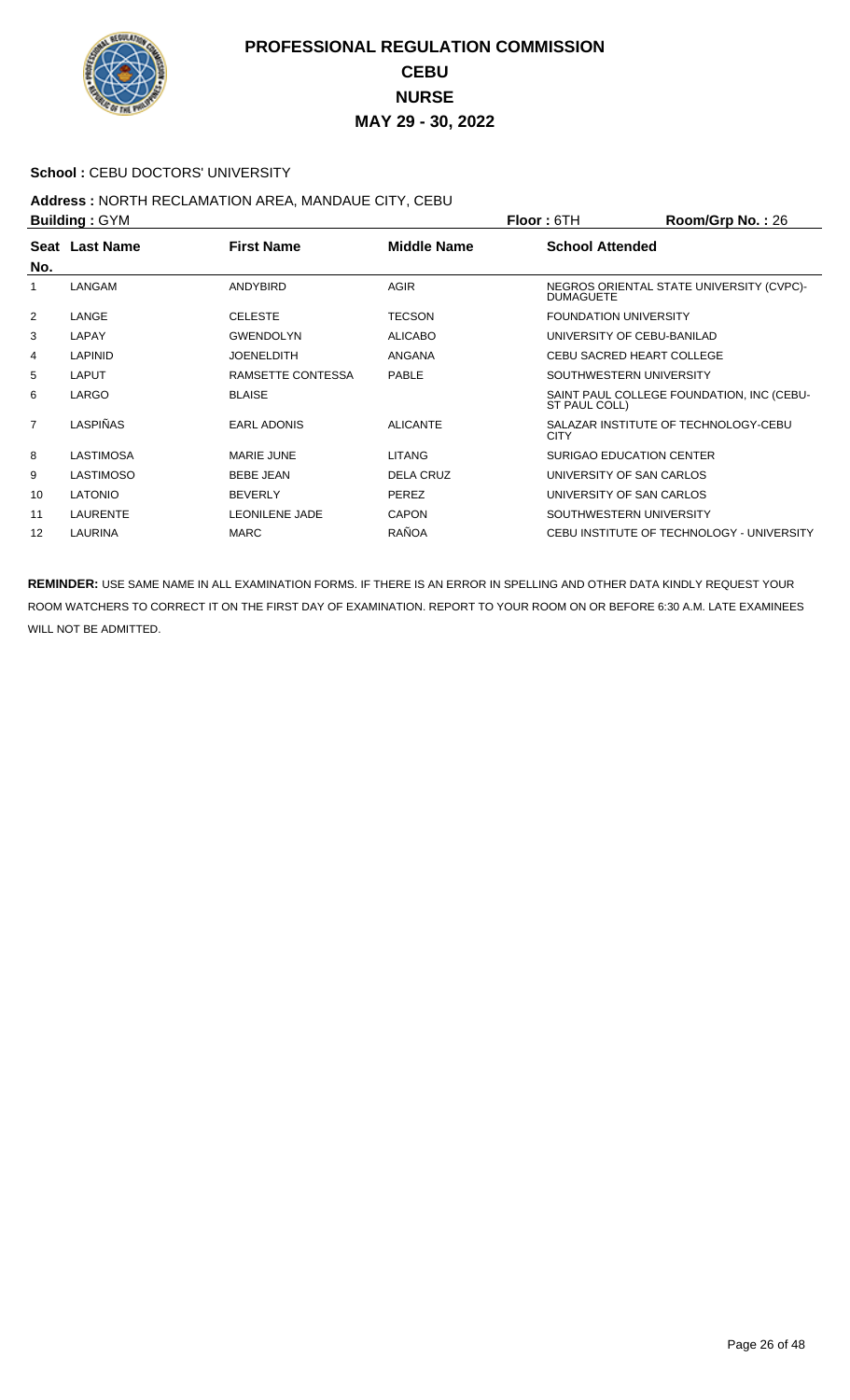

#### School : CEBU DOCTORS' UNIVERSITY

## **Address :** NORTH RECLAMATION AREA, MANDAUE CITY, CEBU

| <b>Building: GYM</b> |                 |                      |                    | <b>Floor: 6TH</b>                  | Room/Grp No.: 27                          |
|----------------------|-----------------|----------------------|--------------------|------------------------------------|-------------------------------------------|
|                      | Seat Last Name  | <b>First Name</b>    | <b>Middle Name</b> | <b>School Attended</b>             |                                           |
| No.                  |                 |                      |                    |                                    |                                           |
| 1                    | <b>LAURIO</b>   | <b>GLYDALE</b>       | <b>OMADLAO</b>     | <b>FOUNDATION UNIVERSITY</b>       |                                           |
| 2                    | LAWAS           | <b>JOY MARIE</b>     | <b>CAPIN</b>       | COLEGIO DE SAN ANTONIO DE PADUA    |                                           |
| 3                    | LAWAS           | <b>MARK JEECLIFF</b> | TAN                | COLEGIO DE SAN ANTONIO DE PADUA    |                                           |
| 4                    | LAWAS           | <b>MYCA BLANCA</b>   | <b>CAMORO</b>      | GULLAS COLLEGE OF MEDICINE         |                                           |
| 5                    | LAZAGA          | <b>JILL SYRO</b>     | <b>FLORES</b>      | UNIVERSITY OF CEBU-BANILAD         |                                           |
| 6                    | <b>LEONES</b>   | <b>MARIVIE</b>       | <b>ROSAL</b>       | BENEDICTO COLLEGE, INC.            |                                           |
| 7                    | <b>LEONOR</b>   | <b>IVY</b>           | <b>CARBONILLA</b>  | SOUTHWESTERN UNIVERSITY            |                                           |
| 8                    | <b>LERIO</b>    | <b>ALICE</b>         | <b>DELA RITA</b>   | UNIVERSITY OF SOUTHERN PHILIPPINES |                                           |
| 9                    | LIBAY           | <b>JUNNAREL</b>      | <b>ESPARRAGO</b>   | SAINT PAUL UNIVERSITY-SURIGAO      |                                           |
| 10                   | <b>LIBRANDO</b> | RONALD ALLAN         | CO                 | CEBU SACRED HEART COLLEGE          |                                           |
| 11                   | <b>LIBRE</b>    | <b>JEZREEL</b>       | <b>SANCHEZ</b>     | ST PAUL COLL)                      | SAINT PAUL COLLEGE FOUNDATION, INC (CEBU- |
| 12                   | <b>LIBRES</b>   | <b>GENE</b>          | <b>OCIONES</b>     | UNIVERSITY OF CEBU-BANILAD         |                                           |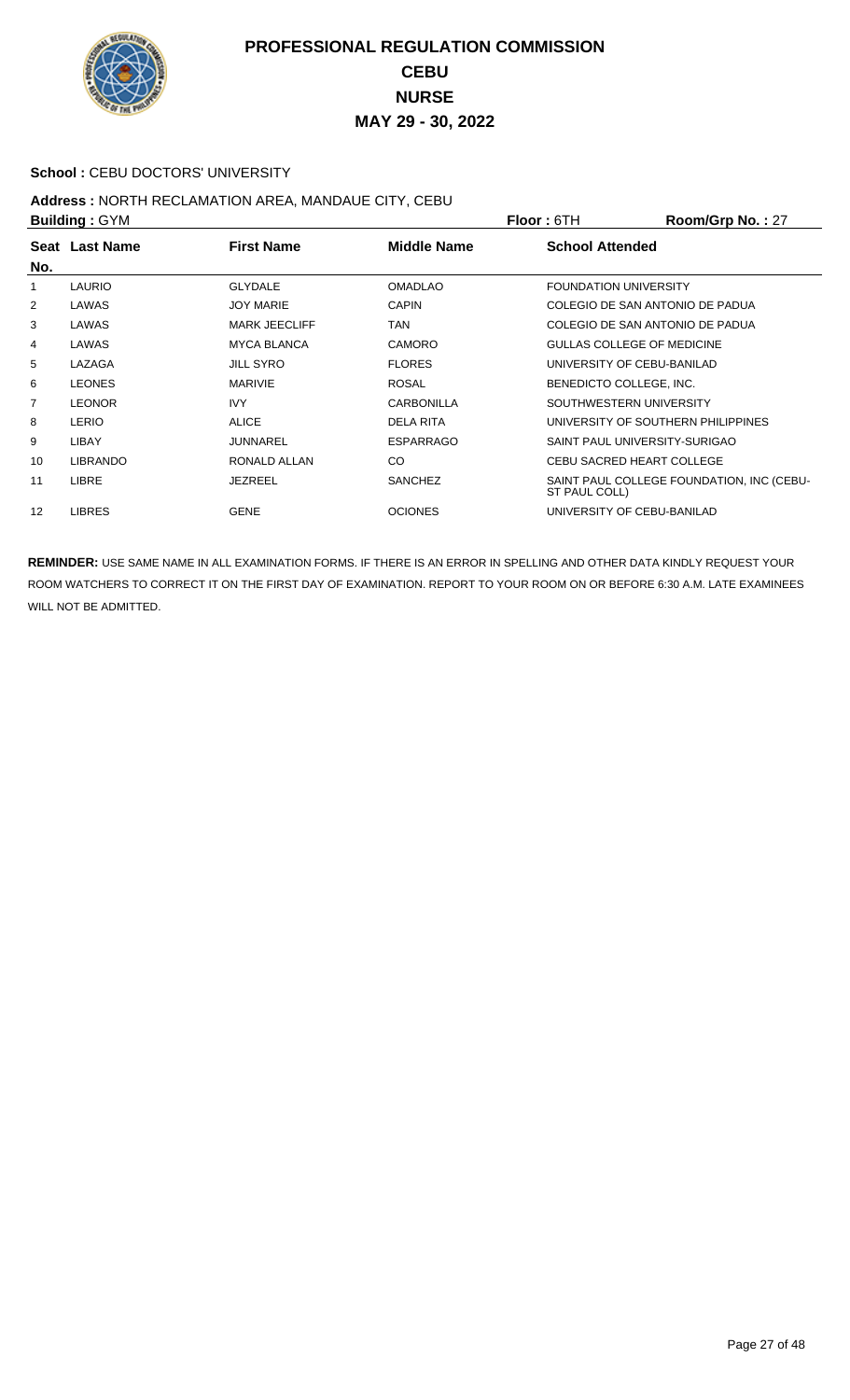

#### School : CEBU DOCTORS' UNIVERSITY

# Address : NORTH RECLAMATION AREA, MANDAUE CITY, CEBU<br>Building :

| <b>Building:</b> |                 |                     |                  | Floor: 7TH                                           | <b>Room/Grp No.: 705</b>                 |
|------------------|-----------------|---------------------|------------------|------------------------------------------------------|------------------------------------------|
| No.              | Seat Last Name  | <b>First Name</b>   | Middle Name      | <b>School Attended</b>                               |                                          |
| 1                | LIM             | JENNYLYN            | <b>REMULLO</b>   | <b>FOUNDATION UNIVERSITY</b>                         |                                          |
| 2                | LIMBAGA         | <b>SHIELA</b>       | <b>TABUCORAN</b> | <b>DUMAGUETE</b>                                     | NEGROS ORIENTAL STATE UNIVERSITY (CVPC)- |
| 3                | LIRASAN         | MARY JO             | <b>CAAYON</b>    | UNIVERSITY OF CEBU-BANILAD                           |                                          |
| 4                | <b>LLAGUNO</b>  | <b>WILYN GRACE</b>  | <b>BAYABOS</b>   |                                                      | UNIVERSITY OF THE VISAYAS-MANDAUE CITY   |
| 5                | <b>LLEVARES</b> | <b>MANILYN</b>      | <b>MORE</b>      | <b>COLLEGE OF MAASIN</b>                             |                                          |
| 6                | <b>LOPEZ</b>    | DANILO JR           | <b>DIRA</b>      | SOUTHWESTERN UNIVERSITY                              |                                          |
| $\overline{7}$   | <b>LOPEZ</b>    | <b>PELBOY</b>       | ABELLANOSA       |                                                      | UNIVERSITY OF THE VISAYAS-CEBU CITY      |
| 8                | <b>LOPEZ</b>    | <b>SERGIO</b>       | <b>MUYCO</b>     | UNIVERSITY OF NEGROS OCCIDENTAL-<br><b>RECOLETOS</b> |                                          |
| 9                | LOS BAÑOS       | <b>JESSIBEL</b>     | LAROT            | <b>DUMAGUETE</b>                                     | NEGROS ORIENTAL STATE UNIVERSITY (CVPC)- |
| 10               | LOSEÑARA        | <b>MARIA LIGAYA</b> | <b>MAXILOM</b>   | UNIVERSITY OF SAN CARLOS                             |                                          |
| 11               | <b>LUANG</b>    | <b>MARICAR</b>      | <b>AUTOR</b>     | UNIVERSITY OF BOHOL                                  |                                          |
| 12               | <b>LUCEÑO</b>   | <b>MAXIMINO JR</b>  | <b>PACALDO</b>   | MATER DEI COLLEGE-BOHOL                              |                                          |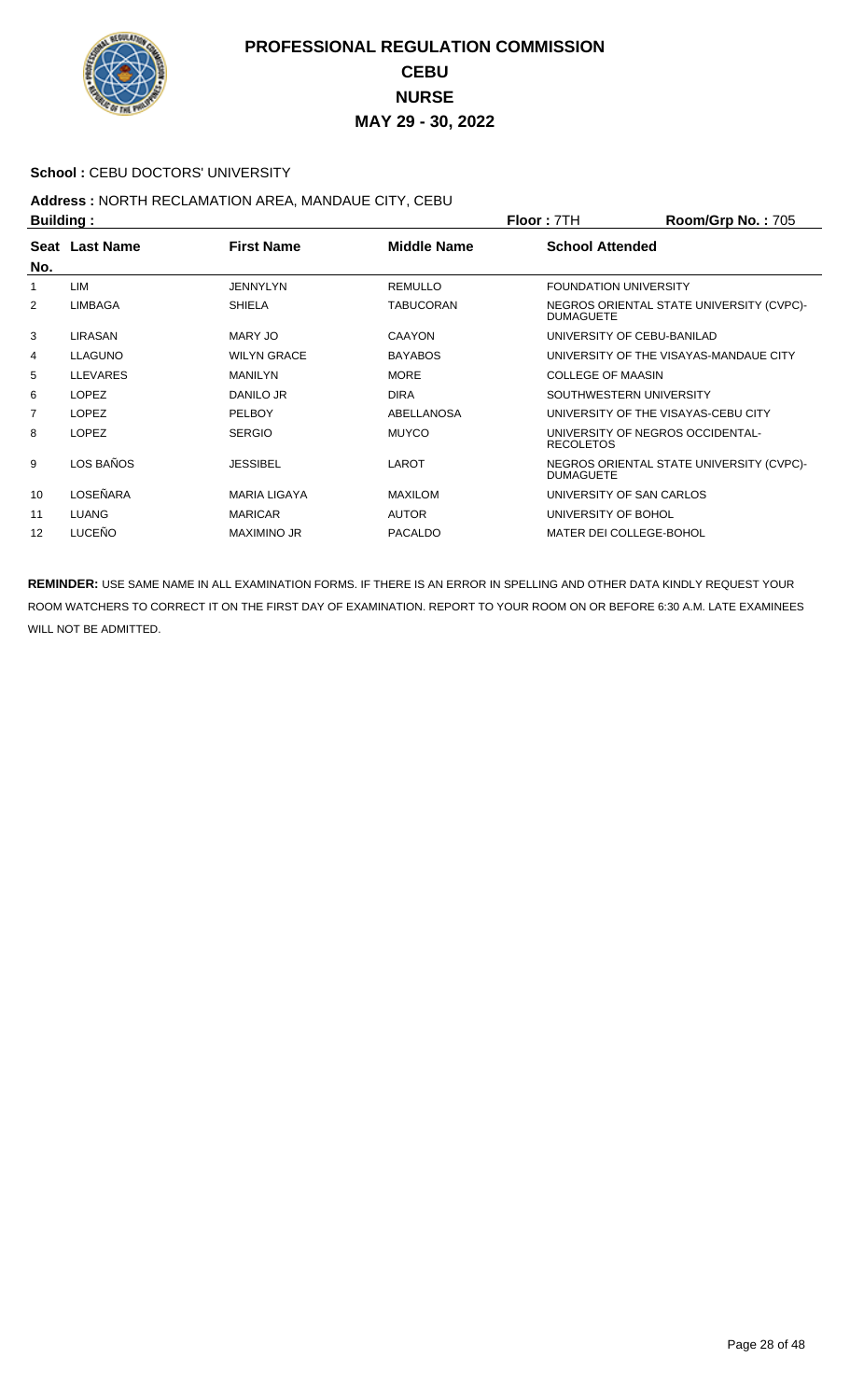

#### **School : CEBU DOCTORS' UNIVERSITY**

## **Address :** NORTH RECLAMATION AREA, MANDAUE CITY, CEBU

| <b>Building:</b> |                  | Floor: 7TH           | <b>Room/Grp No.: 706</b> |                                 |                                       |
|------------------|------------------|----------------------|--------------------------|---------------------------------|---------------------------------------|
|                  | Seat Last Name   | <b>First Name</b>    | Middle Name              | <b>School Attended</b>          |                                       |
| No.              |                  |                      |                          |                                 |                                       |
| 1                | <b>LUCERNAS</b>  | <b>MARIS</b>         | <b>ROXAS</b>             |                                 | UNIVERSITY OF SOUTHERN PHILIPPINES    |
| 2                | <b>LUMAPAS</b>   | <b>ELLA</b>          | LAZARTE                  |                                 | UNIVERSITY OF CEBU-BANILAD            |
| 3                | LUMAYAG          | <b>LYNNETTE</b>      | <b>CABIGAS</b>           |                                 | GULLAS COLLEGE OF MEDICINE            |
| 4                | <b>LUSANTA</b>   | <b>RIA</b>           | <b>NEO</b>               | <b>FOUNDATION UNIVERSITY</b>    |                                       |
| 5                | <b>MAAMO</b>     | <b>ANTHONNEETTE</b>  | <b>LERIOS</b>            |                                 | UNIVERSITY OF CEBU-BANILAD            |
| 6                | <b>MACARAYA</b>  | <b>JEMBE KARL</b>    | <b>BENSIG</b>            | FRANCISCO (for.CSCST)           | CEBU TECHNOLOGICAL UNIVERSITY-SAN     |
| $\overline{7}$   | <b>MACAYA</b>    | <b>EDNA</b>          | <b>CUALBAR</b>           |                                 | FELIPE R. VERALLO MEMORIAL FOUNDATION |
| 8                | <b>MADRIÑAN</b>  | <b>LENDI</b>         | LABRA                    |                                 | SURIGAO EDUCATION CENTER              |
| 9                | <b>MAGALONA</b>  | <b>COURTNEY LOVE</b> | <b>SOMBRERO</b>          | <b>SCIENCE &amp; TECHNOLOGY</b> | NORTHERN NEGROS STATE COLLEGE OF      |
| 10               | <b>MAGAT</b>     | <b>FAIRUZ ANN</b>    | <b>HASSAN</b>            | <b>MEDINA COLLEGE-IPIL</b>      |                                       |
| 11               | <b>MAGLASANG</b> | <b>ARIS MARIE</b>    | <b>PILAPIL</b>           |                                 | UNIVERSITY OF CEBU-BANILAD            |
| 12               | <b>MAGLASANG</b> | <b>VALERIE ANNE</b>  | <b>VIDAURRETA</b>        |                                 | WESTERN LEYTE COLLEGE-ORMOC           |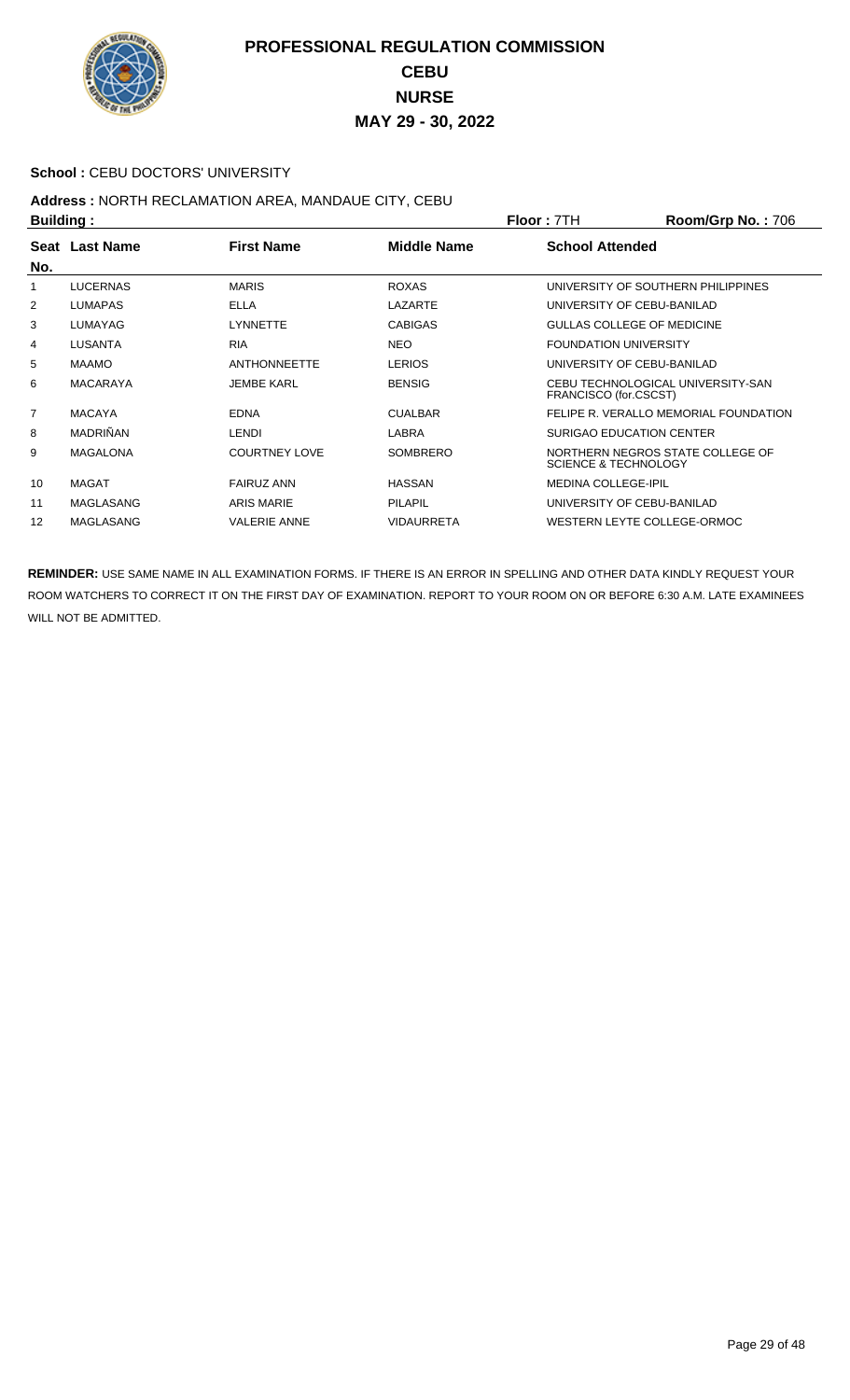

#### School : CEBU DOCTORS' UNIVERSITY

# Address : NORTH RECLAMATION AREA, MANDAUE CITY, CEBU<br>Building :

|                | <b>Building:</b> |                       |                     | <b>Floor: 8TH</b>      | Room/Grp No.: 808                      |
|----------------|------------------|-----------------------|---------------------|------------------------|----------------------------------------|
| No.            | Seat Last Name   | <b>First Name</b>     | Middle Name         | <b>School Attended</b> |                                        |
|                | <b>MALAGAR</b>   | EVA MARIE             | <b>MONTEDERAMOS</b> |                        | SOUTHWESTERN UNIVERSITY                |
| 2              | MALAYANG         | <b>JOYCE</b>          | <b>FUENTES</b>      |                        | UNIVERSITY OF CEBU-BANILAD             |
| 3              | <b>MALINAO</b>   | KEPHA NIÑA            | <b>SAYSON</b>       |                        | UNIVERSITY OF SAN JOSE-RECOLETOS       |
| 4              | <b>MANALILI</b>  | <b>MARIA LACSAMIE</b> | <b>ANGELES</b>      |                        | UNIVERSITY OF SAN CARLOS               |
| 5              | <b>MANAPIN</b>   | <b>DIANNE MARGOT</b>  | <b>ROSALES</b>      |                        | UNIVERSITY OF SAN JOSE-RECOLETOS       |
| 6              | <b>MANCAO</b>    | <b>CARMEL FARA</b>    | <b>FERRAREN</b>     |                        | COLLEGE OF TECHNOLOGICAL SCIENCES-CEBU |
| $\overline{7}$ | <b>MANCIA</b>    | <b>JEZEL</b>          | <b>CANTUTAY</b>     |                        | UNIVERSITY OF THE VISAYAS-MANDAUE CITY |
| 8              | <b>MANDREZA</b>  | AHRIELLE MA, LUISA    | ANDRADE             |                        | ST. SCHOLASTICA'S COLLEGE-TACLOBAN     |
| 9              | <b>MANLIGUEZ</b> | <b>IRYN</b>           | AÑOS                |                        | UNIVERSITY OF THE VISAYAS-CEBU CITY    |
| 10             | MANULAT          | LEO II                | MAÑACAP             |                        | UNIVERSITY OF THE VISAYAS-CEBU CITY    |
| 11             | <b>MARAÑON</b>   | <b>MADONNA</b>        | <b>VILLARBA</b>     |                        | SOUTHWESTERN UNIVERSITY                |
| 12             | MARIKIT          | <b>MYRA</b>           | <b>ALEGADO</b>      |                        | UNIVERSITY OF THE VISAYAS-CEBU CITY    |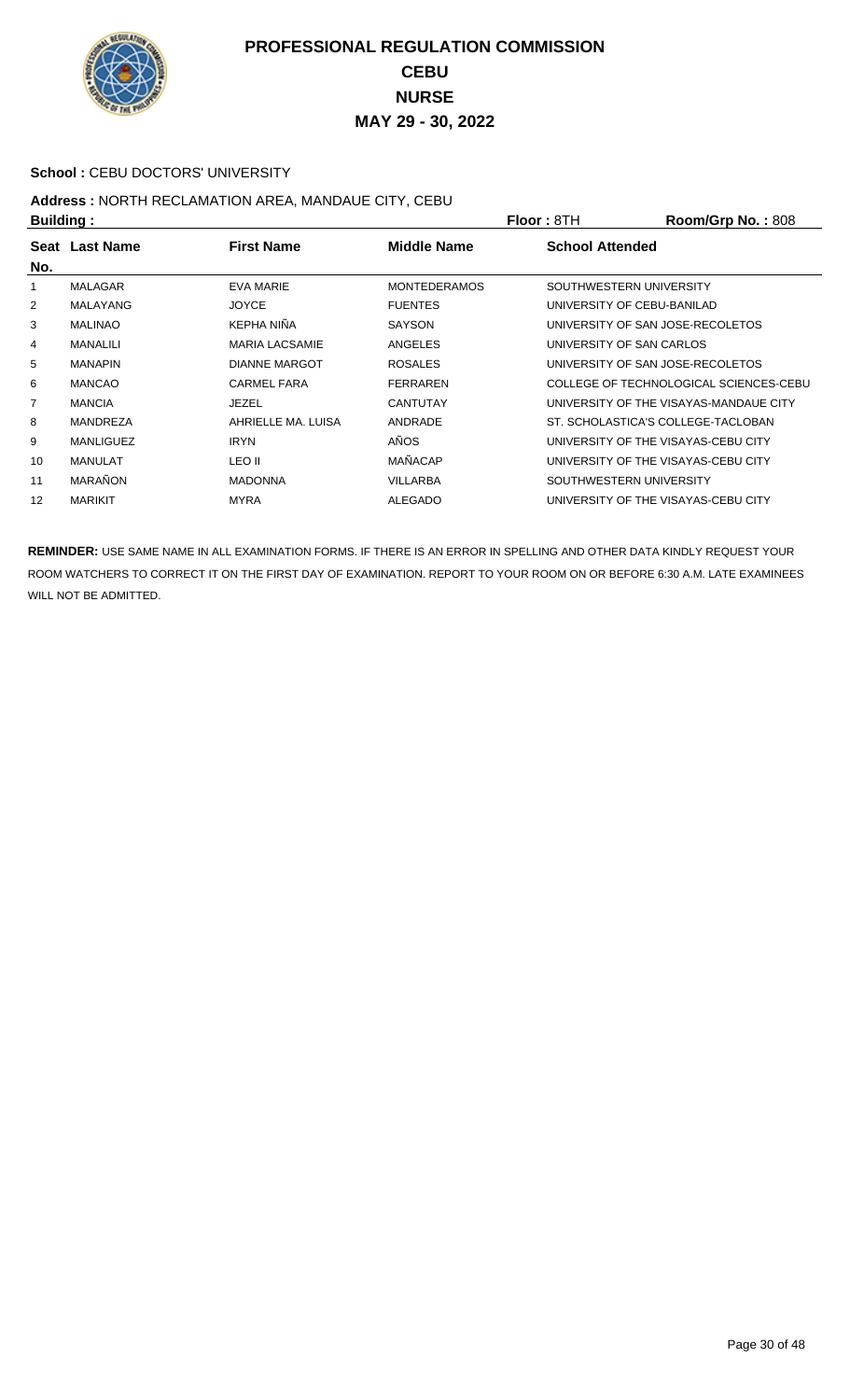

#### **School : CEBU DOCTORS' UNIVERSITY**

# Address : NORTH RECLAMATION AREA, MANDAUE CITY, CEBU<br>Building :

|     | <b>Building:</b> |                           |                  | <b>Floor: 8TH</b>                  | Room/Grp No.: 810                        |
|-----|------------------|---------------------------|------------------|------------------------------------|------------------------------------------|
| No. | Seat Last Name   | <b>First Name</b>         | Middle Name      | <b>School Attended</b>             |                                          |
| 1   | <b>MATA</b>      | <b>NOLI</b>               | <b>FERNANDEZ</b> | UNIVERSITY OF SOUTHERN PHILIPPINES |                                          |
| 2   | <b>MATE</b>      | <b>CAROL ANN</b>          | <b>TUAN</b>      | SOUTHWESTERN UNIVERSITY            |                                          |
| 3   | MATEO            | <b>MARY RHO ANTONETTE</b> | <b>YEE</b>       | MED CTR COLL.FOUND INC)            | DMC COLLEGE FOUNDATION INC. (FOR DIPOLOG |
| 4   | <b>MATUTES</b>   | <b>VEMBER</b>             | <b>TIBAY</b>     | UNIVERSITY OF SAN JOSE-RECOLETOS   |                                          |
| 5   | <b>MATUTINAO</b> | <b>RIZELLE ANNE</b>       | <b>PALEN</b>     |                                    | UNIVERSITY OF THE VISAYAS-CEBU CITY      |
| 6   | MAYA             | <b>RHEA</b>               | <b>BALIDO</b>    | SOUTHWESTERN UNIVERSITY            |                                          |
| 7   | <b>MAZO</b>      | <b>KAREN</b>              | <b>LORO</b>      | COLEGIO DE SAN ANTONIO DE PADUA    |                                          |
| 8   | <b>MEJARES</b>   | <b>MILBERT</b>            | <b>GERASOL</b>   | UNIVERSITY OF CEBU-BANILAD         |                                          |
| 9   | <b>MELLOMIDA</b> | <b>GRESAN MAE</b>         | <b>ITONG</b>     | TAGBILARAN)                        | HOLY NAME UNIVERSITY (for.DIVINE WORD-   |
| 10  | <b>MENCHAVEZ</b> | <b>XYNNIA PHILLINE</b>    | <b>CABUSAS</b>   |                                    | UNIVERSITY OF THE VISAYAS-MANDAUE CITY   |
| 11  | <b>MENDOZA</b>   | <b>HAIDEE</b>             | <b>FANTONIAL</b> |                                    | NORTH CENTRAL MINDANAO COLLEGES (CMTI)   |
| 12  | <b>MENDOZA</b>   | <b>MA VICTORIA</b>        | <b>MARIMON</b>   | SOUTHWESTERN UNIVERSITY            |                                          |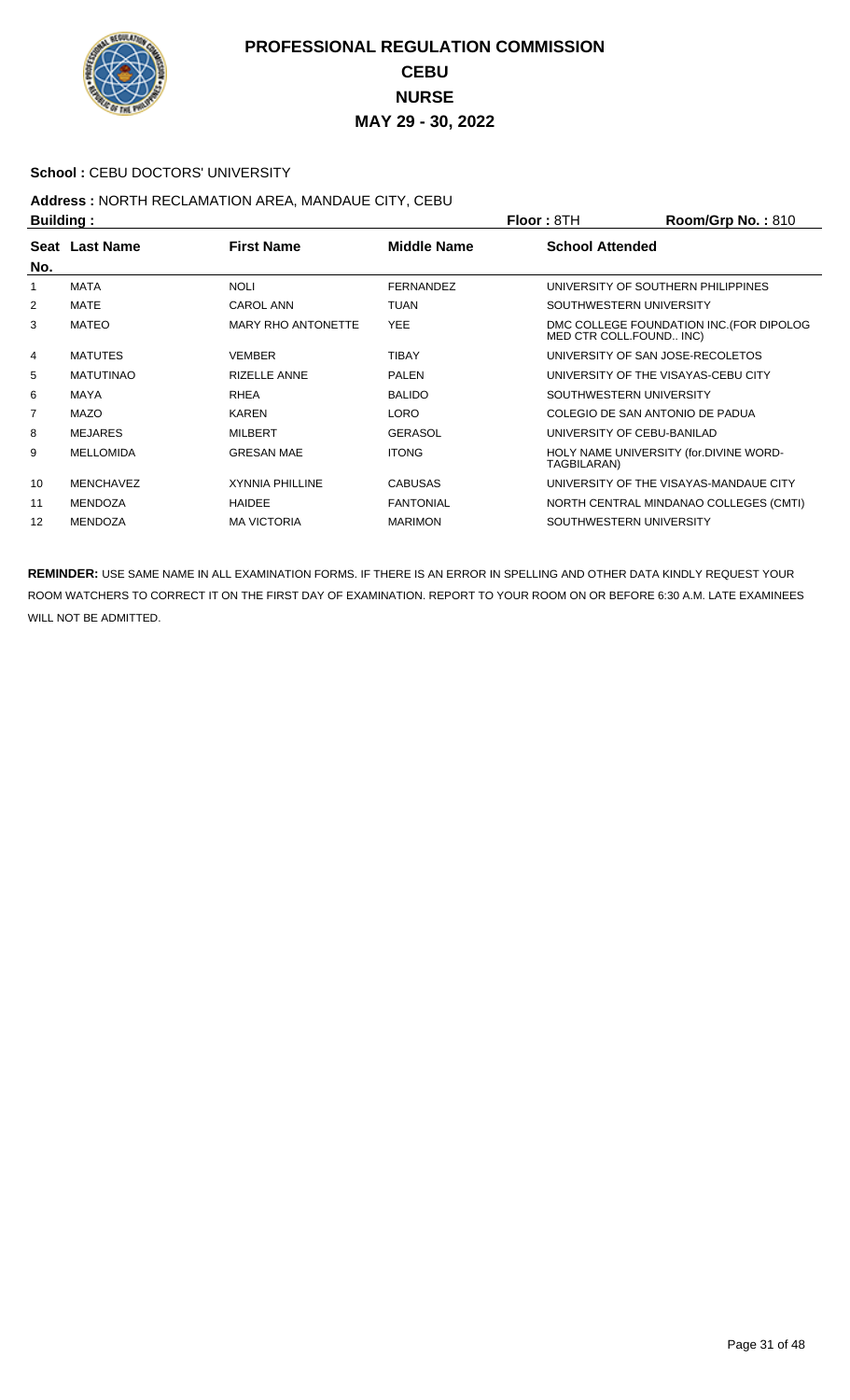

#### School : CEBU DOCTORS' UNIVERSITY

# Address : NORTH RECLAMATION AREA, MANDAUE CITY, CEBU<br>Building :

| <b>Building:</b> |                 |                         | <b>Floor: 8TH</b>  | Room/Grp No.: 811            |                                     |
|------------------|-----------------|-------------------------|--------------------|------------------------------|-------------------------------------|
| No.              | Seat Last Name  | <b>First Name</b>       | <b>Middle Name</b> | <b>School Attended</b>       |                                     |
|                  | <b>MENGOTE</b>  | <b>JOSELIN</b>          | DE LA CRUZ         | <b>FOUNDATION UNIVERSITY</b> |                                     |
| 2                | MILAN           | <b>SHELYN</b>           | <b>TAGHAP</b>      |                              | SOUTHWESTERN UNIVERSITY             |
| 3                | <b>MILLARES</b> | <b>BRYAN JUDE</b>       | <b>RUIZ</b>        |                              | UNIVERSITY OF SOUTHERN PHILIPPINES  |
| 4                | <b>MIMURA</b>   | MIKA AISHA              | <b>LAPAC</b>       |                              | UNIVERSITY OF THE VISAYAS-CEBU CITY |
| 5                | <b>MINO</b>     | <b>NANETTE</b>          | <b>SUGAROL</b>     |                              | UNIVERSITY OF THE VISAYAS-CEBU CITY |
| 6                | <b>MIRANDA</b>  | <b>MICHAEL</b>          | <b>PADRIGA</b>     |                              | SOUTHWESTERN UNIVERSITY             |
| $\overline{7}$   | <b>MISAMIS</b>  | NIÑA RIVA               | <b>ANG</b>         |                              | SAINT PAUL UNIVERSITY-DUMAGUETE     |
| 8                | <b>MONELAR</b>  | RAMON ALVIER PROTACIO   | <b>DEQUIÑA</b>     |                              | WESTERN LEYTE COLLEGE-ORMOC         |
| 9                | <b>MONONG</b>   | <b>JUN REY</b>          | <b>ALAC</b>        | BENEDICTO COLLEGE, INC.      |                                     |
| 10               | <b>MONTANA</b>  | <b>JAMES</b>            | <b>BROÑOLA</b>     |                              | LARMEN DE GUIA MEMORIAL COLLEGE     |
| 11               | <b>MONTEBON</b> | <b>RUTH</b>             | CARANZO            |                              | UNIVERSITY OF SOUTHERN PHILIPPINES  |
| 12               | <b>MONTEROS</b> | <b>MICHAEL PHILEMON</b> | <b>ELEAZAR</b>     |                              | SURIGAO EDUCATION CENTER            |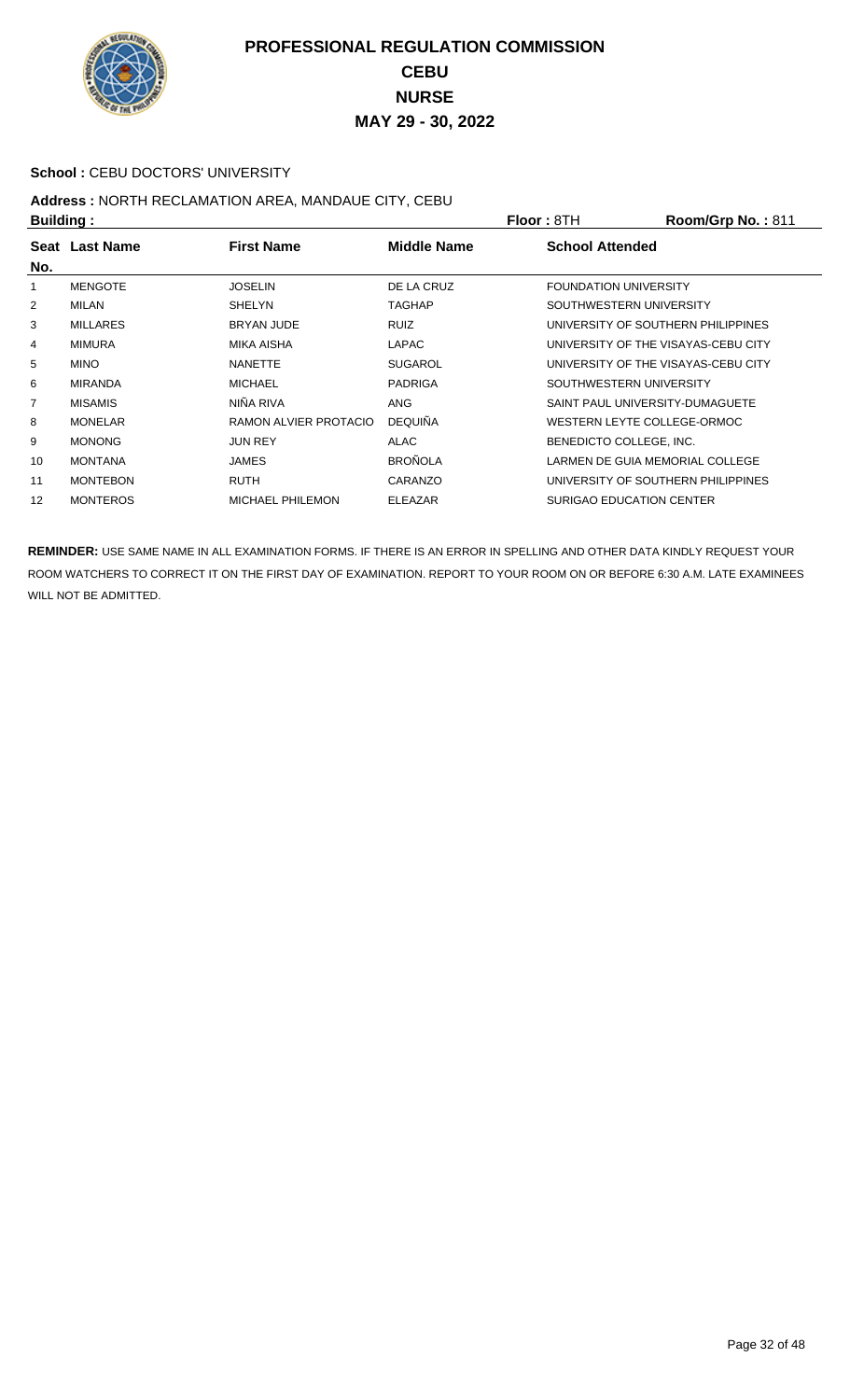

#### School : CEBU DOCTORS' UNIVERSITY

## **Address :** NORTH RECLAMATION AREA, MANDAUE CITY, CEBU

| <b>Building:</b> |                     | <b>Floor: 8TH</b>      | Room/Grp No.: 812 |                        |                                          |
|------------------|---------------------|------------------------|-------------------|------------------------|------------------------------------------|
|                  | Seat Last Name      | <b>First Name</b>      | Middle Name       | <b>School Attended</b> |                                          |
| No.              |                     |                        |                   |                        |                                          |
| 1                | <b>MONTESCLAROS</b> | ANN BARBARA            | <b>ATON</b>       |                        | FELIPE R. VERALLO MEMORIAL FOUNDATION    |
| 2                | <b>MORALES</b>      | <b>JUVILYN</b>         | <b>TAMPON</b>     |                        | UNIVERSITY OF CEBU-BANILAD               |
| 3                | <b>MORALES</b>      | <b>MARJEAN</b>         | <b>ROSAL</b>      |                        | COLEGIO DE SAN ANTONIO DE PADUA          |
| 4                | <b>MUYALDE</b>      | <b>PATRISHA ISABEL</b> | <b>MOQUIA</b>     |                        | ST. SCHOLASTICA'S COLLEGE-TACLOBAN       |
| 5                | <b>MUYUELA</b>      | <b>REBIE</b>           | <b>ROSAL</b>      |                        | SAN LORENZO RUIZ COLLEGE OF ORMOC        |
| 6                | <b>NAMOCO</b>       | <b>JANEFE</b>          | <b>GALVEZ</b>     |                        | SURIGAO EDUCATION CENTER                 |
| 7                | <b>NARISMA</b>      | <b>JANE BETHYL</b>     | <b>ALCOSER</b>    | TAGBILARAN)            | HOLY NAME UNIVERSITY (for.DIVINE WORD-   |
| 8                | <b>NAVARRO</b>      | <b>KAREN</b>           | <b>ANDRINO</b>    |                        | UNIVERSITY OF SOUTHERN PHILIPPINES       |
| 9                | <b>NAVARRO</b>      | <b>RON JEREMY</b>      | <b>ALIMENTO</b>   |                        | <b>CEBU SACRED HEART COLLEGE</b>         |
| 10               | <b>NECESITO</b>     | <b>REYNA</b>           | <b>CRATOR</b>     | <b>DUMAGUETE</b>       | NEGROS ORIENTAL STATE UNIVERSITY (CVPC)- |
| 11               | <b>NEJAR</b>        | <b>KEEVIN KEITH</b>    | <b>ORTEGA</b>     |                        | UNIVERSITY OF CEBU-BANILAD               |
| 12               | <b>NELLAS</b>       | <b>CRISTYROSE</b>      | <b>VERAQUE</b>    | <b>FOUNDATION</b>      | REMEDIOS T. ROMUALDEZ MEDICAL            |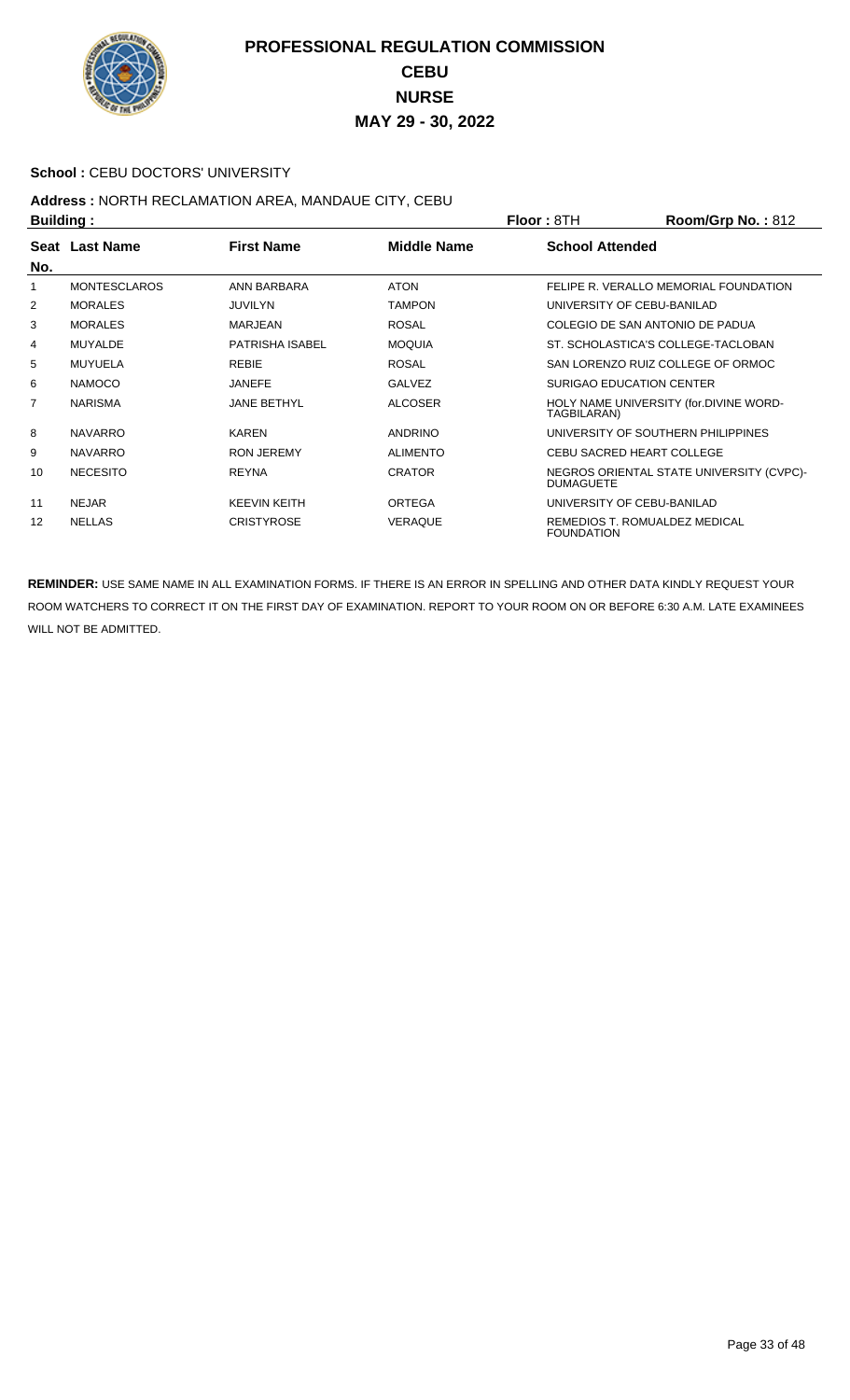

#### School : CEBU DOCTORS' UNIVERSITY

# Address : NORTH RECLAMATION AREA, MANDAUE CITY, CEBU<br>Building :

|     | <b>Building:</b> |                     | Floor: 3RD     | Room/Grp No.: 302            |                                          |
|-----|------------------|---------------------|----------------|------------------------------|------------------------------------------|
| No. | Seat Last Name   | <b>First Name</b>   | Middle Name    | <b>School Attended</b>       |                                          |
|     | <b>NERI</b>      | <b>SHIRLEY MAE</b>  | ARCANGEL       | <b>RECOLETOS</b>             | UNIVERSITY OF NEGROS OCCIDENTAL-         |
| 2   | <b>NICOR</b>     | <b>REYNADEL</b>     | <b>MEDILLO</b> |                              | LARMEN DE GUIA MEMORIAL COLLEGE          |
| 3   | <b>NIERRAS</b>   | EDWARD ANTHONY JR   | <b>TAN</b>     |                              | SAN LORENZO RUIZ COLLEGE OF ORMOC        |
| 4   | <b>NOCETE</b>    | <b>SUNSHINE</b>     | <b>SUASIN</b>  | MED CTR COLL.FOUND INC)      | DMC COLLEGE FOUNDATION INC. (FOR DIPOLOG |
| 5   | <b>NUÑEZ</b>     | <b>JAMAICA</b>      | <b>TURA</b>    |                              | UNIVERSITY OF THE VISAYAS-MANDAUE CITY   |
| 6   | <b>OBSIOMA</b>   | <b>EDEN GRACE</b>   | <b>MANITAS</b> |                              | SAINT PAUL UNIVERSITY-SURIGAO            |
| 7   | <b>OCAMPO</b>    | <b>RACHELLANE</b>   | <b>SOROÑO</b>  | UNIVERSITY OF CEBU           |                                          |
| 8   | <b>OCON</b>      | <b>GLADYS JOY</b>   | <b>PAJAR</b>   | SURIGAO EDUCATION CENTER     |                                          |
| 9   | <b>OGABANG</b>   | <b>CARIMA FAYCA</b> | LASOLA         | <b>FOUNDATION UNIVERSITY</b> |                                          |
| 10  | <b>OGAHAYON</b>  | <b>MARY GRACE</b>   | <b>TIBOD</b>   | SOUTHWESTERN UNIVERSITY      |                                          |
| 11  | <b>OLAER</b>     | <b>MARIFE</b>       | <b>PERNIA</b>  | CITY M.C.C)                  | WORLD CITI COLLEGES, QUEZON CITY (QUEZON |
| 12  | <b>OLANDA</b>    | <b>MERLY</b>        | VALLENTE       | UNIVERSITY OF BOHOL          |                                          |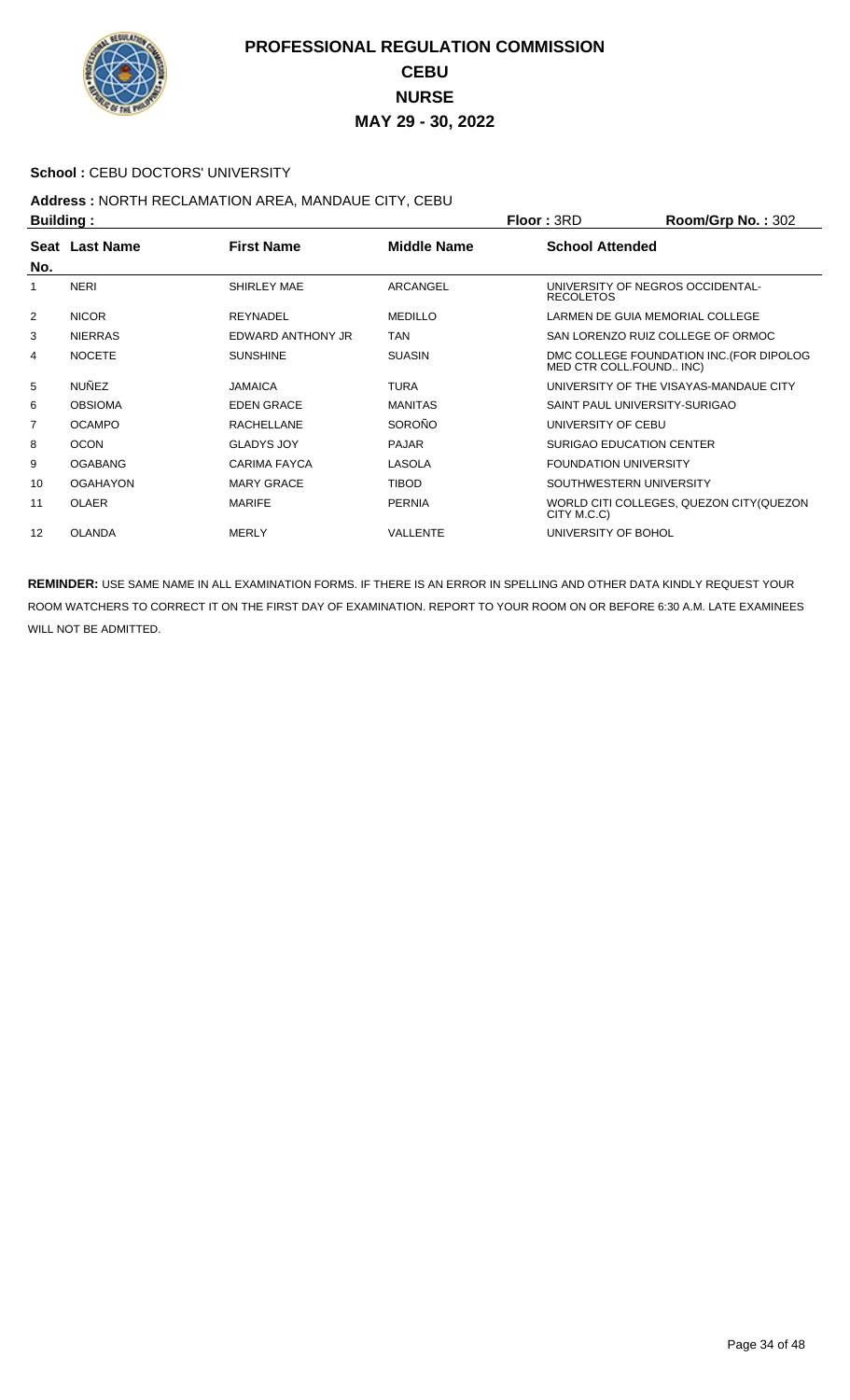

#### School : CEBU DOCTORS' UNIVERSITY

# Address : NORTH RECLAMATION AREA, MANDAUE CITY, CEBU<br>Building :

|     | <b>Building:</b> |                       |                    | Floor: 3RD                       | Room/Grp No.: 305                       |
|-----|------------------|-----------------------|--------------------|----------------------------------|-----------------------------------------|
| No. | Seat Last Name   | <b>First Name</b>     | <b>Middle Name</b> | <b>School Attended</b>           |                                         |
|     | <b>OLARTE</b>    | <b>KATRINA AUDREY</b> | <b>MANEJA</b>      | UNIVERSITY OF CEBU-BANILAD       |                                         |
| 2   | <b>OLEA</b>      | <b>REEVIMAE</b>       | <b>BONDALO</b>     | UNIVERSITY OF BOHOL              |                                         |
| 3   | <b>OLIB</b>      | <b>BRETT AREN</b>     | <b>MELODIA</b>     | MED CTR COLL.FOUND INC)          | DMC COLLEGE FOUNDATION INC.(FOR DIPOLOG |
| 4   | <b>OLIVAR</b>    | <b>REY MONRIO</b>     | CARPENTERO         |                                  | NORTH VALLEY COLLEGE FOUNDATION, INC.   |
| 5   | <b>OMBAYAN</b>   | <b>VANESSA</b>        | <b>GEOLIN</b>      | UNIVERSITY OF BOHOL              |                                         |
| 6   | <b>ORLANES</b>   | <b>BABETH ANN</b>     | ARES               | COLEGIO DE SAN ANTONIO DE PADUA  |                                         |
| 7   | <b>ORLINA</b>    | <b>MARGIE</b>         | <b>MOLAS</b>       | <b>FOUNDATION UNIVERSITY</b>     |                                         |
| 8   | <b>ORSALES</b>   | <b>JOVY</b>           | <b>NECESARIO</b>   | SOUTHWESTERN UNIVERSITY          |                                         |
| 9   | ORTEGA           | ROVIE JANE            | <b>RALLOS</b>      | UNIVERSITY OF SAN JOSE-RECOLETOS |                                         |
| 10  | <b>OYBENES</b>   | <b>GINACLARA</b>      | <b>HIJARA</b>      | GULLAS COLLEGE OF MEDICINE       |                                         |
| 11  | <b>PABE</b>      | <b>LOVELLE</b>        | ABAO               | UNIVERSITY OF BOHOL              |                                         |
| 12  | <b>PAELMAR</b>   | <b>CHEENEE ROSE</b>   | <b>RITA</b>        | <b>SURIGAO EDUCATION CENTER</b>  |                                         |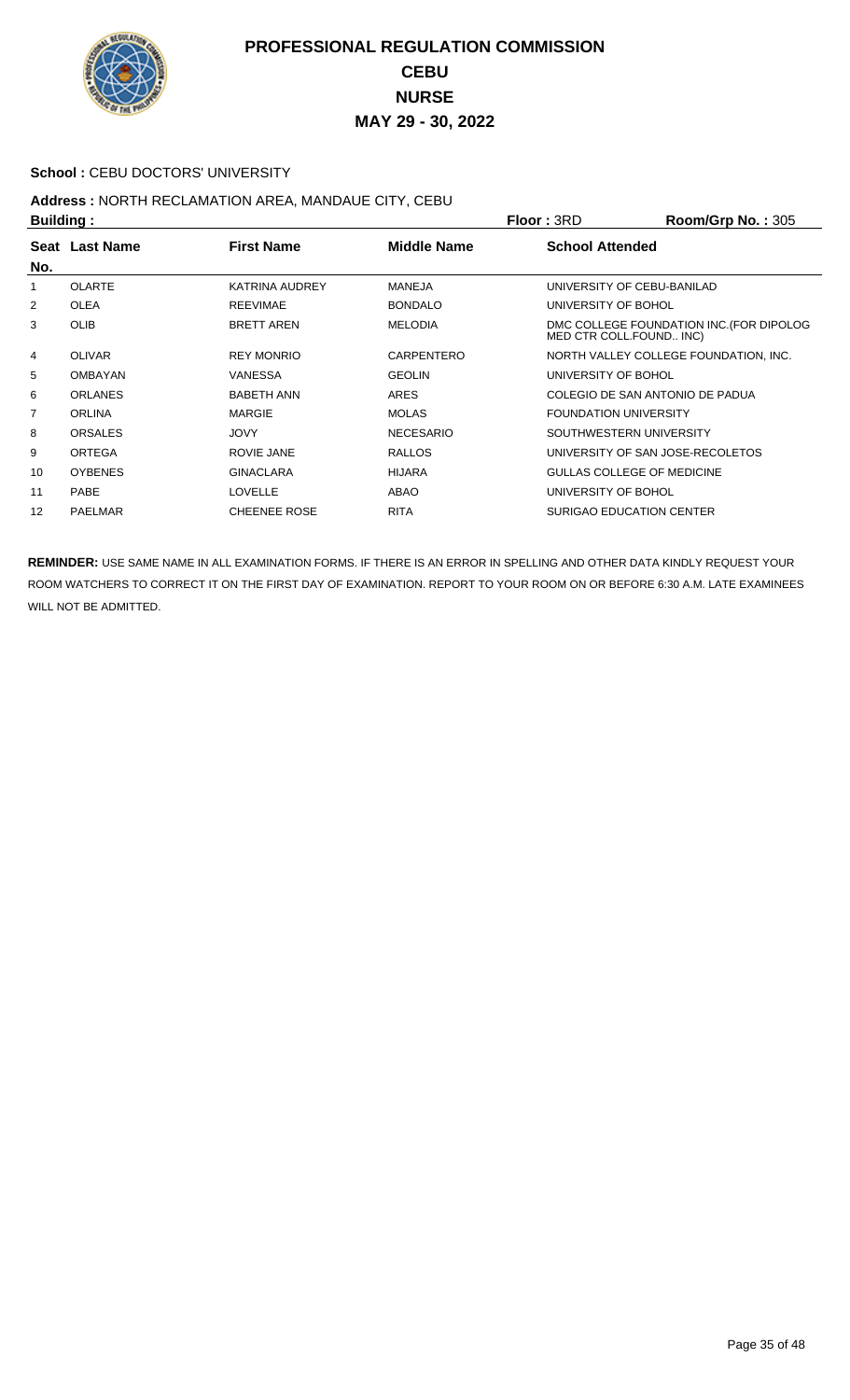

#### School : CEBU DOCTORS' UNIVERSITY

# Address : NORTH RECLAMATION AREA, MANDAUE CITY, CEBU<br>Building :

| <b>Building:</b> |                    |                      |                    | Floor: 3RD                           | Room/Grp No.: 306                        |
|------------------|--------------------|----------------------|--------------------|--------------------------------------|------------------------------------------|
| No.              | Seat Last Name     | <b>First Name</b>    | <b>Middle Name</b> | <b>School Attended</b>               |                                          |
| 1                | PAGAPONG           | <b>EMILYVE</b>       | MILLAMA            | UNIVERSITY OF BOHOL                  |                                          |
| 2                | <b>PAGATPAT</b>    | EARL GERARD          | <b>OPOC</b>        | UNIVERSITY OF CEBU-BANILAD           |                                          |
| 3                | PAGHASIAN          | <b>ORSANIE MARIE</b> | <b>TOMPONG</b>     | UNIVERSITY OF SOUTHERN PHILIPPINES   |                                          |
| 4                | <b>PALABRICA</b>   | <b>DIMPLE CLAIRE</b> | <b>ALUMBRO</b>     | <b>CENTRAL PHILIPPINE UNIVERSITY</b> |                                          |
| 5                | <b>PALALON</b>     | <b>KATHLEEN</b>      | SANDIGAN           | <b>DUMAGUETE</b>                     | NEGROS ORIENTAL STATE UNIVERSITY (CVPC)- |
| 6                | PALARPALAR         | <b>LAARNE FE</b>     | LAHER              | <b>FOUNDATION UNIVERSITY</b>         |                                          |
| $\overline{7}$   | <b>PANCHO</b>      | <b>DULCE</b>         | ARCAYENA           | UNIVERSITY OF BOHOL                  |                                          |
| 8                | <b>PANGANDOYON</b> | <b>HANNA HAZEL</b>   | <b>GARCIANO</b>    | UNIVERSITY OF THE VISAYAS-CEBU CITY  |                                          |
| 9                | <b>PANGONOTAN</b>  | ASARAH               | <b>UMPAR</b>       |                                      | JAMIATU MARAWI AL-ISLAMIA FOUNDATION     |
| 10               | <b>PARAISO</b>     | EDEELIZA KRISTINA    | <b>GODINEZ</b>     | UNIVERSITY OF SAN CARLOS             |                                          |
| 11               | PARREÑAS           | <b>KRESHA KEZIA</b>  | <b>VALMORES</b>    | SAINT PAUL UNIVERSITY-DUMAGUETE      |                                          |
| 12               | <b>PASCUAL</b>     | <b>IVY</b>           | <b>BULANOY</b>     | <b>BROKENSHIRE COLLEGE</b>           |                                          |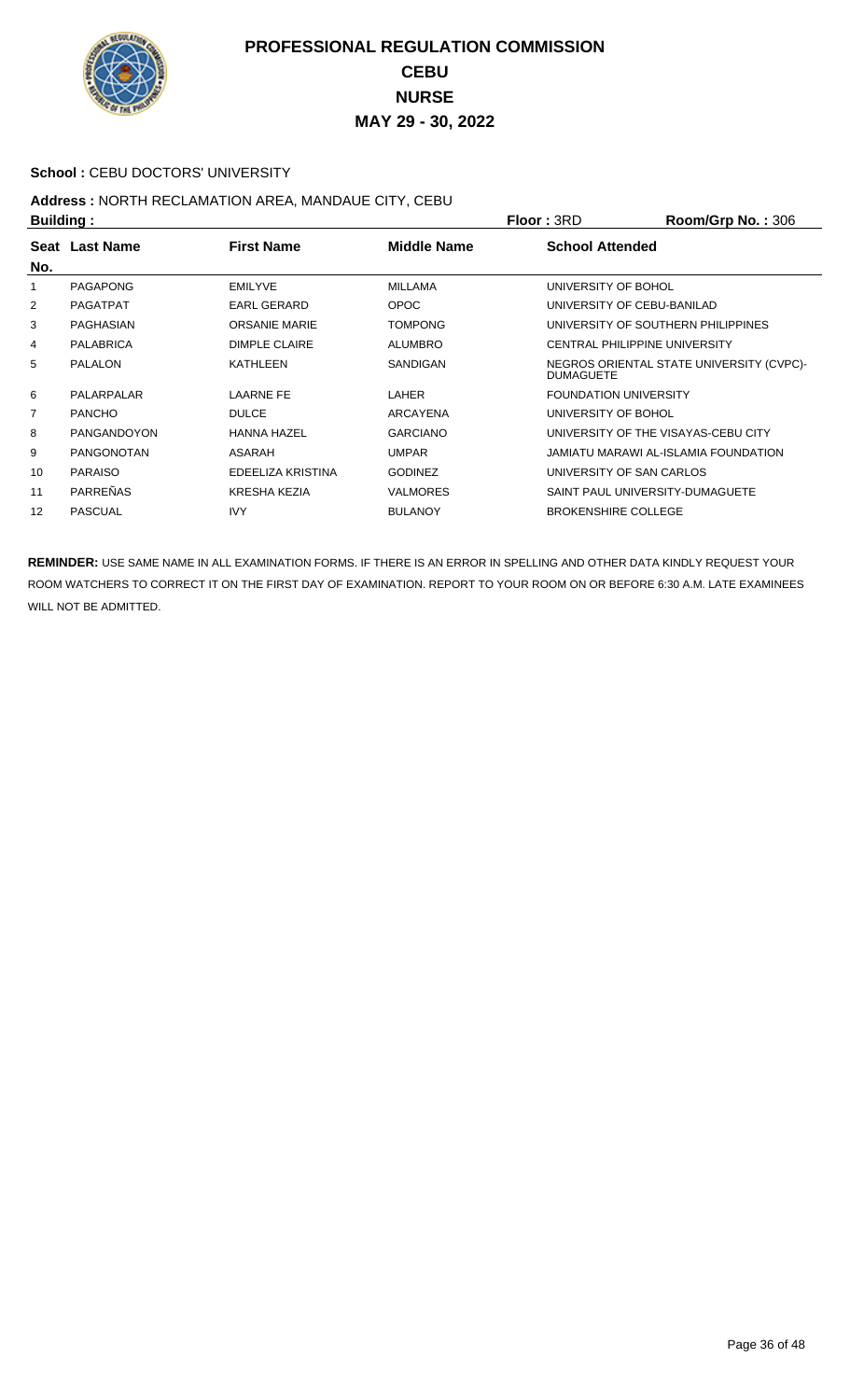

#### School : CEBU DOCTORS' UNIVERSITY

# Address : NORTH RECLAMATION AREA, MANDAUE CITY, CEBU<br>Building :

| Building: |                    |                            |                    | <b>Floor: 3RD</b>                   | Room/Grp No.: 307                         |
|-----------|--------------------|----------------------------|--------------------|-------------------------------------|-------------------------------------------|
| No.       | Seat Last Name     | <b>First Name</b>          | <b>Middle Name</b> | <b>School Attended</b>              |                                           |
| 1         | <b>PATAC</b>       | <b>ARIES</b>               | <b>JULAPUNG</b>    |                                     | ARRIESGADO COLLEGE FOUNDATION, INC.       |
| 2         | <b>PATALINGHUG</b> | <b>PRINCE MAVERICK RON</b> | <b>BORNEA</b>      | UNIVERSITY OF THE VISAYAS-CEBU CITY |                                           |
| 3         | <b>PATIÑO</b>      | <b>KEITH CALIB</b>         | <b>OLAYVAR</b>     | SURIGAO EDUCATION CENTER            |                                           |
| 4         | <b>PAUSAL</b>      | <b>RICHEL ANN ROSE</b>     | <b>GUIPO</b>       | UNIVERSITY OF CEBU-BANILAD          |                                           |
| 5         | <b>PEDROZA</b>     | <b>MERYL KATRIEL</b>       | <b>GUTIERREZ</b>   | UNIVERSITY OF SAN JOSE-RECOLETOS    |                                           |
| 6         | <b>PELIGRO</b>     | <b>JESSIE REY</b>          | <b>MOLDEZ</b>      | SURIGAO EDUCATION CENTER            |                                           |
| 7         | <b>PELIÑO</b>      | <b>LAURENCE</b>            | <b>COLASTRE</b>    | UNIVERSITY OF CEBU-BANILAD          |                                           |
| 8         | <b>PENALES</b>     | <b>MARK</b>                | <b>PAPAS</b>       |                                     | CEBU INSTITUTE OF TECHNOLOGY - UNIVERSITY |
| 9         | <b>PEPITO</b>      | ADELENE                    | <b>CRISOSTOMO</b>  | UNIVERSITY OF THE VISAYAS-CEBU CITY |                                           |
| 10        | <b>PEPITO</b>      | <b>CHARL DAVE</b>          | <b>PUTON</b>       | <b>CITY</b>                         | SALAZAR INSTITUTE OF TECHNOLOGY-CEBU      |
| 11        | <b>PEPITO</b>      | <b>MELJUN</b>              | <b>JUGALBOT</b>    | UNIVERSITY OF CEBU-BANILAD          |                                           |
| 12        | PEREZ              | <b>AIRENE</b>              | <b>LISONDRA</b>    |                                     | UNIVERSITY OF CEBU IN LAPULAPU & MANDAUE  |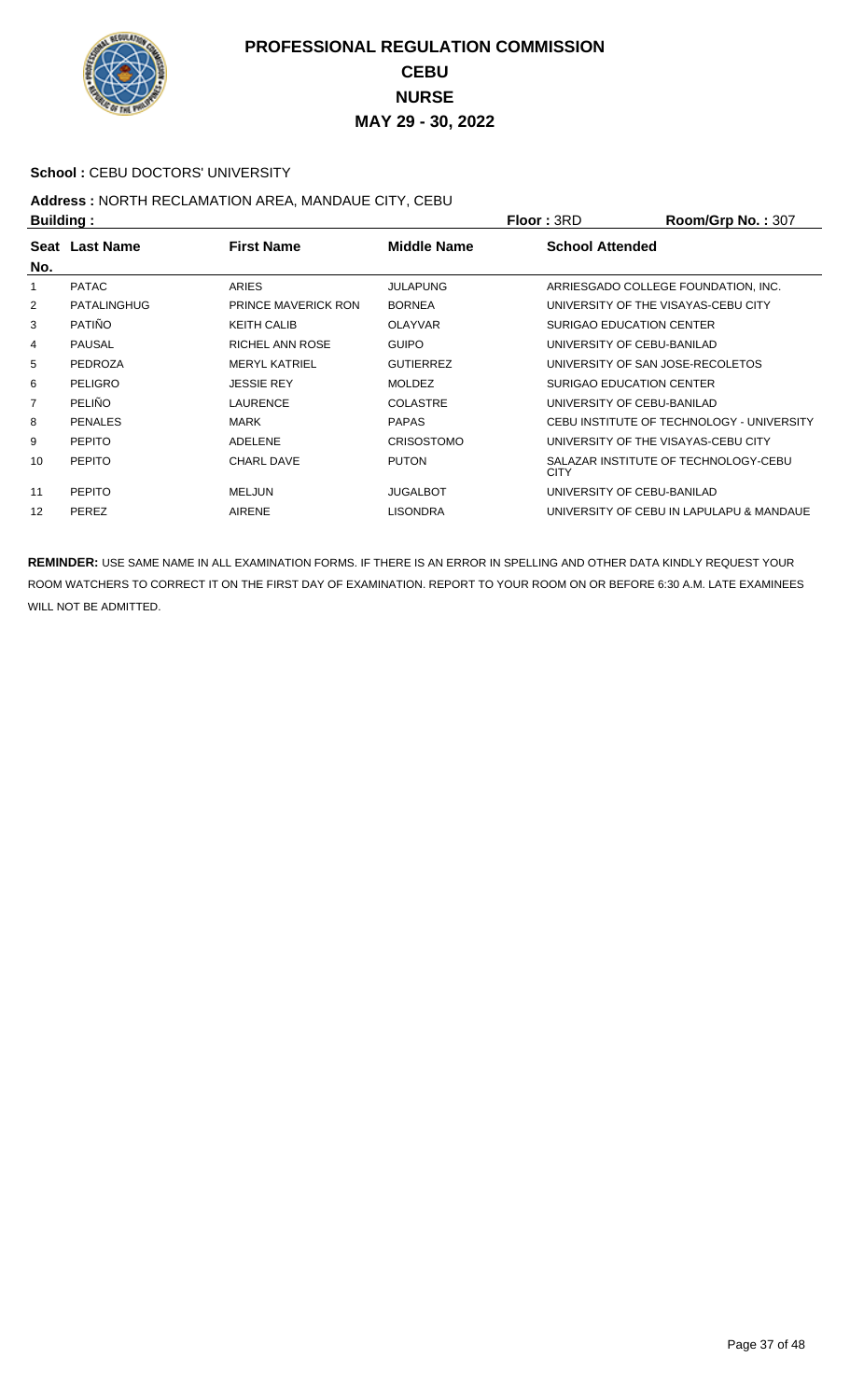

#### School : CEBU DOCTORS' UNIVERSITY

# Address : NORTH RECLAMATION AREA, MANDAUE CITY, CEBU<br>Building :

| <b>Building:</b> |                  |                              |                    | Floor: 3RD                       | Room/Grp No.: 308                        |
|------------------|------------------|------------------------------|--------------------|----------------------------------|------------------------------------------|
| No.              | Seat Last Name   | <b>First Name</b>            | <b>Middle Name</b> | <b>School Attended</b>           |                                          |
| 1                | PEREZ            | <b>KRISTINE EMELIE GRACE</b> | VILLANUEVA         | UNIVERSITY OF CEBU-BANILAD       |                                          |
| 2                | PEREZ            | <b>MARC RODOLF</b>           | <b>GABILLA</b>     | <b>WEST NEGROS COLLEGE</b>       |                                          |
| 3                | <b>PIANO</b>     | <b>KEREN</b>                 | <b>FUENTES</b>     |                                  | SAN LORENZO RUIZ COLLEGE OF ORMOC        |
| 4                | <b>PINO</b>      | <b>JAN MICHAEL</b>           | <b>CEBALLOS</b>    | SOUTHWESTERN UNIVERSITY          |                                          |
| 5                | <b>PIONELA</b>   | FE MAREY                     | <b>SAMEON</b>      | <b>DUMAGUETE</b>                 | NEGROS ORIENTAL STATE UNIVERSITY (CVPC)- |
| 6                | <b>PLAZA</b>     | JAYANIÑA                     | <b>TECSON</b>      | <b>CITY</b>                      | SALAZAR INSTITUTE OF TECHNOLOGY-CEBU     |
| $\overline{7}$   | POBE             | JEAÑA                        | <b>ECLE</b>        | <b>SURIGAO EDUCATION CENTER</b>  |                                          |
| 8                | <b>POLOTAN</b>   | <b>URSULA</b>                | <b>ESTREMOS</b>    |                                  | UNIVERSITY OF THE VISAYAS-MANDAUE CITY   |
| 9                | <b>PONCE</b>     | <b>ROSEMARIE</b>             | <b>SUDICTA</b>     | UNIVERSITY OF SAN JOSE-RECOLETOS |                                          |
| 10               | <b>PONTILLAS</b> | <b>QUEENNIE ARNI</b>         | <b>ESTENZO</b>     | UNIVERSITY OF SAN CARLOS         |                                          |
| 11               | <b>PONTILLAS</b> | <b>VIRGIEL</b>               | <b>BOSQUIT</b>     |                                  | UNIVERSITY OF THE VISAYAS-CEBU CITY      |
| 12               | <b>POTOY</b>     | <b>ADOLF REN</b>             | <b>DACILLO</b>     | SOUTHWESTERN UNIVERSITY          |                                          |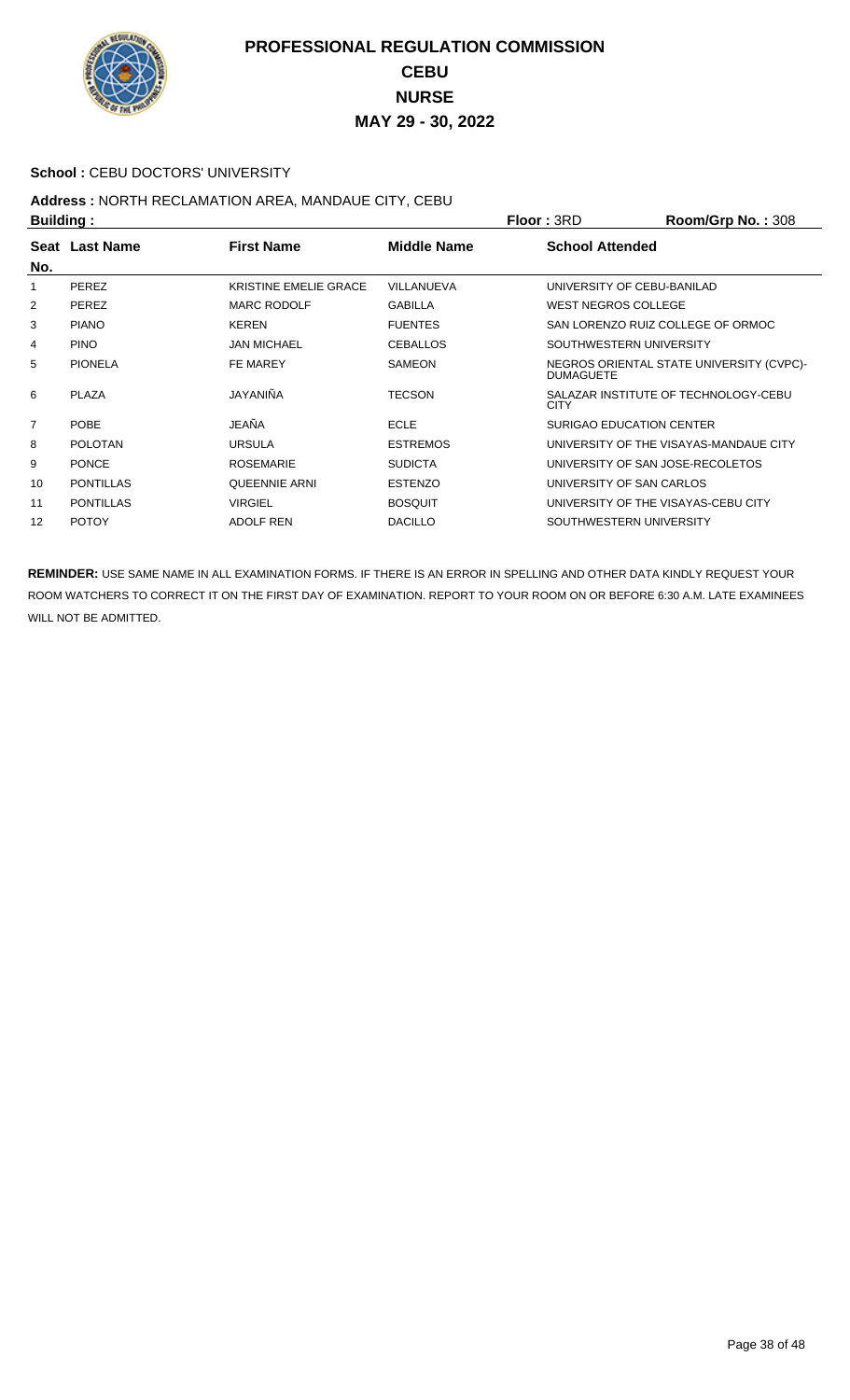

#### School : CEBU DOCTORS' UNIVERSITY

## **Address :** NORTH RECLAMATION AREA, MANDAUE CITY, CEBU

| <b>Building:</b> |                  |                     | <b>Floor: 3RD</b>  | Room/Grp No.: 309                                        |                                          |
|------------------|------------------|---------------------|--------------------|----------------------------------------------------------|------------------------------------------|
| No.              | Seat Last Name   | <b>First Name</b>   | <b>Middle Name</b> | <b>School Attended</b>                                   |                                          |
| 1                | <b>PRISCO</b>    | <b>ROLANIE</b>      | <b>ROA</b>         |                                                          | UNIVERSITY OF THE VISAYAS-CEBU CITY      |
| 2                | QUIJANO          | <b>GEM EUNICE</b>   | <b>BUENO</b>       | <b>CEBU SACRED HEART COLLEGE</b>                         |                                          |
| 3                | QUILO            | <b>MARI SHEILA</b>  | <b>CINCO</b>       |                                                          | UNIVERSITY OF THE VISAYAS-CEBU CITY      |
| 4                | QUINDAO          | <b>CHONA</b>        | <b>MORATA</b>      | UNIVERSITY OF CEBU-BANILAD                               |                                          |
| 5                | RABAYA           | <b>MARIA KAYE</b>   | <b>CAMAY</b>       |                                                          | UNIVERSITY OF THE VISAYAS-CEBU CITY      |
| 6                | <b>RABUTIN</b>   | <b>CECILE</b>       | <b>PERDIGUEZ</b>   |                                                          | UNIVERSITY OF THE VISAYAS-MANDAUE CITY   |
| 7                | <b>RACOMA</b>    | ILOL                | <b>NOVICIO</b>     | SCH. OF NRSNG.)                                          | BUTUAN DOCTORS COLLEGE (BUTUAN DR. HSP.  |
| 8                | <b>RAMONEDA</b>  | ERA                 | <b>OROCIO</b>      |                                                          | COLEGIO DE SAN ANTONIO DE PADUA          |
| 9                | <b>RANARA</b>    | <b>GLENDE</b>       | <b>GALOPE</b>      | BOHOL INSTITUTE OF TECHNOLOGY-<br><b>TAGBILARAN CITY</b> |                                          |
| 10               | <b>RAZONABLE</b> | <b>MARICEL</b>      | <b>EROCIDO</b>     | <b>CEBU SACRED HEART COLLEGE</b>                         |                                          |
| 11               | <b>REDULLA</b>   | <b>JANICA MAE</b>   | <b>MONTEMAYOR</b>  | MED CTR COLL.FOUND INC)                                  | DMC COLLEGE FOUNDATION INC. (FOR DIPOLOG |
| 12               | <b>REGIDOR</b>   | <b>IRISH DIMPLE</b> | <b>SABELLANO</b>   |                                                          | UNIVERSITY OF SOUTHERN PHILIPPINES       |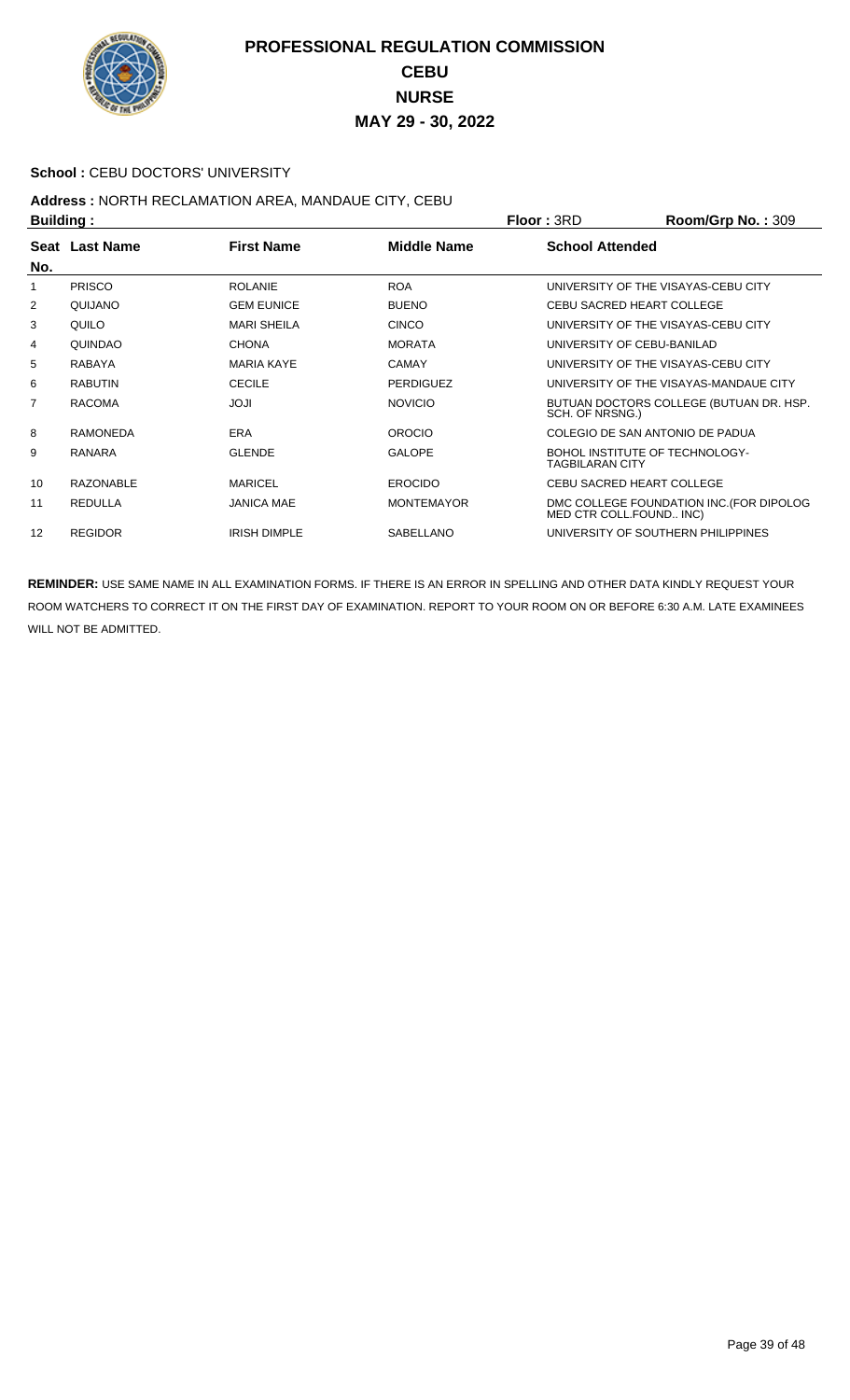

#### School : CEBU DOCTORS' UNIVERSITY

## **Address :** NORTH RECLAMATION AREA, MANDAUE CITY, CEBU

| <b>Building:</b> |                  |                     |                    | Room/Grp No.: 311<br><b>Floor: 3RD</b>                |
|------------------|------------------|---------------------|--------------------|-------------------------------------------------------|
| No.              | Seat Last Name   | <b>First Name</b>   | <b>Middle Name</b> | <b>School Attended</b>                                |
| 1                | <b>REGINO</b>    | <b>KRISTEN</b>      | <b>VALOR</b>       | SOUTHWESTERN UNIVERSITY                               |
| 2                | <b>REMONDE</b>   | <b>JANE</b>         | <b>ALMOCERA</b>    | UNIVERSITY OF THE VISAYAS-MANDAUE CITY                |
| 3                | <b>RENDON</b>    | <b>ISELLE</b>       | ABAINZA            | UNIVERSITY OF CEBU-BANILAD                            |
| 4                | <b>RENDON</b>    | <b>JESSIELYN</b>    | <b>CASTRE</b>      | UNIVERSITY OF SOUTHERN PHILIPPINES                    |
| 5                | <b>REQUINA</b>   | <b>LORINA</b>       | <b>CENTILLAS</b>   | DE LOS SANTOS-STI COLLEGE, INC-(DELOS<br>SANTOS S.N.) |
| 6                | <b>REQUINA</b>   | <b>PHILLAINE</b>    | <b>ESDRELON</b>    | SOUTHWESTERN UNIVERSITY                               |
| 7                | <b>REROMA</b>    | AILEEN              | <b>MANIEGO</b>     | UNIVERSITY OF THE VISAYAS-MANDAUE CITY                |
| 8                | <b>REYES</b>     | <b>MARY JOELIEN</b> | <b>LAO</b>         | SAINT PAUL UNIVERSITY-DUMAGUETE                       |
| 9                | <b>RICO</b>      | <b>RONAVERE</b>     | <b>REQUINA</b>     | SURIGAO EDUCATION CENTER                              |
| 10               | <b>RIETDYK</b>   | ANA MARIE           | <b>COBRE</b>       | SALAZAR INSTITUTE OF TECHNOLOGY-CEBU<br><b>CITY</b>   |
| 11               | <b>RIVAS</b>     | <b>GIESSELLY</b>    | <b>SAPURAS</b>     | HOLY CHILD COLLEGE OF BUTUAN                          |
| 12               | <b>RIVERA</b>    | <b>EZRA</b>         | <b>CATUBIG</b>     | <b>FOUNDATION UNIVERSITY</b>                          |
| 13               | <b>RODRIGUEZ</b> | <b>JAM MIKKA</b>    | <b>GABAS</b>       | SAINT PAUL UNIVERSITY-DUMAGUETE                       |
|                  |                  |                     |                    |                                                       |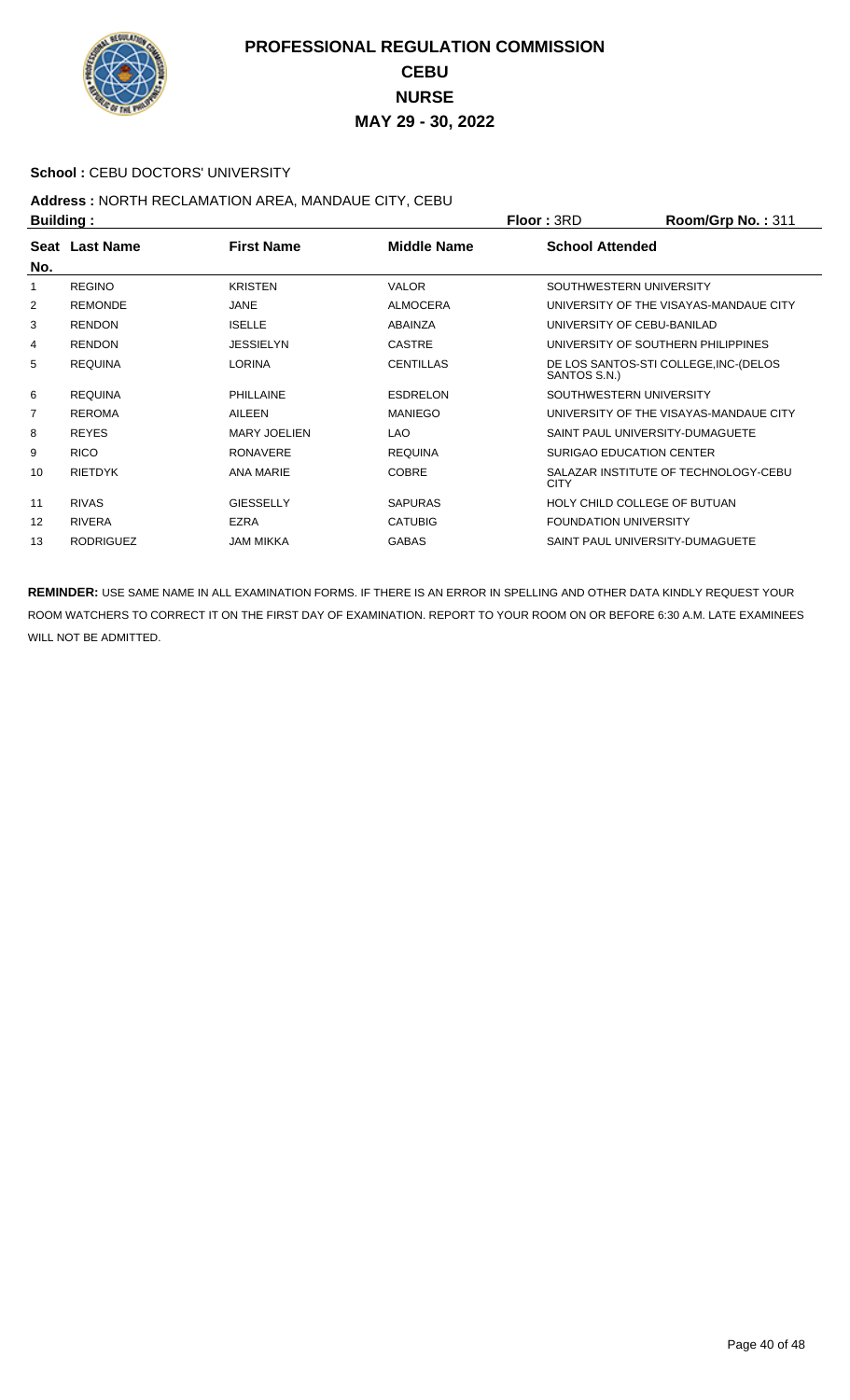

#### School : CEBU DOCTORS' UNIVERSITY

# Address : NORTH RECLAMATION AREA, MANDAUE CITY, CEBU<br>Puilding :

| <b>Building:</b> |                  |                       |                    | <b>Floor: 3RD</b>                                        | Room/Grp No.: 312                      |
|------------------|------------------|-----------------------|--------------------|----------------------------------------------------------|----------------------------------------|
| No.              | Seat Last Name   | <b>First Name</b>     | <b>Middle Name</b> | <b>School Attended</b>                                   |                                        |
| 1                | <b>RODRIGUEZ</b> | <b>PAUL ERICK</b>     | <b>MAGLINES</b>    |                                                          | UNIVERSITY OF THE VISAYAS-MANDAUE CITY |
| 2                | <b>ROMALES</b>   | <b>MICHELLE</b>       | <b>CO</b>          | UNIVERSITY OF THE VISAYAS-CEBU CITY                      |                                        |
| 3                | <b>ROSALES</b>   | <b>JOVELYN</b>        | <b>CAPUYAN</b>     | WEST NEGROS COLLEGE                                      |                                        |
| 4                | <b>RUIZ</b>      | <b>MARY AZENNETTE</b> | <b>SARAOSOS</b>    | UNIVERSITY OF SAN JOSE-RECOLETOS                         |                                        |
| 5                | <b>SAAGUNDO</b>  | <b>JILL</b>           | <b>BANO</b>        | SOUTHWESTERN UNIVERSITY                                  |                                        |
| 6                | <b>SABELLO</b>   | AIHIA KASHIEKA        | <b>MANIPIS</b>     | CEBU SACRED HEART COLLEGE                                |                                        |
| $\overline{7}$   | <b>SABESAJE</b>  | <b>JOAN</b>           | <b>PALER</b>       |                                                          | FELIPE R. VERALLO MEMORIAL FOUNDATION  |
| 8                | <b>SABITE</b>    | <b>MILDRED</b>        | <b>CABILTES</b>    |                                                          | SAN LORENZO RUIZ COLLEGE OF ORMOC      |
| 9                | SABLAYAN         | <b>HADASSAH</b>       | <b>SUBANG</b>      | UNIVERSITY OF CEBU-BANILAD                               |                                        |
| 10               | <b>SABUSAP</b>   | <b>ELENA</b>          | <b>MANLIGUEZ</b>   | MEDINA COLLEGE-OZAMIS CITY                               |                                        |
| 11               | <b>SAGOLILI</b>  | <b>FELAINE ANN</b>    | <b>ALCORDO</b>     | SOUTHWESTERN UNIVERSITY                                  |                                        |
| 12               | <b>SALADA</b>    | <b>VIDELYN</b>        | <b>OLAMIT</b>      | BOHOL INSTITUTE OF TECHNOLOGY-<br><b>TAGBILARAN CITY</b> |                                        |
| 13               | <b>SALDAJENO</b> | <b>MARIA</b>          | <b>FELISILDA</b>   | UNIVERSITY OF BOHOL                                      |                                        |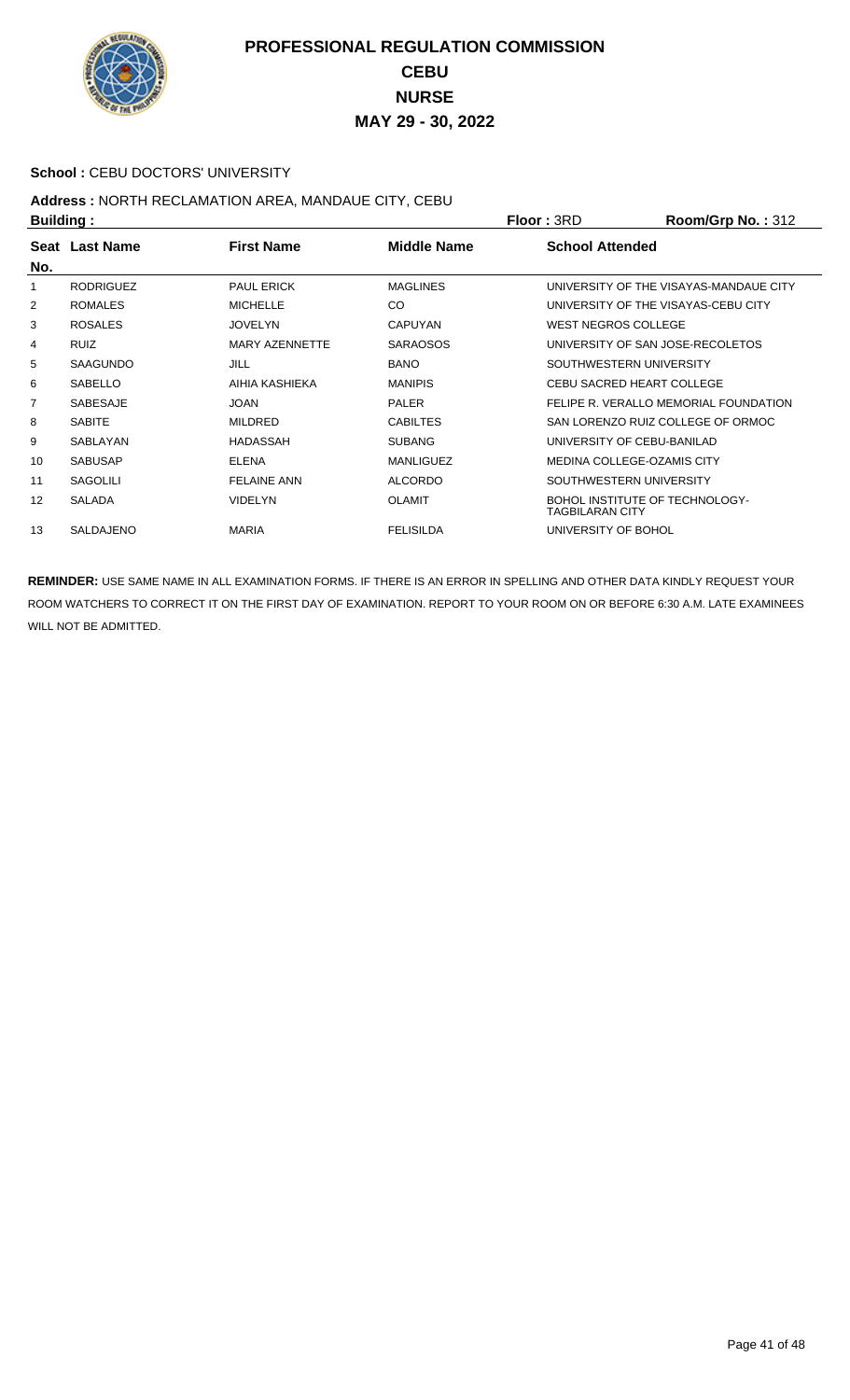

#### School : CEBU DOCTORS' UNIVERSITY

## **Address :** NORTH RECLAMATION AREA, MANDAUE CITY, CEBU

| <b>Building:</b> |                       |                     |                    | Room/Grp No.: 313<br><b>Floor: 3RD</b>                |
|------------------|-----------------------|---------------------|--------------------|-------------------------------------------------------|
|                  | <b>Seat Last Name</b> | <b>First Name</b>   | <b>Middle Name</b> | <b>School Attended</b>                                |
| No.              |                       |                     |                    |                                                       |
| 1                | <b>SALOMON</b>        | <b>JO ANN</b>       | <b>MILLAN</b>      | HOLY NAME UNIVERSITY (for.DIVINE WORD-<br>TAGBILARAN) |
| 2                | <b>SANCHEZ</b>        | ANGELICA            | LAWAS              | UNIVERSITY OF THE VISAYAS-MANDAUE CITY                |
| 3                | <b>SANCHEZ</b>        | <b>IRENE HOPE</b>   | <b>BORROMEO</b>    | RIVERSIDE COLLEGE                                     |
| 4                | <b>SANCHEZ</b>        | <b>MELODY</b>       | <b>TORREFRANCA</b> | HOLY NAME UNIVERSITY (for.DIVINE WORD-<br>TAGBILARAN) |
| 5                | <b>SANCHEZ</b>        | <b>XAVIER</b>       | <b>TEJANO</b>      | SALAZAR INSTITUTE OF TECHNOLOGY-CEBU<br><b>CITY</b>   |
| 6                | <b>SANGUAL</b>        | ALYSSA MAE          | <b>ATUY</b>        | <b>FOUNDATION UNIVERSITY</b>                          |
| 7                | SANTILLAN             | <b>ELREEN</b>       | <b>MARIBLANCA</b>  | UNIVERSITY OF CEBU-BANILAD                            |
| 8                | SANTILLAN             | <b>SHERYLANE</b>    | <b>SALGADO</b>     | UNIVERSITY OF SAN JOSE-RECOLETOS                      |
| 9                | SANTILLAN             | <b>VENICE PEARL</b> | <b>ENAD</b>        | UNIVERSITY OF THE VISAYAS-CEBU CITY                   |
| 10               | <b>SARRIA</b>         | <b>GAY MARISTEL</b> | <b>CASTAÑARES</b>  | BENEDICTO COLLEGE, INC.                               |
| 11               | <b>SARVIDA</b>        | <b>EUNICE MARY</b>  | <b>GEONZON</b>     | UNIVERSITY OF SAN JOSE-RECOLETOS                      |
| 12               | SASAN                 | <b>JERAME</b>       | <b>BABIERA</b>     | UNIVERSITY OF SAN JOSE-RECOLETOS                      |
| 13               | <b>SATO</b>           | LUREN               | DAGA-ANG           | UNIVERSITY OF SAN JOSE-RECOLETOS                      |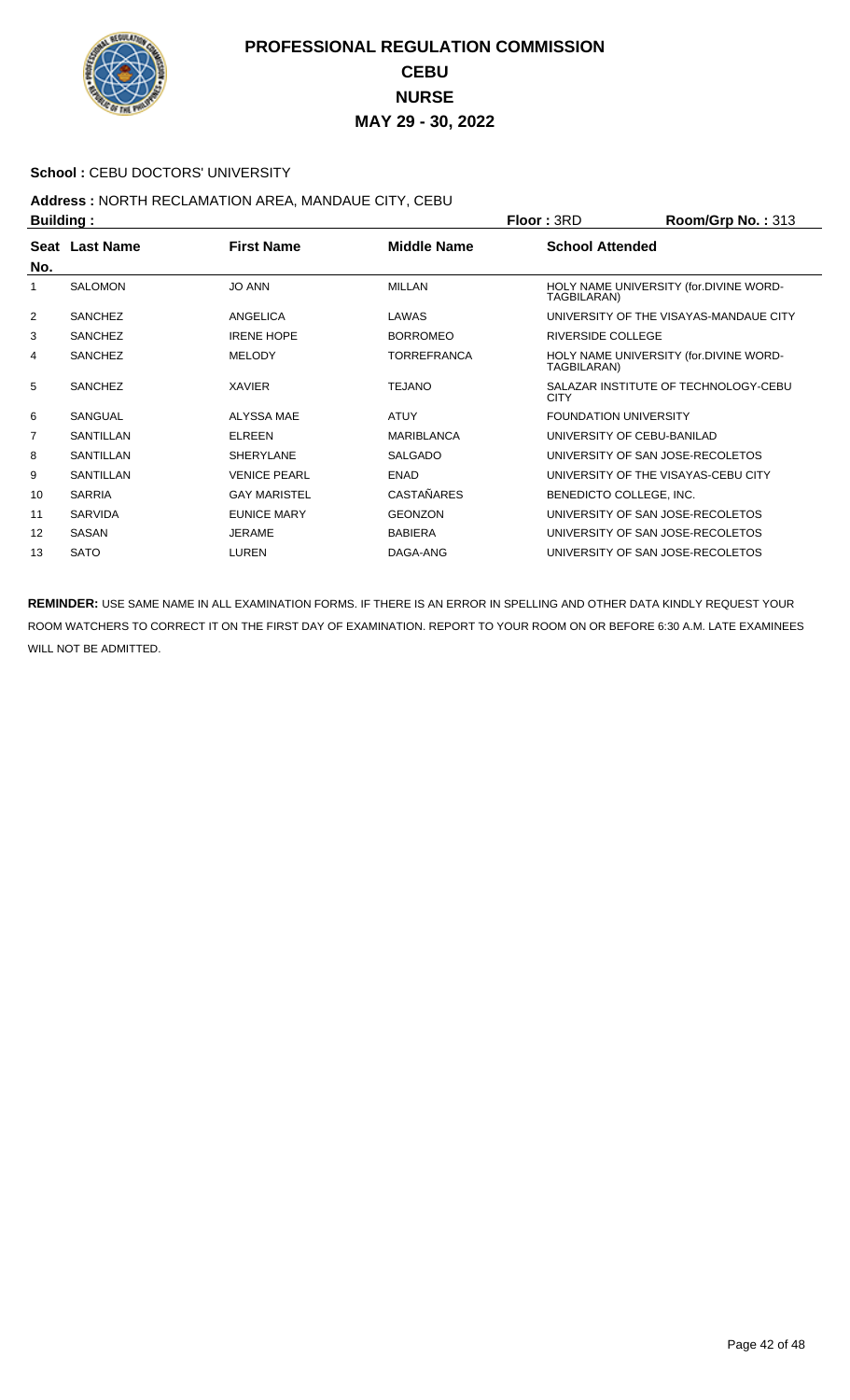

#### School : CEBU DOCTORS' UNIVERSITY

## **Address :** NORTH RECLAMATION AREA, MANDAUE CITY, CEBU

| <b>Building:</b> |                 |                       |                     | Floor: 3RD                         | Room/Grp No.: 314                         |
|------------------|-----------------|-----------------------|---------------------|------------------------------------|-------------------------------------------|
| No.              | Seat Last Name  | <b>First Name</b>     | Middle Name         | <b>School Attended</b>             |                                           |
| 1                | <b>SAVELLON</b> | <b>MARIA XY-ZA</b>    | <b>VIAGEDOR</b>     | UNIVERSITY OF SOUTHERN PHILIPPINES |                                           |
| 2                | <b>SCHMIDT</b>  | <b>GELLIE</b>         | <b>PEPITO</b>       | COLEGIO DE SAN ANTONIO DE PADUA    |                                           |
| 3                | <b>SECUYA</b>   | <b>RUBY MAE</b>       | CABALLERO           |                                    | CEBU INSTITUTE OF TECHNOLOGY - UNIVERSITY |
| 4                | <b>SIASON</b>   | <b>KRISTINE PEARL</b> | <b>PERIQUIN</b>     | <b>DUMAGUETE</b>                   | NEGROS ORIENTAL STATE UNIVERSITY (CVPC)-  |
| 5                | <b>SIAZON</b>   | ANDREALYN             | VILLANUEVA          | SOUTHWESTERN UNIVERSITY            |                                           |
| 6                | <b>SILDORA</b>  | <b>SUSIEFI</b>        | <b>QUINTANES</b>    |                                    | UNIVERSITY OF THE VISAYAS-MANDAUE CITY    |
| 7                | <b>SIMBRAN</b>  | <b>JORDAN</b>         | <b>SILVA</b>        | MED CTR COLL.FOUND INC)            | DMC COLLEGE FOUNDATION INC. (FOR DIPOLOG  |
| 8                | <b>SISON</b>    | ORDANJELA             | <b>MORALES</b>      | SOUTHWESTERN UNIVERSITY            |                                           |
| 9                | <b>SOLIBIO</b>  | <b>MARY ELIZABETH</b> | <b>PEPIGA</b>       | <b>DUMAGUETE</b>                   | NEGROS ORIENTAL STATE UNIVERSITY (CVPC)-  |
| 10               | SOLIJON         | K JAY                 | LABADAN             | <b>CITY</b>                        | SALAZAR INSTITUTE OF TECHNOLOGY-CEBU      |
| 11               | SOMBELON        | ANALYN                | <b>VILLAHERMOSA</b> | SOUTHWESTERN UNIVERSITY            |                                           |
| 12               | <b>SONJACO</b>  | <b>KARMINA LEAF</b>   | <b>ROMERO</b>       | <b>DUMAGUETE</b>                   | NEGROS ORIENTAL STATE UNIVERSITY (CVPC)-  |
| 13               | SOROÑO          | ARNIE JOSEPH          | <b>MAGANTE</b>      |                                    | UNIVERSITY OF CEBU IN LAPULAPU & MANDAUE  |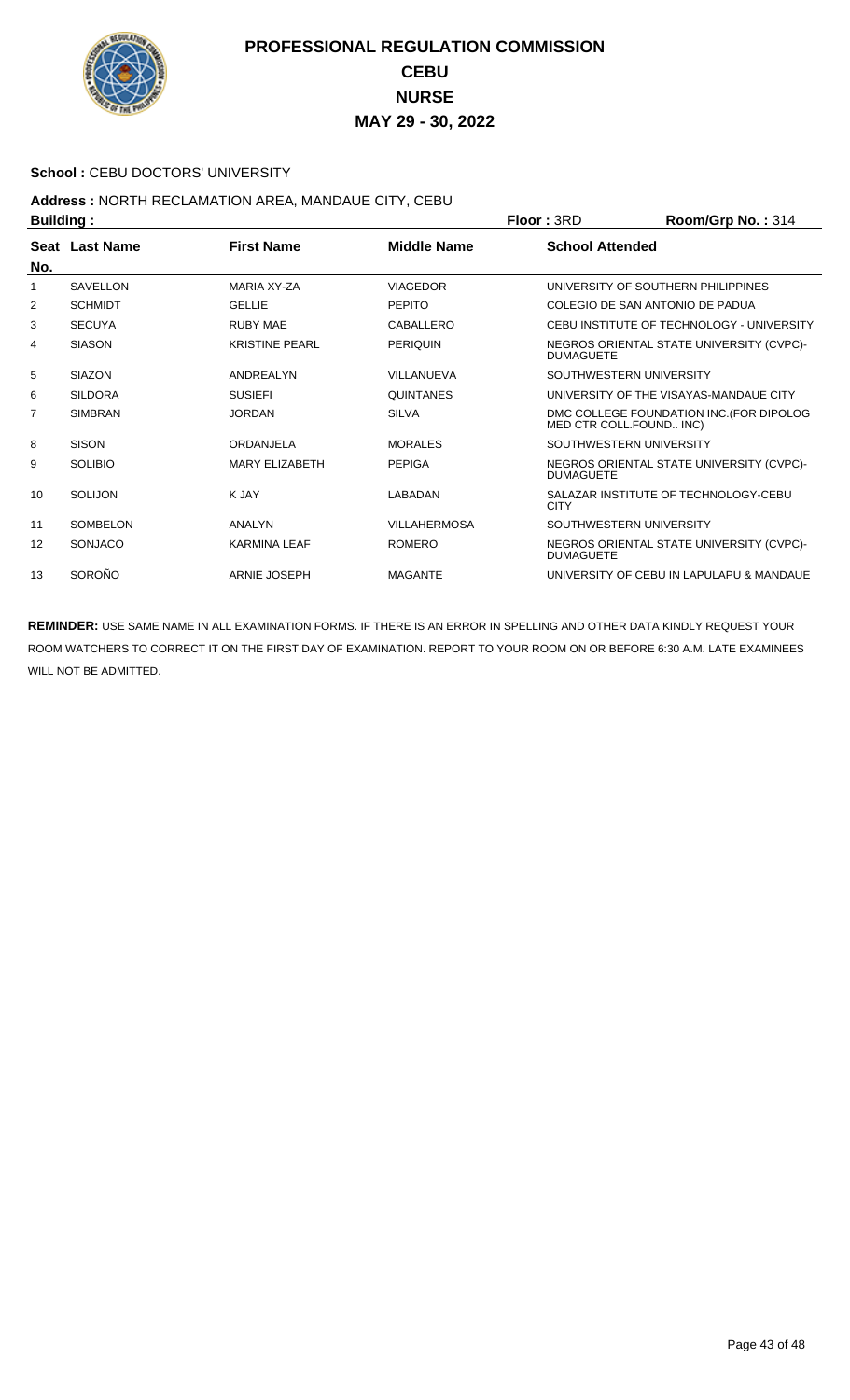

#### **School : CEBU DOCTORS' UNIVERSITY**

# Address : NORTH RECLAMATION AREA, MANDAUE CITY, CEBU<br>Ruilding :

|     | <b>Building:</b> |                          |                    | Floor: 3RD                          | Room/Grp No.: 315                      |
|-----|------------------|--------------------------|--------------------|-------------------------------------|----------------------------------------|
| No. | Seat Last Name   | <b>First Name</b>        | <b>Middle Name</b> | <b>School Attended</b>              |                                        |
| 1   | <b>SOTOMAYOR</b> | <b>RONNAH MHAE</b>       | QUILNET            | <b>FOUNDATION UNIVERSITY</b>        |                                        |
| 2   | <b>SULPICO</b>   | <b>EONISA</b>            | <b>SEMILLA</b>     | LARMEN DE GUIA MEMORIAL COLLEGE     |                                        |
| 3   | <b>SUSADA</b>    | <b>MENLY</b>             | <b>PILARCA</b>     | <b>CITY</b>                         | SALAZAR INSTITUTE OF TECHNOLOGY-CEBU   |
| 4   | <b>SUYCANO</b>   | <b>GENEVIEVE</b>         | <b>CABASE</b>      | SOUTHWESTERN UNIVERSITY             |                                        |
| 5   | SY               | <b>MARY KEIL KATHRYN</b> | <b>SARMIENTO</b>   | TAGBILARAN)                         | HOLY NAME UNIVERSITY (for.DIVINE WORD- |
| 6   | <b>TABAL</b>     | <b>ALEXEVE</b>           | <b>MAYPA</b>       | <b>FOUNDATION UNIVERSITY</b>        |                                        |
| 7   | <b>TABAÑAG</b>   | <b>EARL LAURICE</b>      | ABELLANA           | SOUTHWESTERN UNIVERSITY             |                                        |
| 8   | <b>TAGALOG</b>   | <b>CHRISTY</b>           | <b>GESTA</b>       |                                     | NORTH VALLEY COLLEGE FOUNDATION, INC.  |
| 9   | <b>TAGUIC</b>    | <b>LENY</b>              | <b>BUTCON</b>      | SOUTHWESTERN UNIVERSITY             |                                        |
| 10  | <b>TAHAMID</b>   | <b>DIANA</b>             | <b>MOCSIN</b>      | SOUTHWESTERN UNIVERSITY             |                                        |
| 11  | <b>TAHUD</b>     | ELLEN                    | <b>ESARZA</b>      | TAGBILARAN)                         | HOLY NAME UNIVERSITY (for.DIVINE WORD- |
| 12  | <b>TAMPUS</b>    | ROGA JUN                 | <b>ALERTA</b>      | UNIVERSITY OF THE VISAYAS-CEBU CITY |                                        |
| 13  | <b>TAN</b>       | <b>KORINA MAY</b>        | <b>REÑOS</b>       | <b>MEDINA COLLEGE-OZAMIS CITY</b>   |                                        |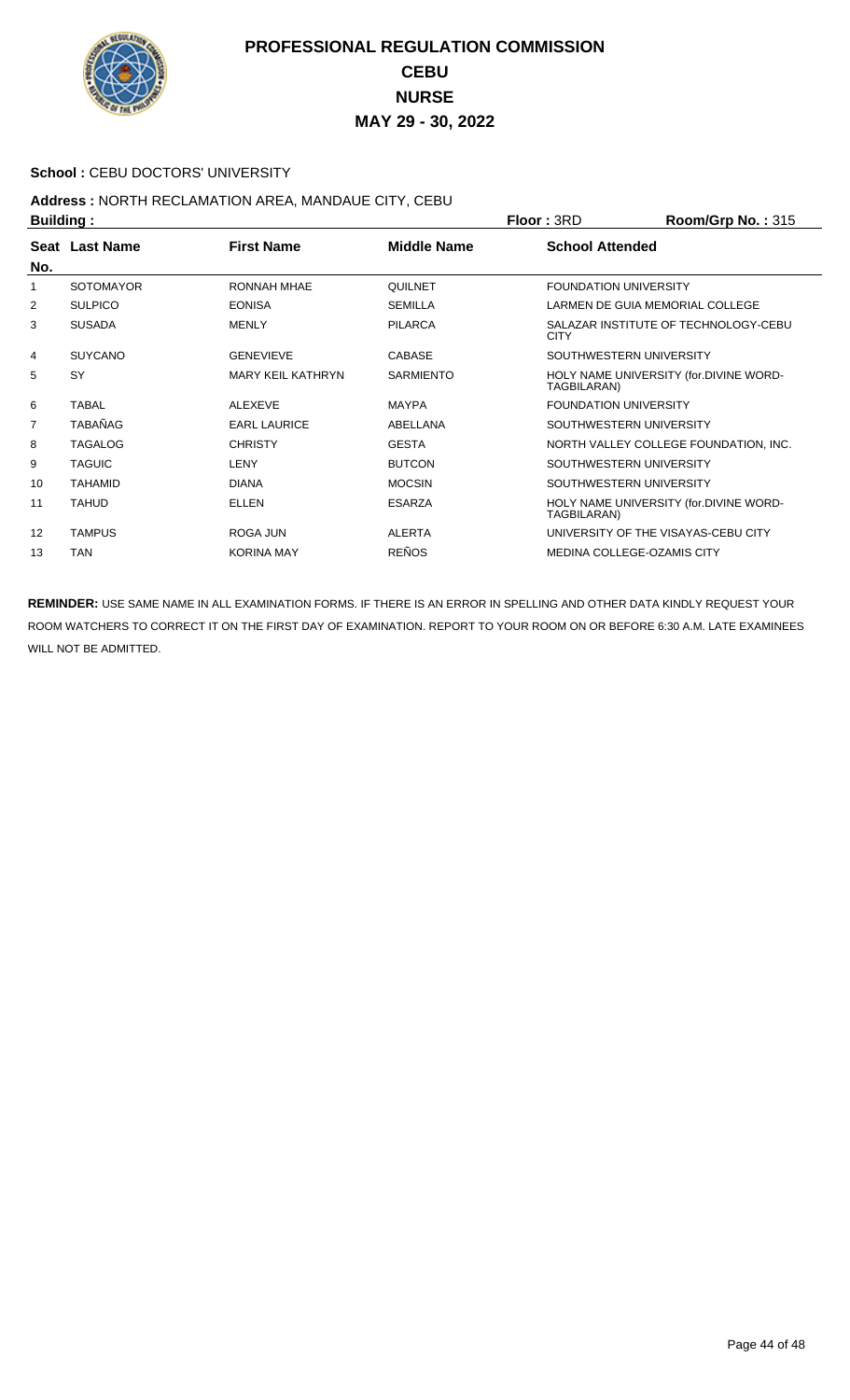

#### School : CEBU DOCTORS' UNIVERSITY

## **Address :** NORTH RECLAMATION AREA, MANDAUE CITY, CEBU

| <b>Building:</b> |                 |                     | <b>Floor: 3RD</b>  | Room/Grp No.: 316            |                                          |
|------------------|-----------------|---------------------|--------------------|------------------------------|------------------------------------------|
| No.              | Seat Last Name  | <b>First Name</b>   | <b>Middle Name</b> | <b>School Attended</b>       |                                          |
| 1                | TAN             | <b>MICKAEL</b>      | <b>ELUNA</b>       | <b>FOUNDATION UNIVERSITY</b> |                                          |
| 2                | TAÑAJURA        | <b>MAY SHANINE</b>  |                    |                              | UNIVERSITY OF CEBU-BANILAD               |
| 3                | <b>TANGKAY</b>  | <b>MARK ANTHONY</b> | ZAFRA              |                              | SOUTHWESTERN UNIVERSITY                  |
| 4                | TANGONAN        | <b>ROMEL</b>        | <b>GONZALES</b>    |                              | CEBU SACRED HEART COLLEGE                |
| 5                | <b>TECLING</b>  | <b>GIOVANNI</b>     | <b>BAGUIO</b>      |                              | UNIVERSITY OF THE VISAYAS-CEBU CITY      |
| 6                | <b>TENIO</b>    | CHERRY MAE          | <b>SANCHEZ</b>     | UNIVERSITY OF BOHOL          |                                          |
| 7                | <b>TERENCIO</b> | ANNE MARGARET       | <b>MASAYON</b>     |                              | OUR LADY OF FATIMA UNIVERSITY-QC         |
| 8                | TERO            | <b>AUBREY</b>       | SY                 |                              | MEDINA COLLEGE-OZAMIS CITY               |
| 9                | <b>TEVES</b>    | <b>JAMESON</b>      | <b>ZANORIA</b>     |                              | UNIVERSITY OF CEBU-BANILAD               |
| 10               | <b>TINIO</b>    | <b>GLADY</b>        | <b>SARAJENA</b>    |                              | SURIGAO EDUCATION CENTER                 |
| 11               | TIU             | <b>IAN DAVE</b>     | AVELLANA           | MED CTR COLL.FOUND INC)      | DMC COLLEGE FOUNDATION INC. (FOR DIPOLOG |
| 12               | TIU             | <b>ZANDRA MAE</b>   | AVELLANA           | MED CTR COLL.FOUND INC)      | DMC COLLEGE FOUNDATION INC. (FOR DIPOLOG |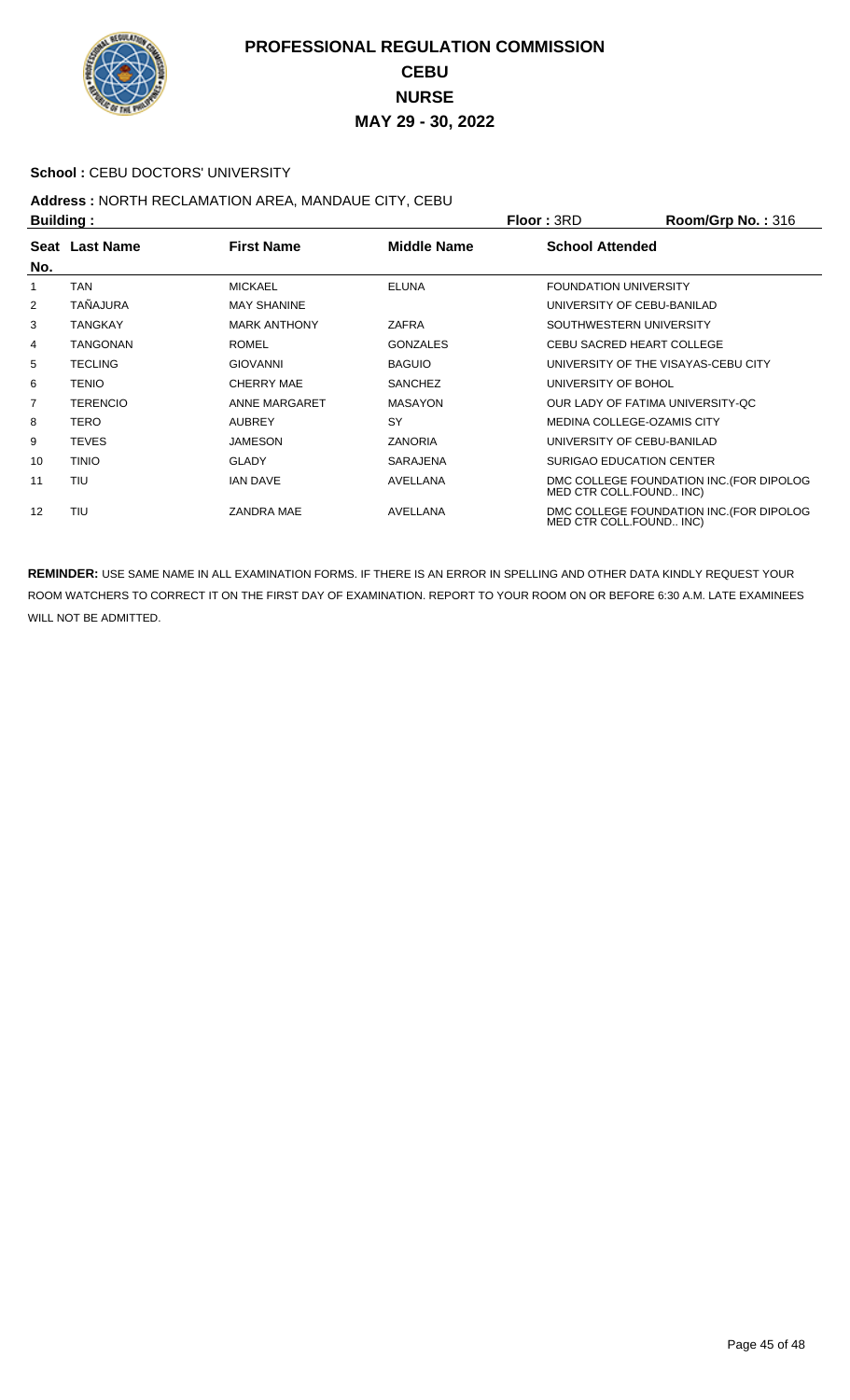

#### School : CEBU DOCTORS' UNIVERSITY

## **Address :** NORTH RECLAMATION AREA, MANDAUE CITY, CEBU

| <b>Building:</b> |                  |                       |                    | <b>Floor: 3RD</b>                   | <b>Room/Grp No.: 318</b>             |
|------------------|------------------|-----------------------|--------------------|-------------------------------------|--------------------------------------|
| No.              | Seat Last Name   | <b>First Name</b>     | <b>Middle Name</b> | <b>School Attended</b>              |                                      |
| 1                | <b>TOLEDO</b>    | <b>MELVIN</b>         | <b>TACUBOY</b>     | UNIVERSITY OF THE VISAYAS-CEBU CITY |                                      |
| 2                | <b>TOLENTINO</b> | <b>LYCHELL</b>        | <b>TARROJA</b>     |                                     | EMILIO AGUINALDO COLLEGE-DASMARIÑAS  |
| 3                | <b>TORION</b>    | <b>SHIELA</b>         | <b>JULOM</b>       | SOUTHWESTERN UNIVERSITY             |                                      |
| 4                | <b>TORREFIEL</b> | <b>IMECEL</b>         | <b>GABISON</b>     | UNIVERSITY OF CEBU-BANILAD          |                                      |
| 5                | <b>TORRES</b>    | <b>ALGIN JEROLD</b>   | <b>CARIN</b>       | SOUTHWESTERN UNIVERSITY             |                                      |
| 6                | <b>TORRES</b>    | <b>FAITH</b>          | <b>LABAPIS</b>     | <b>CITY</b>                         | SALAZAR INSTITUTE OF TECHNOLOGY-CEBU |
| $\overline{7}$   | <b>TUDLASAN</b>  | <b>JOSCIL</b>         | <b>OLIVAR</b>      | <b>CITY</b>                         | SALAZAR INSTITUTE OF TECHNOLOGY-CEBU |
| 8                | <b>UNABIA</b>    | <b>GEDAME MARIE</b>   | <b>SOLIMAN</b>     | SOUTHEAST ASIAN COLLEGE (UDMC)      |                                      |
| 9                | <b>URIARTE</b>   | <b>KATE CYBEL</b>     | <b>SIA</b>         | SOUTHWESTERN UNIVERSITY             |                                      |
| 10               | <b>UROT</b>      | <b>TRIXSHA NICOLE</b> | <b>ESCALERA</b>    | UNIVERSITY OF CEBU-BANILAD          |                                      |
| 11               | <b>VALLINAS</b>  | <b>MEDISA</b>         | <b>CANTA</b>       | <b>CITY</b>                         | SALAZAR INSTITUTE OF TECHNOLOGY-CEBU |
| 12               | <b>VALMORIA</b>  | <b>MARIA COREEN</b>   | <b>GENTAPA</b>     | SOUTHWESTERN UNIVERSITY             |                                      |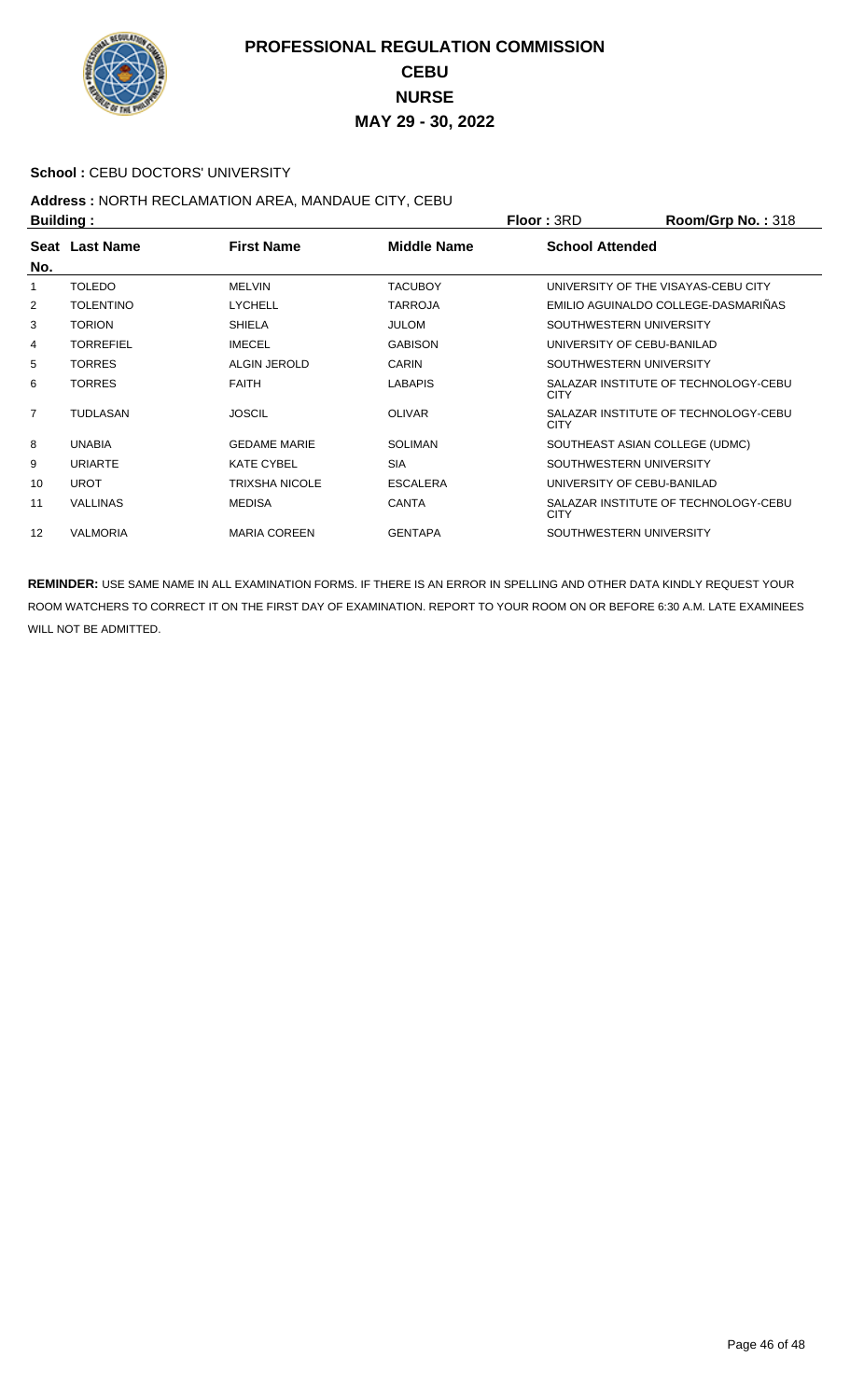

#### School : CEBU DOCTORS' UNIVERSITY

# Address : NORTH RECLAMATION AREA, MANDAUE CITY, CEBU<br>Building :

| <b>Building:</b> |                    |                      |                    | Floor: 3RD              | Room/Grp No.: 320                         |
|------------------|--------------------|----------------------|--------------------|-------------------------|-------------------------------------------|
| No.              | Seat Last Name     | <b>First Name</b>    | <b>Middle Name</b> | <b>School Attended</b>  |                                           |
| 1                | VASQUEZ            | <b>REYNITH ANN</b>   | <b>TORREMOCHA</b>  |                         | UNIVERSITY OF SOUTHERN PHILIPPINES        |
| 2                | <b>VELIGANIO</b>   | <b>MYRA</b>          | <b>GIDUCOS</b>     |                         | UNIVERSITY OF CEBU IN LAPULAPU & MANDAUE  |
| 3                | <b>VELONTA</b>     | FERNANDO NIÑO        | <b>PABROA</b>      | SOUTHWESTERN UNIVERSITY |                                           |
| 4                | <b>VENTURA</b>     | <b>JEH REENA</b>     | <b>ABANTE</b>      | <b>DUMAGUETE</b>        | NEGROS ORIENTAL STATE UNIVERSITY (CVPC)-  |
| 5                | <b>VENUS</b>       | <b>MARIA JOVELYN</b> | <b>CORTEZ</b>      | <b>DUMAGUETE</b>        | NEGROS ORIENTAL STATE UNIVERSITY (CVPC)-  |
| 6                | <b>VERDIDA</b>     | <b>JOHNEL</b>        | LOPEZ              |                         | UNIVERSITY OF SOUTHERN PHILIPPINES        |
| 7                | <b>VILLACENCIO</b> | <b>HANNAH</b>        | <b>PASTERA</b>     | <b>CITY</b>             | SALAZAR INSTITUTE OF TECHNOLOGY-CEBU      |
| 8                | <b>VILLACERAN</b>  | <b>EMMYLOU</b>       | <b>APAWAN</b>      | <b>CITY</b>             | SALAZAR INSTITUTE OF TECHNOLOGY-CEBU      |
| 9                | <b>VILLAFLOR</b>   | <b>MARIA ROSARIO</b> | TANGHAL            | SOUTHWESTERN UNIVERSITY |                                           |
| 10               | <b>VILLAMOR</b>    | <b>RODERIC</b>       | QUITORIO           | <b>CITY</b>             | SALAZAR INSTITUTE OF TECHNOLOGY-CEBU      |
| 11               | VII I AVELEZ       | <b>RACHEL</b>        | <b>BRIONES</b>     | ST PAUL COLL)           | SAINT PAUL COLLEGE FOUNDATION, INC (CEBU- |
| 12               | <b>VILLEGAS</b>    | <b>MICHELLE</b>      | <b>QUIMADA</b>     | ST PAUL COLL)           | SAINT PAUL COLLEGE FOUNDATION, INC (CEBU- |